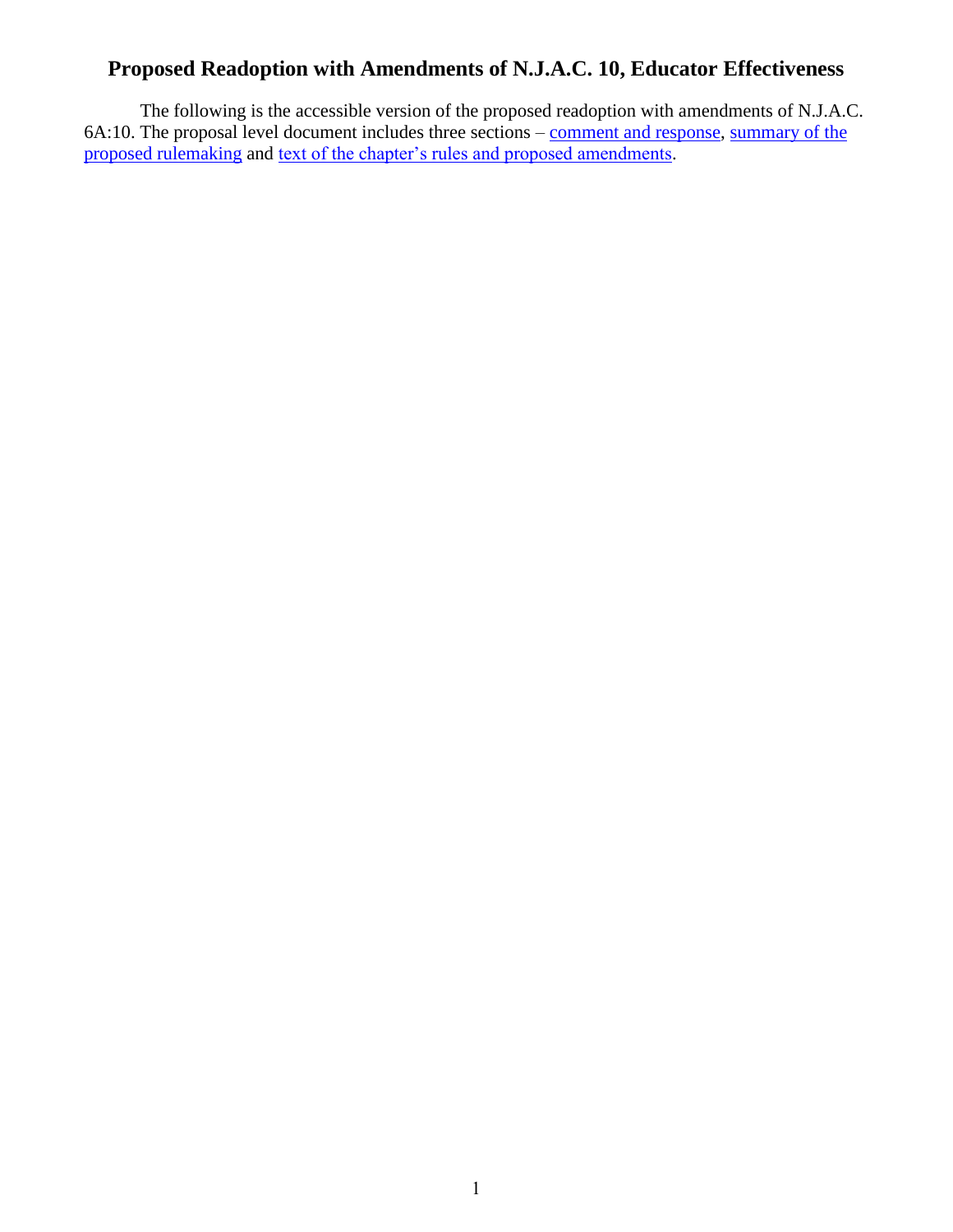## **State Board of Education Administrative Code Comment/Response Form**

<span id="page-1-0"></span>This comment and response form contains comments from the January 8, 2020, meeting of the State Board of Education when the rulemaking was considered at Second Discussion Level.

| Topic:    | <b>Educator Effectiveness</b>        |               | <b>Meeting Date:</b> February 5, 2020                |
|-----------|--------------------------------------|---------------|------------------------------------------------------|
|           | <b>Code Citation: N.J.A.C. 6A:10</b> | <b>Level:</b> | Proposal                                             |
| Division: | Academics and Performance            |               | <b>Completed by:</b> Office of Professional Learning |

### **Summary of Comments and Agency Responses:**

The following is a summary of the comments received from State Board of Education members and members of the public and the Department of Education's (Department) responses. Each commenter is identified at the end of the comment by a letter or number that corresponds to the following list:

- A. Kathy Goldenberg, President State Board of Education
- B. Fatima Burnam-Watkins, Member State Board of Education
- 1. Gabriel Tanglao, Associate Director of Professional Development and Instructional Issues New Jersey Education Association (NJEA)
- **1. COMMENT:** The commenter asked for clarification on why English language arts (ELA) teachers receive a median student growth percentile (mSGP) score for grades four through eight, while mathematics teachers receive a mSGP only in grades four through seven. **(A)**

**RESPONSE:** In grade eight, all students take grade-level ELA but can choose a grade-level mathematics course or different mathematics courses such as Algebra I. The variability among the mathematics courses taken by students in grade eight makes it impossible to compare student growth in the same way as grade eight ELA.

**2. COMMENT:** The commenter asked for clarification between principals who receive a mSGP score versus principals who do not. **(A)**

**RESPONSE:** Whether a principal receives a mSGP score depends solely on if he or she has at least one grade level of teachers who would receive mSGP scores. Therefore, principals who receive a mSGP include virtually all middle school principals and the vast majority of elementary school principals but not the vast majority of high school principals because high school ELA and mathematics teachers do not receive mSGPs.

**3. COMMENT:** The commenter asked for clarification on whether the evaluation timelines and deadlines for school districts to submit staff evaluation scores to the Department conflict with the renewal process for nontenured teachers. **(A)**

**RESPONSE:** The proposed amendments at N.J.A.C. 6A:10-2.1(e) to change from June 1 to August 1 the deadline for school district submission of evaluation rubrics to the Commissioner will not alter the nontenured teacher renewal process. May 15 is the deadline for school districts to inform all nontenured teachers if their contracts are or are not being renewed for the next school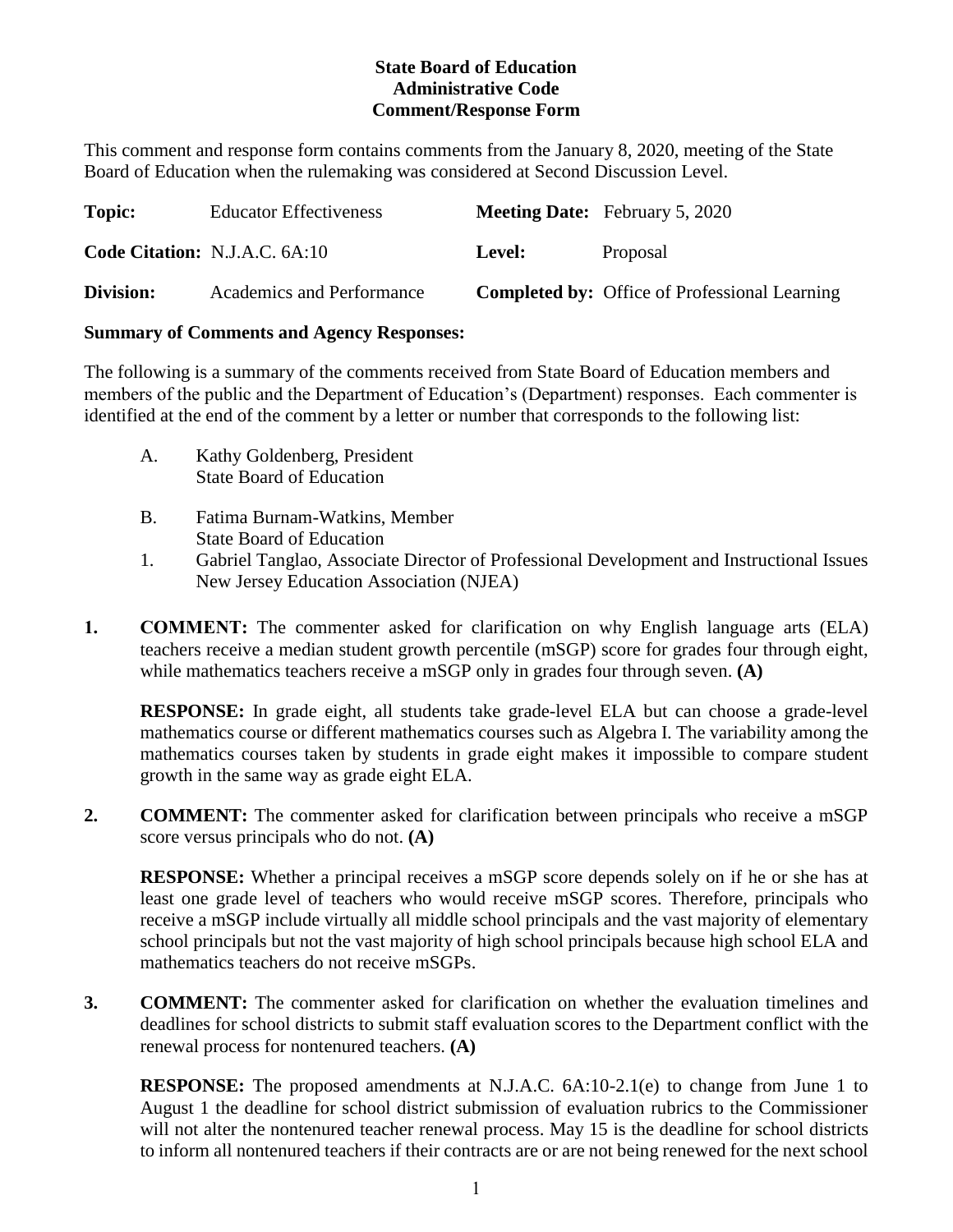year. (This process does not apply to tenured teachers.) N.J.S.A. 18A:27-10 requires administrators to finalize the evaluations of nontenured teaching staff on or before May 15. Summary conferences for tenured teachers must occur on or before June 30.

**4. COMMENT:** The commenter asked if the proposed amendments regarding the due date for school districts to notify the Department of what evaluation instrument is being used will affect any other dates in the educator evaluation timeline. **(B)**

**RESPONSE:** The amendments adopted in 2017 streamlined many due dates to make the evaluation system more efficient for school districts. The proposed amendments at N.J.A.C. 6A:10-2.2(b)4 to change the evaluation rubric submission due date to August 1 rather than the current June 1 deadline and moving the current August 1 approval date to August 15 will streamline the evaluation system even more and will not affect any other due dates.

**5. COMMENT:** The commenter recommended an amendment at N.J.A.C. 6A:10-2.2(b)4 to strengthen the review process of professional resources and training provided to administrators who conduct evaluations by requiring the chief school administrator's annual certification to the Department that all supervisors have completed training and demonstrated competency to be submitted in an annual written report that includes evidence used to make the determination. The commenter stated that requiring a written report that includes the evidence used could help support the consistency of evaluation practices. **(1)**

**RESPONSE:** The Department agrees that the competency of the observer is a critical element in the evaluation of a staff member. Through an annual survey submitted to the Department in the summer, chief school administrators are required to report the evaluation policies and procedures that will be implemented for the upcoming school year. The survey includes elements regarding implementation that fall within a school district's discretion, and can be updated based upon annual school district policies and procedures related to AchieveNJ. The required annual survey is the most appropriate place for chief school administrators to include training procedures; therefore, the Department will add the submission to the annual survey. In addition, the forthcoming Commissioner's list of recommended training procedures will be based on feedback from best practices in training procedures from school districts across the State. The list will further strengthen training of school district administrators throughout New Jersey.

**6. COMMENT:** The commenter requested amendments to N.J.A.C. 6A:10-2.3 to reinstate the requirement for all school districts to have a District Evaluation Advisory Committee (DEAC). The commenter stated DEACs can be a resource to support the consistency of school district policies and practices. The commenter also requested amendments at N.J.A.C. 6A:10-2.3(a), which requires DEAC members to include representation from eight categories, to add that DEAC members are to be "chosen by the chief school administrator in consultation with the majority representative" and that "the teaching staff members on the committee shall represent at least onethird of its total membership." The commenter also requested an amendment at N.J.A.C. 6A:10- 2.3(b), which allows the chief school administrator to extend membership on the DEAC to representatives of other groups and to individuals not already stipulated at N.J.A.C. 6A:10-2.3(a), to also require the majority representative to submit to the chief school administrator teaching staff member nominees for consideration. The commenter stated that DEACs could be a powerful tool of collaboration if reinstated with at least one-third representation of teaching staff members and the majority representative could support these efforts through nominee recommendations. **(1)**

**RESPONSE:** The Department maintains that the DEAC, which became discretionary beginning in the 2018-2019 school year, should remain optional and not be reinstated as a requirement for school districts. Based upon data collected by the Department, many school districts still convene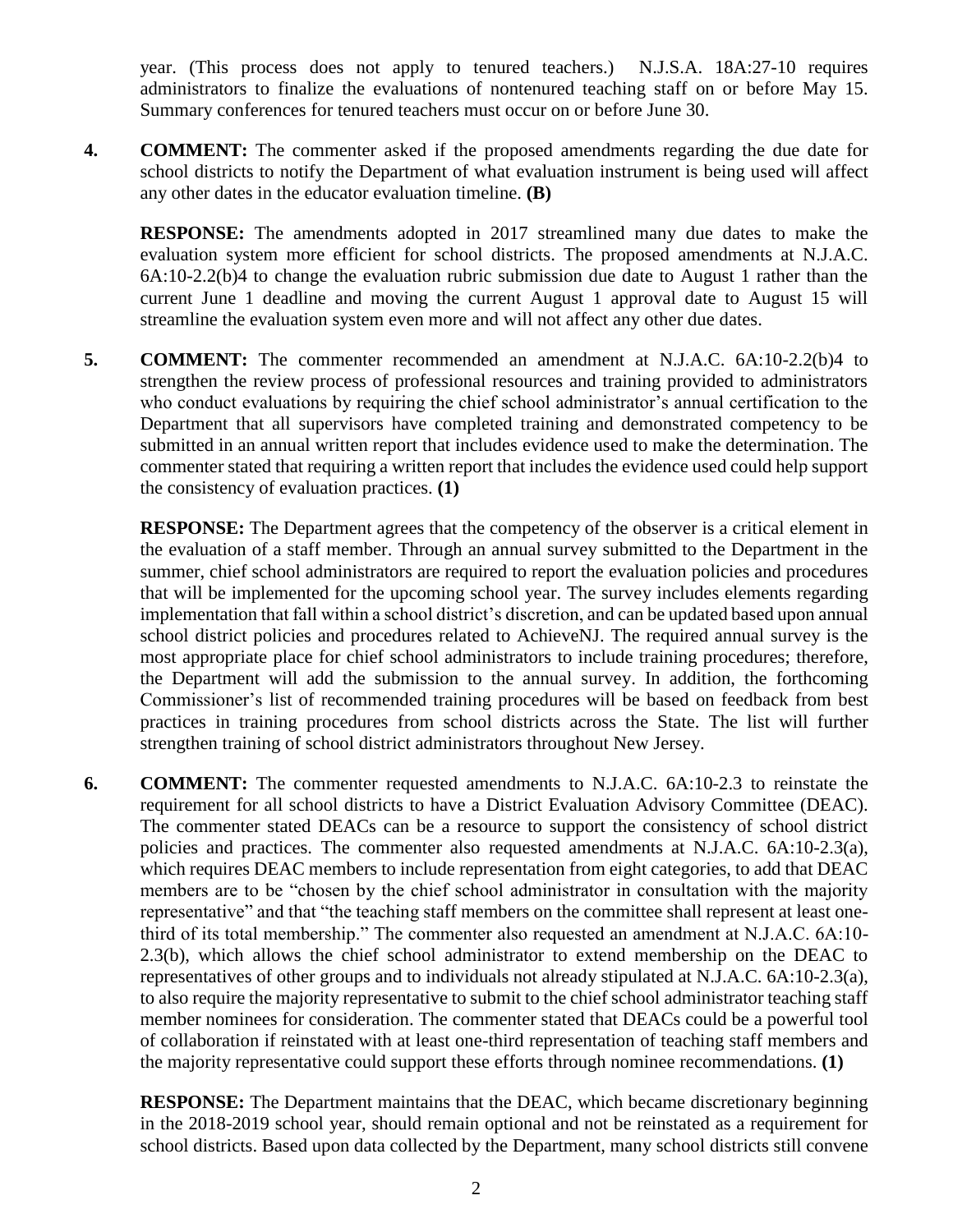DEACs as a practice and other school districts intermittently reconvene the DEAC as new policies and procedures regarding educator evaluations are proposed. One of the chief roles of the DEAC was to be a committee in which a detailed plan for evaluation implementation was created. A second recommended function of the DEAC was to serve as a professional learning vehicle for school districts, yet professional learning regarding evaluation is managed by School Improvement Panels (ScIPs). The Department will issue clarifying guidance regarding the functions of DEACs and ScIPs.

**7. COMMENT:** The commenter requested an amendment at N.J.A.C. 6A:10-2.4(b) to require the chief school administrator to consult with the DEAC or representatives of the ScIP when developing evaluation policies and procedures requiring the annual evaluation of all teaching staff members rather than the current provision that the chief school administrator "may consult." **(1)**

**RESPONSE:** Since the DEAC will remain discretionary and the primary purpose of individual ScIPs involves professional learning activities, the Department declines to propose the requested amendment.

**8. COMMENT:** The commenter requested an amendment to the provision in N.J.A.C. 6A:10-2.5(a) that requires the designated supervisor to make the final determination if a teaching staff member does not agree with the content of the corrective action plan (CAP). The commenter requested that the requirement for the designated supervisor to make the final determination be replaced by allowing the teaching staff member to appeal to the building principal or higher authority administrator to make the final determination. The commenter stated there should be a clearly defined appeals process that would involve a higher administrative authority than a designated supervisor. The commenter also stated the designated supervisor currently has disproportionate decision-making power that includes the final say in student growth objectives (SGOs), scored observations, and CAPs, but an appeals process that involves a higher administrative authority could provide a fair resolution. **(1)**

**RESPONSE:** The Department agrees with the importance of a clearly defined appeals process in the event of a disagreement regarding the CAP, which is a significant component in the development of the struggling teacher. Therefore, the Department proposes to amend N.J.A.C. 6A:10-2.5(a) to delete the provision requiring the designated supervisor to make the final determination and to add a provision that will require school districts to create and implement a policy establishing a process for appeals when a teacher and the designated supervisor disagree with the CAP's content. The proposed requirement can be included in the policy required under N.J.A.C. 6A:10-2.4(b). The proposed amendment also will ensure the policy does not allow the final determination regarding a disagreement to be made solely by the designated supervisor.

(a) For each teaching staff member rated ineffective or partially effective on the annual

summative evaluation, as measured by the evaluation rubrics, a corrective action plan

shall be developed by the teaching staff member and the teaching staff member's

designated supervisor. [[If the teaching staff member does not agree with the corrective

action plan's content, the designated supervisor shall make the final determination.]] **In** 

## **accordance with N.J.A.C. 6A:10-2.4(b), school districts shall create and implement a**

**policy establishing a process for appeals when a teacher and the designated**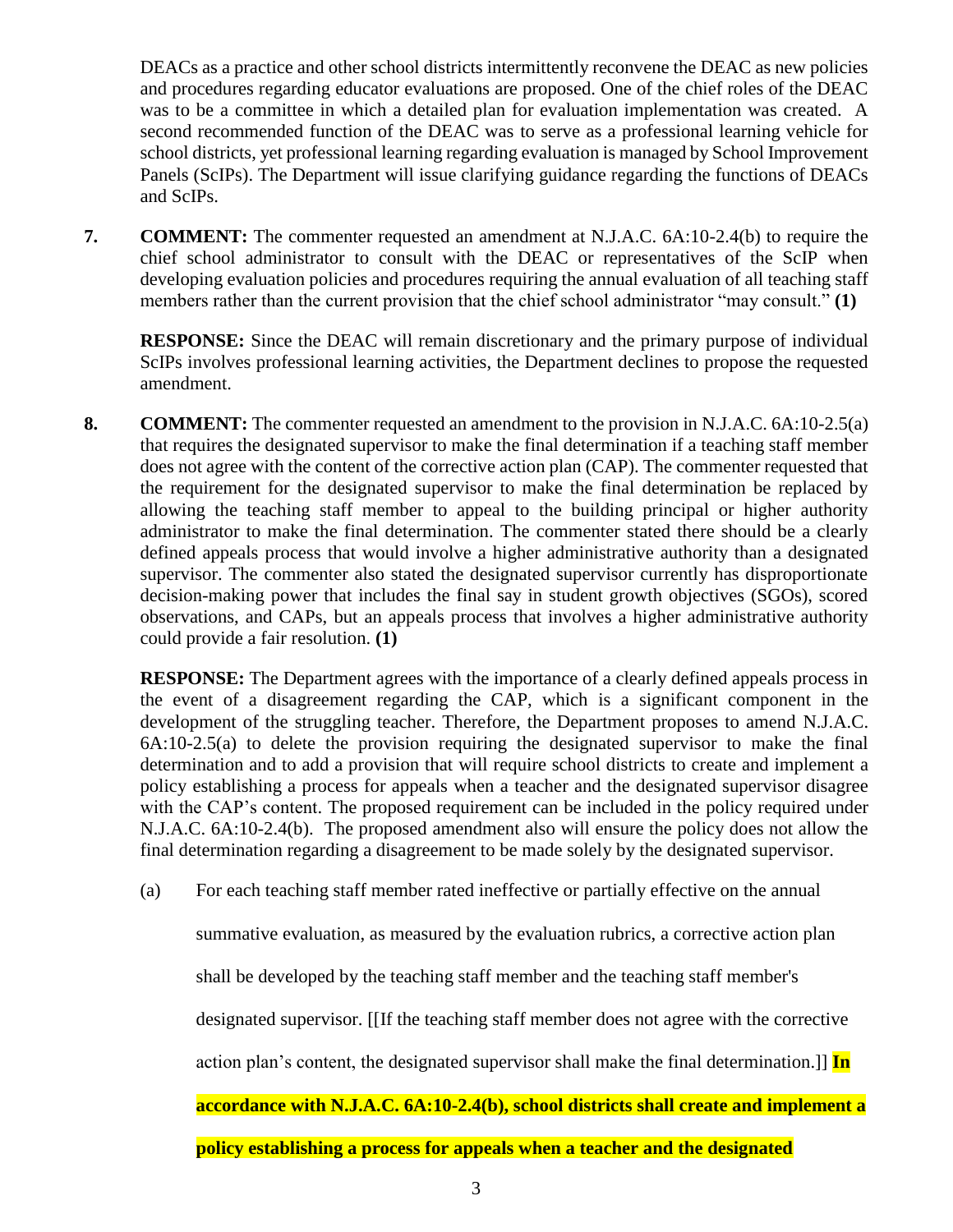**supervisor disagree about the corrective action plan's content. The policy shall not** 

**allow the final determination regarding a disputed corrective action plan to be made** 

**solely by the designated supervisor.**

**9. COMMENT:** The commenter recommended amendments at N.J.A.C. 6A:10-2.5(b) to move the due date for CAPs to September 15, or 15 working days from the beginning of the school year, rather than the current October 31 deadline. The commenter stated that moving the date could provide a longer timeframe for educators on a CAP to receive the resources and supports and to demonstrate growth at a critical time in the school year. **(1)**

**RESPONSE:** While the Department agrees that amending N.J.A.C. 6A:10-2.5(b) to require the CAP be developed and discussed earlier in the school will provide the opportunity to implement a CAP with more fidelity, the Department is proposing to change the CAP deadline to "within 25 teaching staff working days following September 1" rather than the recommended set date of September 15 or 15 working days after the start of the school year. The proposed amendment will align N.J.A.C. 6A:10-2.5(b) with the rules related to CAPs for teachers who begin after October 1 and to teachers receiving mSGP scores. The proposed amendment also will provide more than ample time to both develop a thoughtful CAP for the staff member in need, as well as provide an extra month of time to implement the CAP with fidelity.

(b) The corrective action plan shall be developed and the teaching staff member and his or

her designated supervisor shall meet to discuss the corrective action plan [[by October

31]] **within 25 teaching staff member working days following September 1** of the

school year following the year of evaluation, except:

**10. COMMENT:** The commenter recommended an amendment at N.J.A.C. 6A:10-2.5(b)1, which requires a CAP to be developed and discussed within a specified timeframe when an ineffective or partially effective summative evaluation rating is received after October 1, to replace "October 1" with "15 working days from the beginning of the school year." **(1)**

**RESPONSE:** The Department declines to propose the recommended amendment as October 1<sup>st</sup> provides a clear annual date for school districts to recognize as the alternate 25 day starting point for those teachers whom receive their ineffective or partially effective ratings later in the school year.

**11. COMMENT:** The commenter recommended an amendment at N.J.A.C. 6A:10-3.1(b)2, which allows the majority representative to submit to the principal nominees for teacher member on the ScIP, to replace "may submit" with "shall submit." **(1)**

**RESPONSE:** The Department declines to propose the suggested amendment. The Teacher Effectiveness and Accountability for the Children of New Jersey Act (TEACH NJ) specifically states that the teacher "shall be selected in consultation with the majority representative" (see N.J.S.A. 18A:6-120.a). School districts must select the teacher(s) in consultation with the majority representation, but the statute leaves how that occurs to local determination.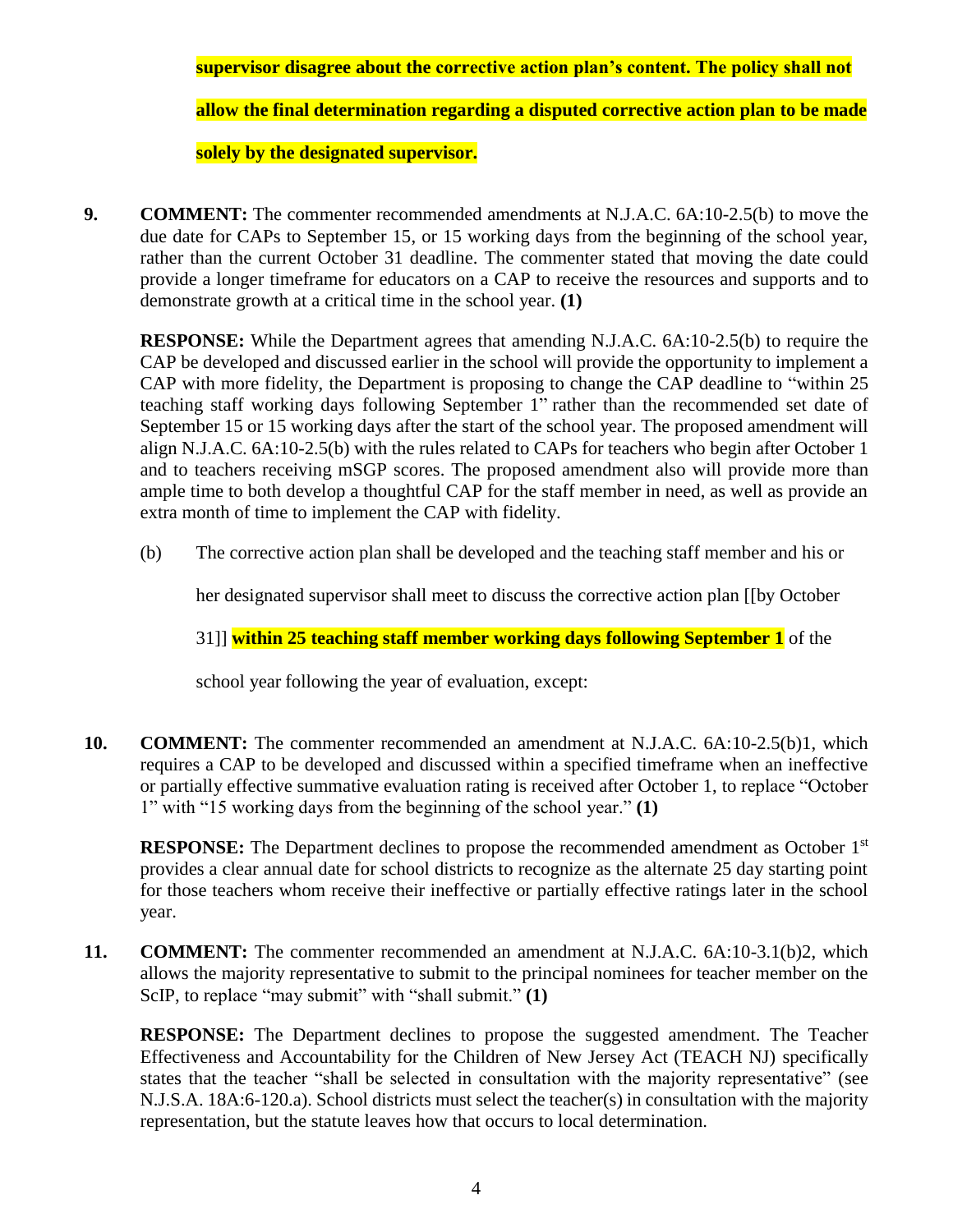**12. COMMENT:** The commenter recommended an amendment at N.J.A.C. 6A:10-3.1(b)3, which states the principal shall have final decision-making authority regarding the teacher(s) on the ScIP and is not bound by the majority representative's list of nominees, to replace "is not bound by" with "selected from." **(1)**

**RESPONSE:** The Teacher Effectiveness and Accountability for the Children of New Jersey Act (TEACH NJ) specifically states that the teacher "shall be selected in consultation with the majority representative" (see N.J.S.A. 18A:6-120.a). The Department declines to propose the suggested amendment as the responsibility for the final selection of the teacher(s) on the ScIP lies with the principal.

**13. COMMENT:** The commenter recommended an amendment at N.J.A.C. 6A:10-3.1 to require each building's ScIP to meet at least three times each school year to review school district policies and procedures to ensure consistency of evaluation practices across the school district. **(1)**

**RESPONSE:** The Department agrees that requiring ScIPs to meet a minimum of three times per year is an effective practice in fulfilling the ScIP's responsibilities, which include overseeing the mentoring of teachers, ensuring corrective action plans are implemented with fidelity and identifying professional development opportunities for staff. Therefore, the Department proposes new N.J.A.C. 6A:10-3.1(e) to require the ScIPs to meet at least three times during each school year. In addition, the Department proposes to require a school district's administration to hold an annual meeting consisting of representatives from each building's ScIP. The purpose of this districtwide convening will be to examine school district evaluation policies and procedures. The proposed requirement will help ensure consistency in the implementation of evaluation policies and procedures throughout the school district.

**(e) The School Improvement Panel shall meet at least three times during each school** 

**year. The school district's administration also shall hold an annual meeting** 

**consisting of representatives from each building's School Improvement Panel to** 

**engage building-level input on school district policies and practices.**

**14. COMMENT:** The commenter recommended an amendment at N.J.A.C. 6A:10-4.1(d)1, which requires the student achievement component to be between 30 and 50 percent of a teacher's evaluation rubric rating if a teacher receives a mSGP, to replace "30 percent" with "15 percent." The commenter stated the Department's reduction of the SGP weight to five percent to increase the weight of teacher practice in summative evaluation scores had an unintended consequence of requiring 85 percent of the summative evaluation scores to be based on teacher practice for teachers of non-tested subjects and grades and only 70 percent for teachers of tested subjects and grades. The commenter also stated the reduction to 15 percent will create equity among all teachers in regard to the student achievement component of evaluation. **(1)**

**RESPONSE:** The Department agrees that reducing the student achievement component requirement for teachers of tested subjects and grade levels will create equity, but proposes to amend N.J.A.C. 6A:10-4.1(d)1 to reduce the minimum student achievement component to 20 percent. The mSGP portion of the evaluation rubric rating for teachers in tested subjects and grades currently stands at five percent. Reducing the minimum student achievement component to 20 percent will enable both teachers of tested and non-tested subjects and grade levels to have 15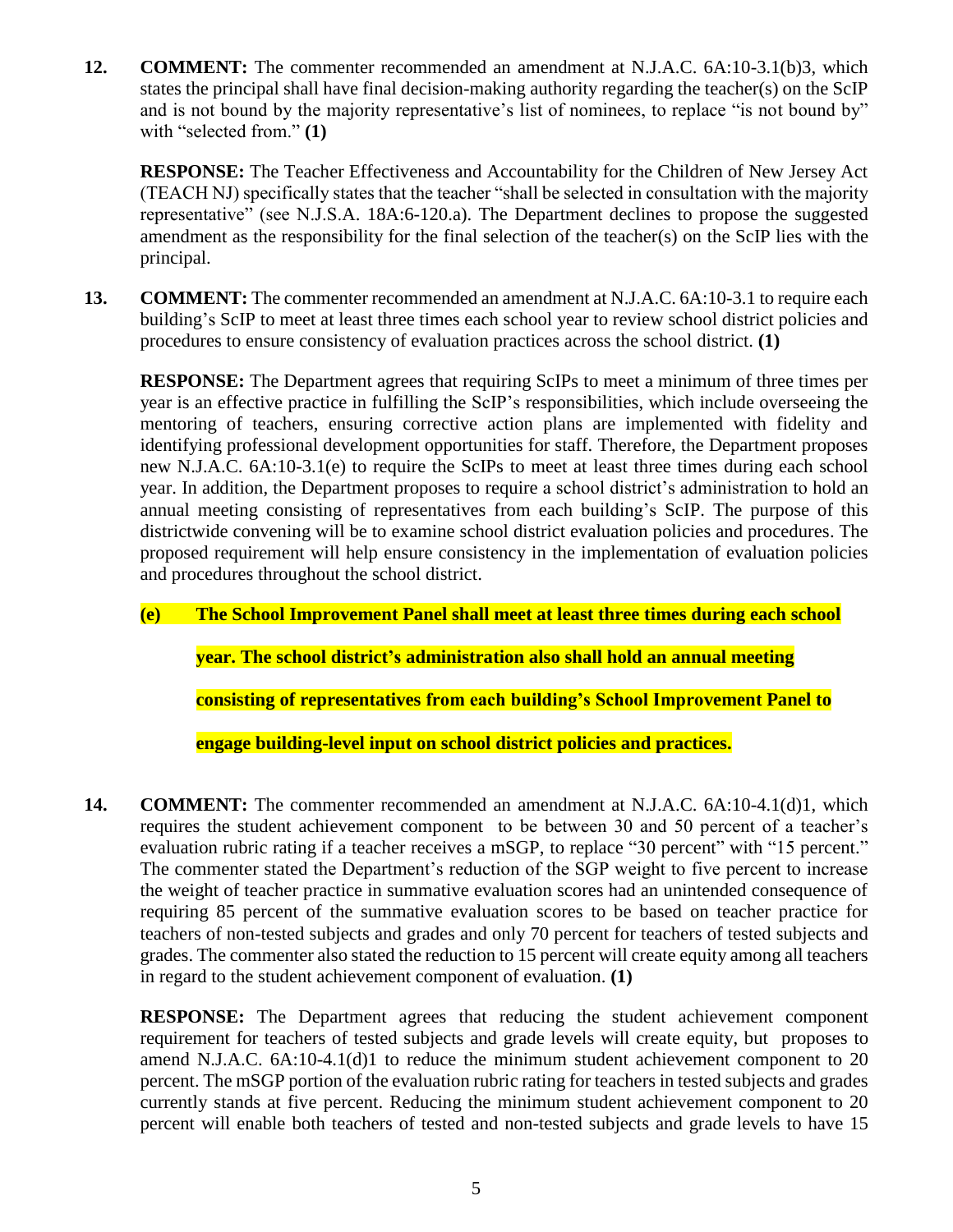percent of their final evaluation be composed of the student growth objective (SGO) portion of their summative score.

- 1. If, according to N.J.A.C. 6A:10-4.2(b), a teacher receives a median student growth percentile, the student achievement component shall be at least [[30]] **20** percent and no more than 50 percent of a teacher's evaluation rubric rating as determined by the Department.
- **15. COMMENT:** The commenter stated that a recent study found there was no evidence that making personnel decisions based on measures of teaching effectiveness had an impact on student achievement (*Intensive Partnerships for Effective Teaching Enhanced How Teachers Are Evaluated But Had Little Effect on Student Outcomes*. RAND Corporation, 2019. [https://www.rand.org/pubs/research\\_briefs/RB10009-1.html\)](https://www.rand.org/pubs/research_briefs/RB10009-1.html). The commenter also stated the systems analyzed in the study aligned closely with the systems under the TEACHNJ Act. **(1)**

**RESPONSE:** The Department thanks the commenter for the feedback regarding the study. The TEACHNJ Act requires personnel decisions to be linked to teaching effectiveness.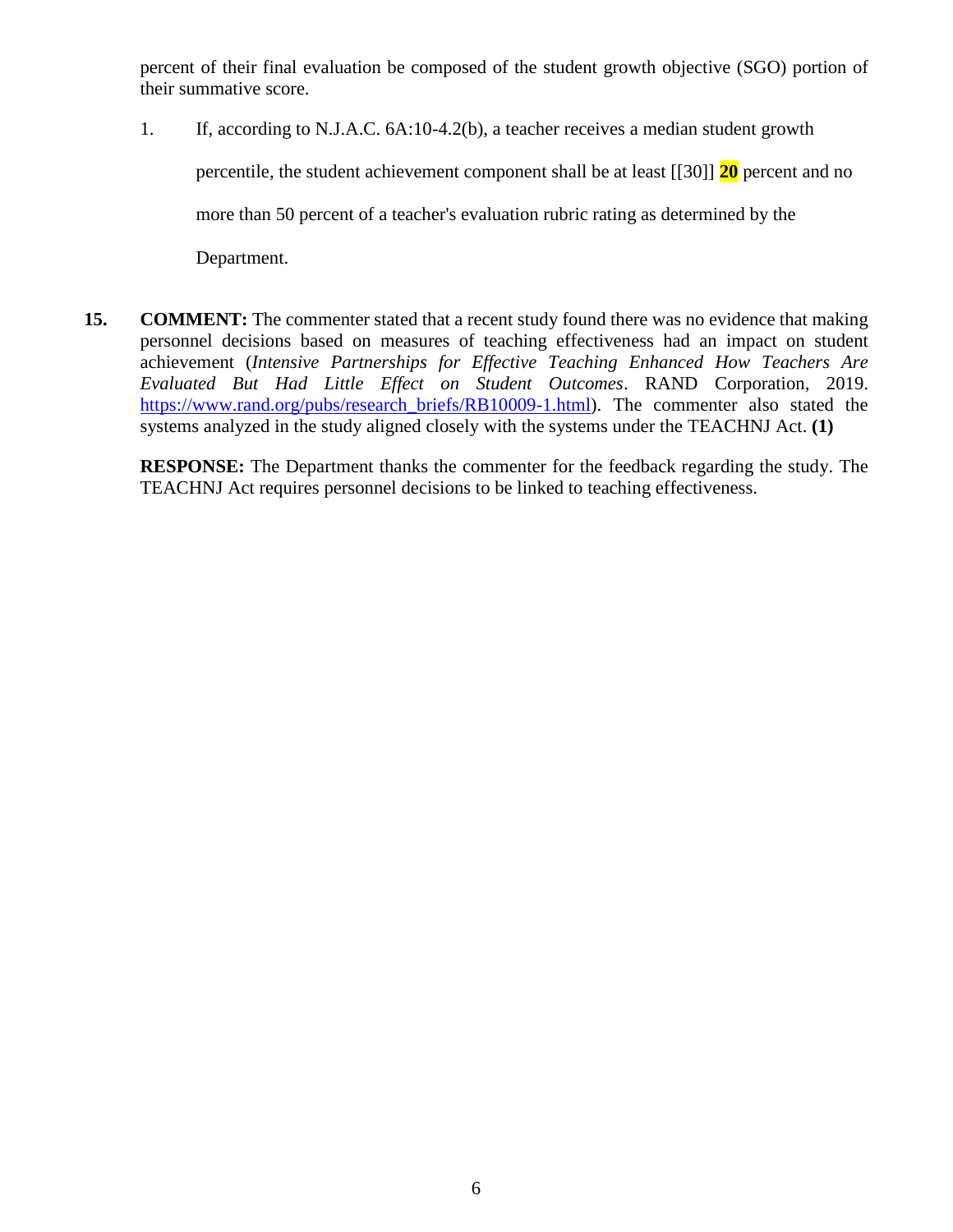

State of New Jersey **DEPARTMENT OF EDUCATION PO Box 500** TRENTON, NJ 08625-0500

PHILIP D. MURPHY Governor

**SHEILA Y. OLIVER** 

Lt. Governor

**Proposal Level February 5, 2020**

LAMONT O. REPOLLET, ED.D. Commissioner

| To:                       | Members, State Board of Education                                                   |  |
|---------------------------|-------------------------------------------------------------------------------------|--|
| From:                     | Lamont O. Repollet, Ed.D.<br>Commissioner                                           |  |
| Subject:                  | N.J.A.C. 6A:10, Educator Effectiveness                                              |  |
| <b>Reason for Action:</b> | <b>Readoption with Amendments</b>                                                   |  |
| Authority:                | N.J.S.A. 18A:4-15, 18A:6-34 and 38, and 18A:26-2.7 and 10, and P.L.<br>2012, c. 11. |  |
| <b>Sunset Date:</b>       | March 4, 2020                                                                       |  |
|                           |                                                                                     |  |

**Summary**

<span id="page-7-0"></span>The Department of Education (Department) proposes to readopt with amendments N.J.A.C. 6A:10, Educator Effectiveness. The chapter, which establishes the system of evaluation for teachers, principals, assistant principals, vice principals, and other certificated staff, is scheduled to expire on March 4, 2020. The chapter provides the requirements for the evaluation of teaching staff members' effectiveness to further the development of a professional corps of State educators and to increase student achievement.

In schools, teachers and leaders have the greatest influence on student learning. For this reason, the Department remains committed to the goal of providing every New Jersey student with a great teacher. While no one factor in isolation will ensure that this goal is met, effective evaluation systems and high-quality performance feedback enhance teacher and leader development and practice, which then help to advance student achievement.

The chapter originally was adopted in March 2013 and amended in December 2016.

The Department proposes amendments to align the rules based on current practice and feedback from the education field.

The following is a brief summary of each section within the chapter and the proposed amendments. All proposed amendments are for clarity or grammatical improvement, unless otherwise stated.

## **Subchapter 1. General Provisions**

This subchapter establishes the chapter's purpose and scope, as well as the chapter's definitions. The subchapter also establishes the chapter's effects on collective bargaining provisions.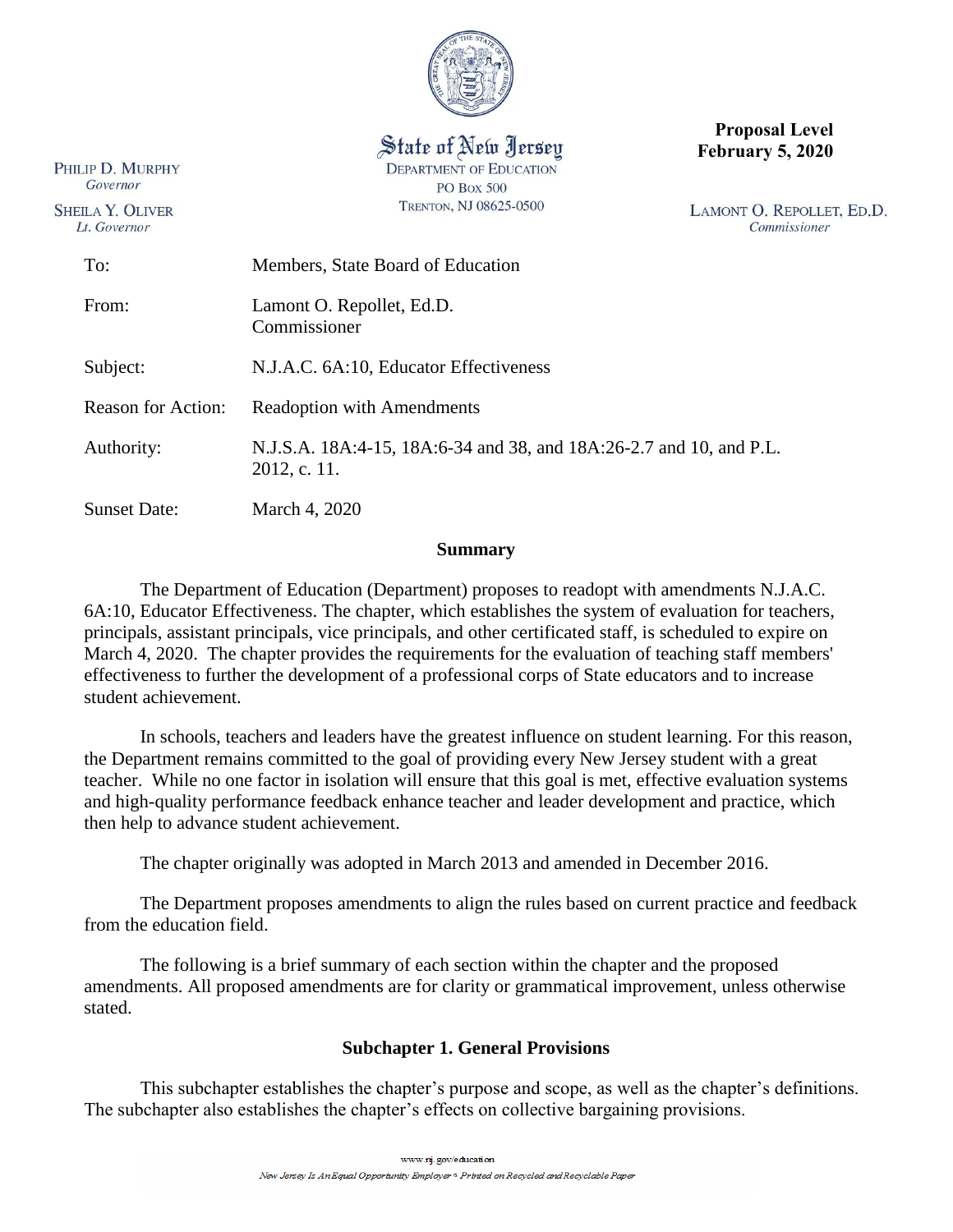#### **N.J.A.C. 6A:10-1.1 Purpose and scope**

This section establishes the chapter's purpose.

#### **N.J.A.C. 6A:10-1.2 Definitions**

This section establishes definitions relevant to the chapter.

#### **N.J.A.C. 6A:10-1.3 Applicability of rules on collective bargaining agreements**

This section establishes that the chapter's rules do not override any conflicting provision(s) of collective bargaining agreements or other employment contracts entered into by a school district in effect on July 1, 2013. The section also establishes that no collective bargaining agreements made after July 1, 2013, can conflict with the educator evaluation system established pursuant to the chapter or any other specific statute or regulation.

#### **N.J.A.C. 6A:10-1.4 Educator evaluation data, information, and annual performance reports**

This section establishes that all information contained in written performance reports and all information collected, compiled, and/or maintained by school district employees for the purpose of evaluation are confidential and not subject to public inspection under the Open Public Records Act (N.J.S.A. 47:1A-1 et. seq.). The section also states that nothing in the section shall be construed as prohibiting the Department or a school district from collecting evaluation data or distributing aggregate statistics regarding evaluation data.

### **Subchapter 2. Evaluation of Teaching Staff Members**

This subchapter establishes the rules for evaluating teaching staff members and for district board of education responsibility in ensuring all teaching staff members are properly evaluated. The subchapter also establishes the composition of the District Evaluation Advisory Committee (DEAC) and the rules for developing, implementing, and placing a teaching staff member on a corrective action plan (CAP).

### **N.J.A.C. 6A:10-2.1 Evaluation of teaching staff members**

This section identifies the requirements for the annual adoption of evaluation instruments.

The Department proposes amendments at N.J.A.C. 6A:10-2.1(c), which requires school districts to submit evaluation rubrics to the Commissioner by June 1 for approval by August 1 of each year, to change the submission date to August 1 and the approval date to August 15. School districts submit evaluation rubrics to the Department each July through the Evaluation Information System (EIS). Changing the submission date will align the rule with the annual submission window, which is open from early July through August 1. In addition, changing the date will also align with August 1 deadline for Commissioner approval of modifications to currently used evaluation instruments and new districtdeveloped practice instruments.

## **N.J.A.C. 6A:10-2.2 Duties of district boards of education**

This section establishes the duties of district boards of education in ensuring teaching staff members are properly evaluated each year. The section requires district boards of education to annually adopt policies and procedures regarding the evaluation of teaching staff and the evaluation practice instrument, ensure each school has established a School Improvement Panel, ensure related data is collected, and ensure specific training procedures are followed.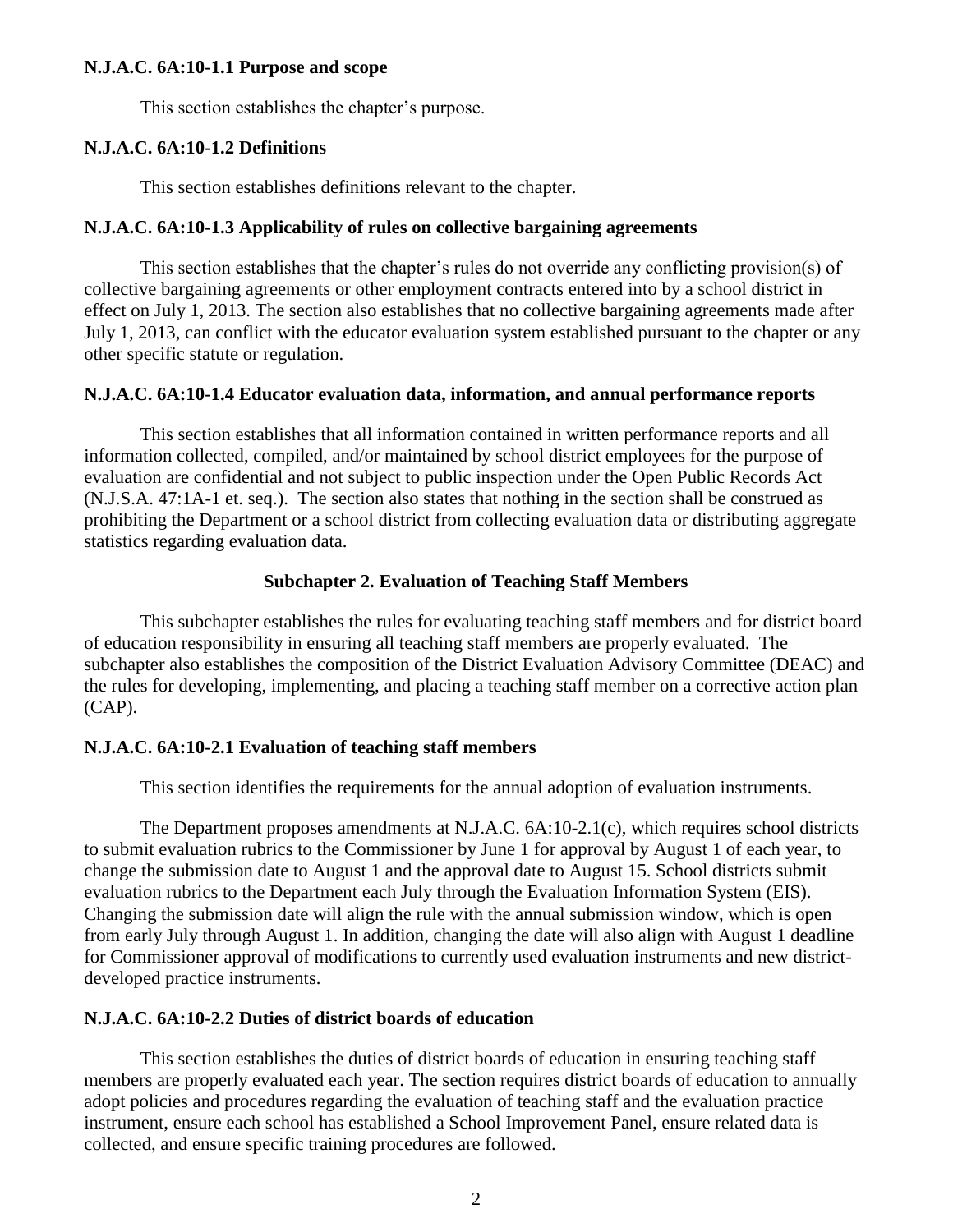#### **N.J.A.C. 6A:10-2.3 District Evaluation Advisory Committee**

This section establishes the composition of the DEAC. Beginning in 2018-2019, district boards of education have discretion over whether to continue the DEAC.

#### **N.J.A.C. 6A:10-2.4 Evaluation procedures for all teaching staff**

This section establishes the minimum requirements for teaching staff member evaluations. The section also requires an annual summary conference between designated supervisors and teaching staff members and establishes the required elements of a teaching staff member's annual performance report.

## **N.J.A.C. 6A:10-2.5 Corrective action plans for all teaching staff**

This section establishes the rules for developing, implementing, and placing a teaching staff member on a CAP. The section requires a CAP to be developed for each teaching staff member rated ineffective or partially effective on the annual summative evaluation. The section also sets the parameters for documenting a teaching staff member's progress toward the goals outlined in the CAP. The section further requires all teachers with a CAP to receive a mid-year evaluation.

The Department proposes to delete the provision at N.J.A.C. 6A:10-2.5(a) that states the designated supervisor makes the final determination in disagreements between the teacher and designated supervisor regarding the teacher's CAP's content. Instead, the Department proposes to require school districts to create and implement policies establishing a process for appeals when a teacher and the designated supervisors disagree about the CAP's content. The proposed amendment also will state the policy shall not allow the final determination regarding a disagreement to be made solely by the designated supervisor. The proposed amendments will provide more support in creating CAPs with fidelity and will allow a school district to develop a policy that best suits its needs regardless of the school district's size or administrative makeup.

The Department proposes amendments at N.J.A.C. 6A:10-2.5(b), which requires CAPs to be developed and discussed by the teaching staff member and his or her designated supervisor by October 31, to replace "by October 31" with "within 25 working days following September 1." (For example, the deadline for the teacher and designated supervisor to review a CAP in the 2020-2021 school year would be October 8, 2020, if September 3, 2020, is the first working day for teachers and the school district is closed on September 7, 2020, for Labor Day but no other weekday in September or early October.) The proposed amendment will create the same 25 working-day timeframe for all teachers, regardless of when they receive a partially effective or ineffective rating. Current rules require a CAP to be developed within 25 working days for teachers who receive a partially effective or ineffective rating after October 1. The proposed amendment will also provide school districts and teachers who fall below effective more time to implement CAPs and, thereby, improve teacher practice.

#### **Subchapter 3. School Improvement Panel**

This subchapter establishes the composition and responsibilities of the School Improvement Panel (ScIP).

#### **N.J.A.C. 6A:10-3.1 School Improvement Panel membership**

This section establishes the ScIP's composition and requires all members of a ScIP to be chosen by August 31 annually.

The Department proposes new N.J.A.C. 6A:10-3.1(e) to require a ScIP to meet to at least three during each school year. Setting a minimum standard for the number of meetings will help to ensure the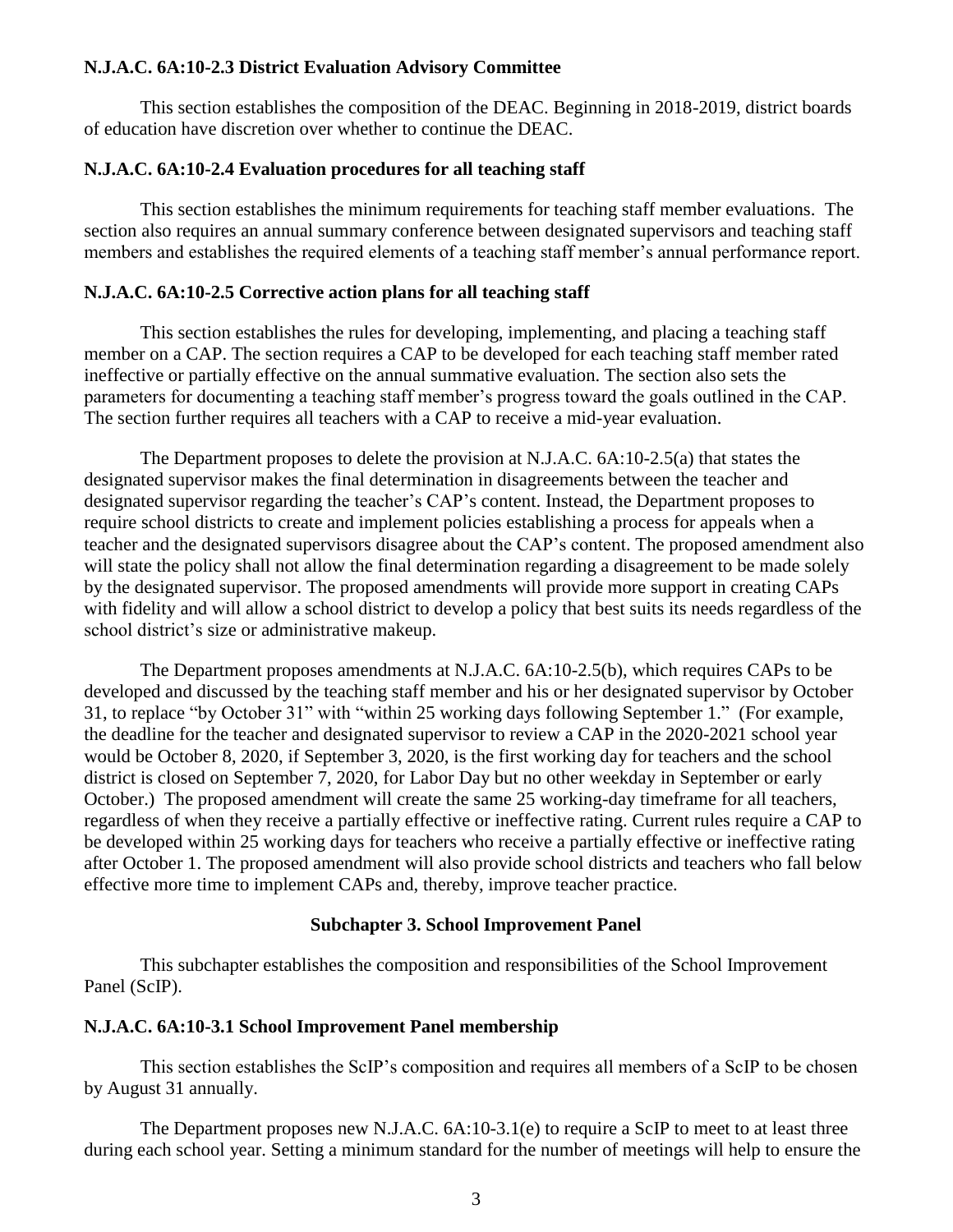ScIP fulfills its responsibilities. The Department also proposes to require a school district's administration to hold an annual meeting consisting of representatives from each building's ScIP. The proposed requirement will help ensure consistency in the implementation of evaluation policies and procedures throughout the school district.

## **N.J.A.C. 6A:10-3.2 School Improvement Panel responsibilities**

This section establishes the ScIP's responsibilities, which include overseeing the mentoring of teachers, supporting the implementation of the school district mentoring plan, conducting teacher evaluations, as appropriate, ensuring CAPs are created according to the chapter's provisions, and requiring mid-year evaluations to be conducted.

## **Subchapter 4. Components of Teacher Evaluation**

This subchapter describes the various measurements of practice and student learning that are used within teacher evaluations, which are intended to provide specific feedback to educators and promote student achievement.

## **N.J.A.C. 6A:10-4.1 Components of teacher evaluation rubric**

This section establishes the components of the teacher evaluation rubric and the weight attached to each component relative to a teacher's summative evaluation. The section also states that standardized tests, used as a measure of student progress, shall not be the predominant factor in determining a teacher's annual summative rating.

The Department proposes an amendment to N.J.A.C. 6A:10-4.1(d)1, which currently requires the student achievement component of an evaluation rubric rating for teachers who receive median student growth percentile scores (mSGP) to be at least 30 percent and no more than 50 percent as determined by the Department, to replace "30 percent" with "20 percent." Reducing the student achievement component to at least 20 percent will create equity among teachers of both tested and non-tested subjects and grade levels. For teachers of tested subjects and grade levels, the proposed amendment will result in the mSGP score making up five percent of the student achievement component and student growth objectives (SGOs) making up the remaining 15 percent, for a total of 20 percent. For teachers of tested subjects and grade levels, the proposed amendments will not change the current level of 15 percent for SGOs.

### **N.J.A.C. 6A:10-4.2 Student achievement components**

This section describes the two elements that can comprise the student achievement component of a teacher's evaluation rubric. The first element, student growth objectives (SGOs), comprises one part of every teacher's summative score. The second element, student growth percentiles (SGPs), comprises part of the evaluation scores for teachers assigned to an English language arts class in grades four through eight, or to a mathematics class in grades four through seven.

## **N.J.A.C. 6A:10-4.3 Teacher practice components**

This section requires the teaching practice component rating to be based on a Commissionerapproved teacher practice instrument.

## **N.J.A.C. 6A:10-4.4 Teacher observations**

This section establishes rules for observing tenured and nontenured teachers and for conducting pre- and post-observation conferences. Tenured teachers must have two observations with post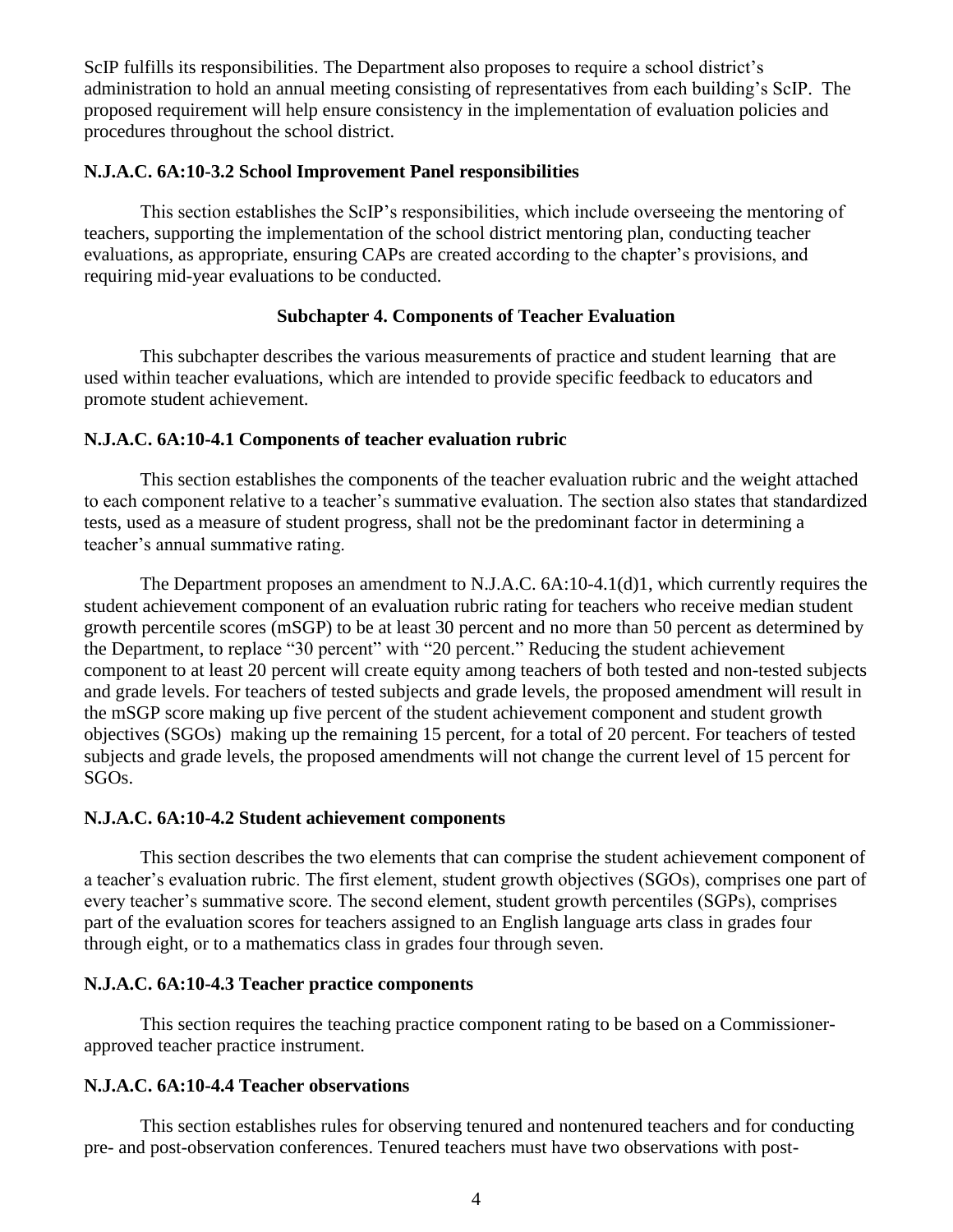observation conferences and one face-to-face pre-observation conference, while non-tenured teachers must have three observations with post-observation conferences and one face-to-face pre-observation conference.

## **Subchapter 5. Components of Principal Evaluation**

This subchapter describes the various measurements of practice and student learning that are used within principal, vice principal, and assistant principal evaluations, which are intended to provide specific feedback to educators and promote student achievement.

## **N.J.A.C. 6A:10-5.1 Components of principal evaluation rubrics**

This section establishes the components of the principal evaluation rubric, which apply to teaching staff members who hold the position of principal, vice principal, or assistant principal and have a valid and effective standard, provisional, or emergency administrative certificate. The section also establishes the weight attached to each component relative to a principal's summative evaluation. The section also states that standardized tests, used as a measure of student progress, shall not be the predominant factor in determining a principal's annual summative rating.

## **N.J.A.C. 6A:10-5.2 Student achievement components of principal evaluation rubrics**

This section establishes the elements that comprise the student achievement component of a principal's evaluation rubric. The required components include the schoolwide student growth percentile of all students assigned to the principal, average student growth objective scores of each teacher assigned to the principal, and the specific and measurable administrator goals.

## **N.J.A.C. 6A:10-5.3 Principal practice component of evaluation rubric**

This section establishes the required elements of the principal practice component of the principal evaluation rubric.

### **N.J.A.C. 6A:10-5.4 Principal, assistant principal, and vice principal observations**

This section establishes rules for observing principals, assistant principals, and vice principals and for conducting post-observation conferences. The section also requires each tenured principal, assistant principal, and vice principal to be observed at least twice each school year and requires three observations annually for each nontenured principal, assistant principal, and vice principal.

## **Subchapter 6. Evaluation of Teaching Staff Members Other Than Teachers, Principals, Vice Principals, and Assistant Principals**

This subchapter describes the various measurements that are used within evaluations for teaching staff members other than teachers, principals, vice principals, and assistant principals.

### **N.J.A.C. 6A:10-6.1 Components of evaluation rubrics**

This section establishes the teaching staff members to whom the subchapter's rules apply, specifically teaching staff members other than teachers, principals, vice principals, and assistant principals (hereinafter "other teaching staff members"). The section also allows school districts to establish the components of the evaluation rubric for other teaching staff members.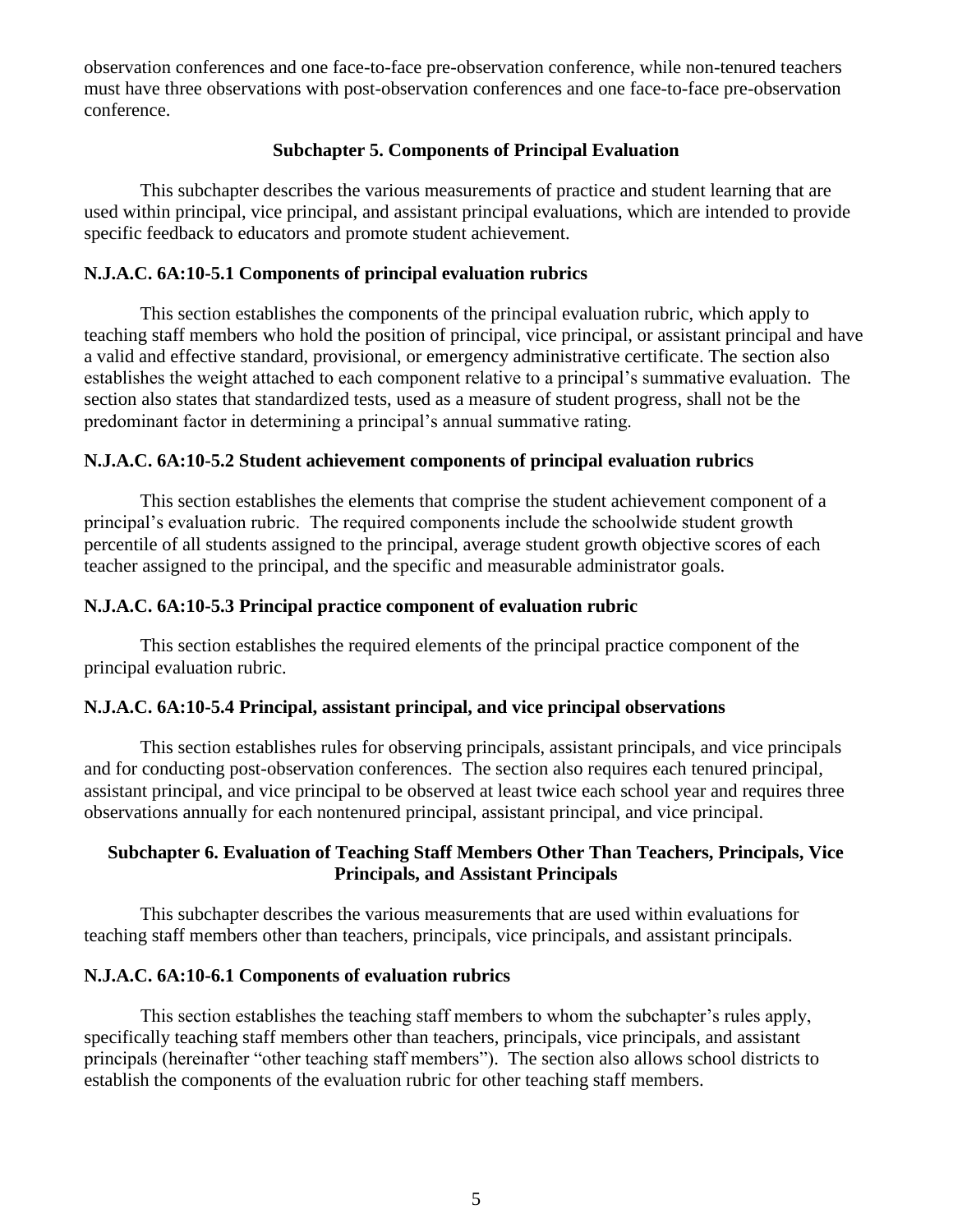## **N.J.A.C. 6A:10-6.2 Required observations for teaching staff members**

This section contains the rules for observing other teaching staff members. The section requires observations of other teaching staff members to be at least 20 minutes in length, followed by a conference. The section also requires all tenured other teaching staff members to receive at least one observation per school year, while nontenured other teaching staff members must receive at least three observations.

### **Subchapter 7. Commissioner Approval of Educator Practice Instruments**

This subchapter sets forth the rules regarding the approval of teacher and principal practice instruments.

### **N.J.A.C. 6A:10-7.1 Educator practice instrument**

This section establishes the rules for Commissioner approval of educator practice instruments. The section also requires the Department to maintain on its website a list of Commissioner-approved educator practice instruments.

## **N.J.A.C. 6A:10-7.2 Teacher practice instrument**

This section establishes criteria for all Commissioner-approved teacher practice instruments.

## **N.J.A.C. 6A:10-7.3 Principal practice instrument**

This section establishes criteria for all Commissioner-approved principal practice instruments.

The Department proposes an amendment at N.J.A.C. 6A:10-7.3(a)1, which currently requires instruments to incorporate domains of practice and/or performance criteria that align to the 2008 Interstate School Leaders Licensure Consortium (ISLLC) Professional Standards for Educational Leaders. The Department proposes to replace the 2008 ISLLC standards with the 2015 Professional Standards for Educational Leaders (PSEL). N.J.A.C. 6A:9-3.4 defines the professional standards for school leaders in New Jersey.

## **Subchapter 8. Evaluation of Chief School Administrators**

This subchapter establishes the rules for evaluating chief school administrators.

## **N.J.A.C. 6A:10-8.1 Evaluation of chief school administrators**

This section requires each district board of education to adopt a policy and implement procedures requiring the annual evaluation of the chief school administrator by the district board of education. The section also establishes the minimum requirements for the evaluation of a chief school administrator.

## **Subchapter 9. Procedure for Nontenured Notice of Non-Reemployment**

This subchapter establishes the procedures for non-tenured notice of non-reemployment.

## **N.J.A.C. 6A:10-9.1 Procedure for appearance of nontenured teaching staff members before a district board of education upon receipt of a notice of non-reemployment**

This section establishes the process by which a nontenured teacher who receives a written statement of reasons for non-reemployment, pursuant to N.J.S.A. 18A:27-3.2, can request in writing an informal appearance before the district board of education.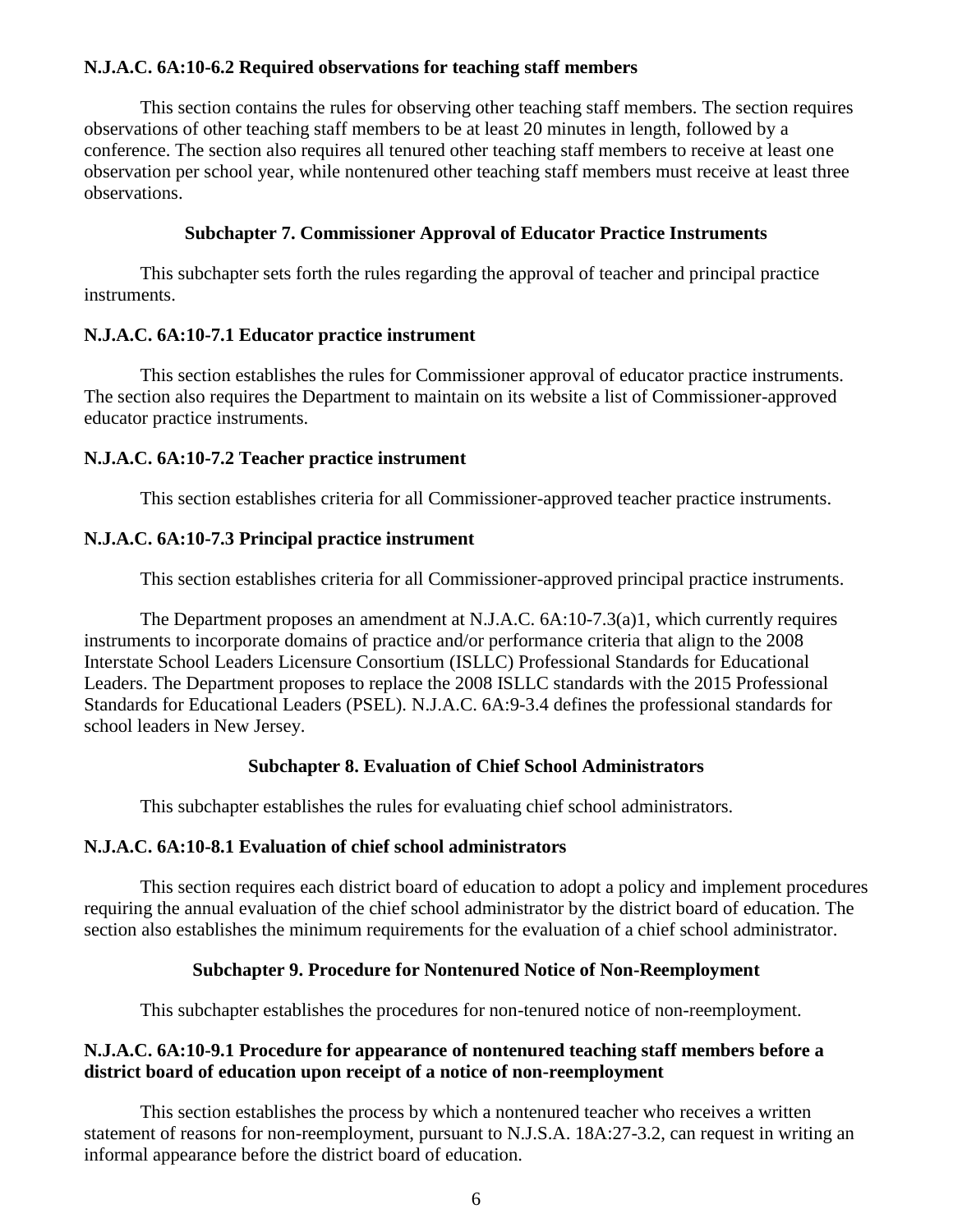As the Department has provided a 60-day comment period on this notice of proposal, the notice is excepted from the rulemaking calendar requirement pursuant to N.J.A.C. 1:30-3.3(a)5.

#### **Social Impact**

Under the current evaluation system, school leaders have evaluated teachers through the use of multiple measures of practice and student achievement, and they have been able to differentiate teacher effectiveness across four domains. The differentiation has enabled school leaders to recognize excellent professional performance and to identify professionals needing additional support. Through this efficient system, school districts have had more resources available to support both struggling and effective teaching staff members. In turn, this has fostered more frequent professional conversations among teachers, as well as between teachers and their supervisors, leading to the enhancement of the quality of teaching in New Jersey's classrooms and, most importantly, an increased benefit to students.

The proposed amendments will have little social impact as they are more technical in nature, designed to streamline already existing processes, and update outdated language to ensure evaluation instruments comply with New Jersey's recognized standards to which all school leaders are currently held. Administrators will receive the greatest benefit from the proposed amendments, as they will ensure school districts are evaluating them based on the most current accepted standards of professional practice for their positions as school leaders.

#### **Economic Impact**

The Department does not anticipate that the rules proposed for readoption will create any additional economic impact on school districts, as the need to maintain the evaluation system has not created any additional costs since the system's initial implementation. The initial costs of implementation were offset by funds already provided for professional development, flexibility throughout the rules (for instance, the allowance of a school district to create its own educator practice instrument rather than invest in an outside vendor), and structures that existed prior to the enactment of TEACHNJ such as the annual summary conference and observations for non-tenured teachers.

In addition, the Department does not anticipate the proposed amendments will create additional costs for school districts, school leaders, or individual educators. The proposed amendments do not change the responsibilities of district boards of education and school leaders in ensuring each educator receives a robust evaluation using multiple measures. Rather, the proposed amendments will align evaluation requirements to the most currently recognized standards of practice.

#### **Federal Standards Statement**

The rules proposed for readoption with amendments are in compliance with Federal requirements under the Every Student Succeeds Act (PL 114-95) and will continue to advance the mission to ensure the State's educator evaluation system is focused on the development of both struggling and effective teachers to enhance the education of every student in New Jersey's public school system. There are no other Federal requirements that impact the rules proposed for readoption with amendments.

### **Jobs Impact**

The Department does not anticipate that rules proposed for readoption with amendments will result in the generation or loss of jobs.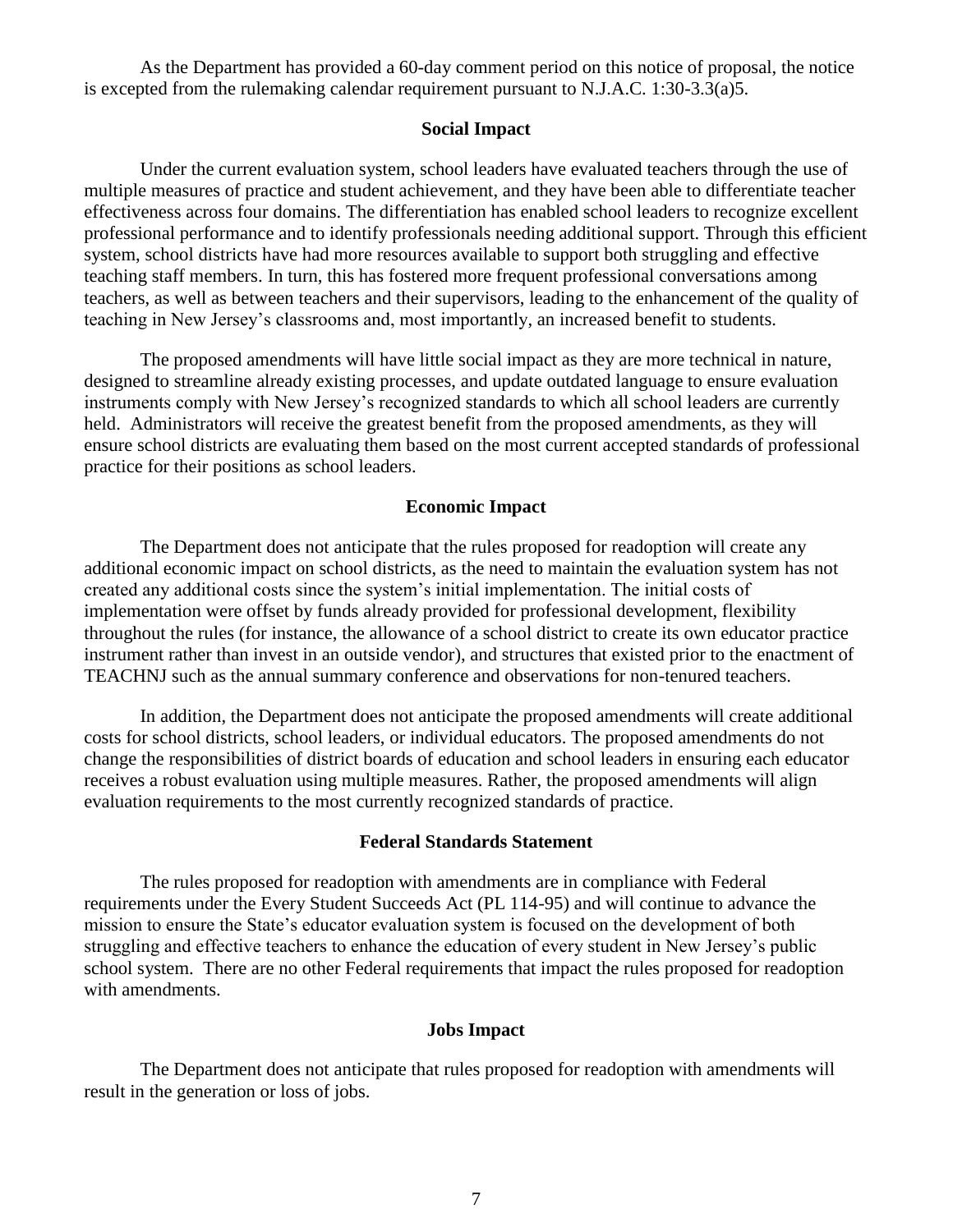## **Agriculture Industry Impact**

The rules proposed for readoption with amendments will have no impact on the agriculture industry in New Jersey.

## **Regulatory Flexibility Analysis**

A regulatory flexibility analysis is not required because the rules proposed for readoption with amendments do not impose reporting, recordkeeping, or other compliance requirements on small businesses as defined in the Regulatory Flexibility Act, N.J.S.A. 52:14B-16 et seq. The proposed amendments and new rules solely impact individual educators and school districts.

## **Housing Affordability Impact Analysis**

There is an extreme unlikelihood that the rules proposed for readoption with amendments will have any impact on the affordability of housing in New Jersey and there is an extreme unlikelihood the rules proposed for readoption with amendments would evoke a change in the average costs associated with housing because the proposed readoption with amendments solely impact the evaluation and professional development of individual educators and school districts.

## **Smart Growth Development Impact Analysis**

The proposed readoption with amendments will have an insignificant to no impact on smart growth and there is an extreme unlikelihood the rules proposed for readoption with amendments would evoke a change in housing production in Planning Areas 1 or 2, or within designated centers, under the State Development and Redevelopment Plan in New Jersey because the rules proposed for readoption with amendments concern the evaluation and professional development of individual educators and school districts.

## **Racial and Ethnic Community Criminal Justice and Public Safety Impact**

There is an extreme unlikelihood that the rules proposed for readoption with amendments would have an impact on pretrial detention, sentencing, probation, or parole policies concerning juveniles and adults in the State because the rules proposed for readoption with amendments concern the evaluation and professional development of individual educators and school districts.

**Full text** of the rules proposed for readoption and the proposed amendments follows (addition indicated in boldface **thus** or **thus**; deletions indicated in brackets [thus] or [[thus]]):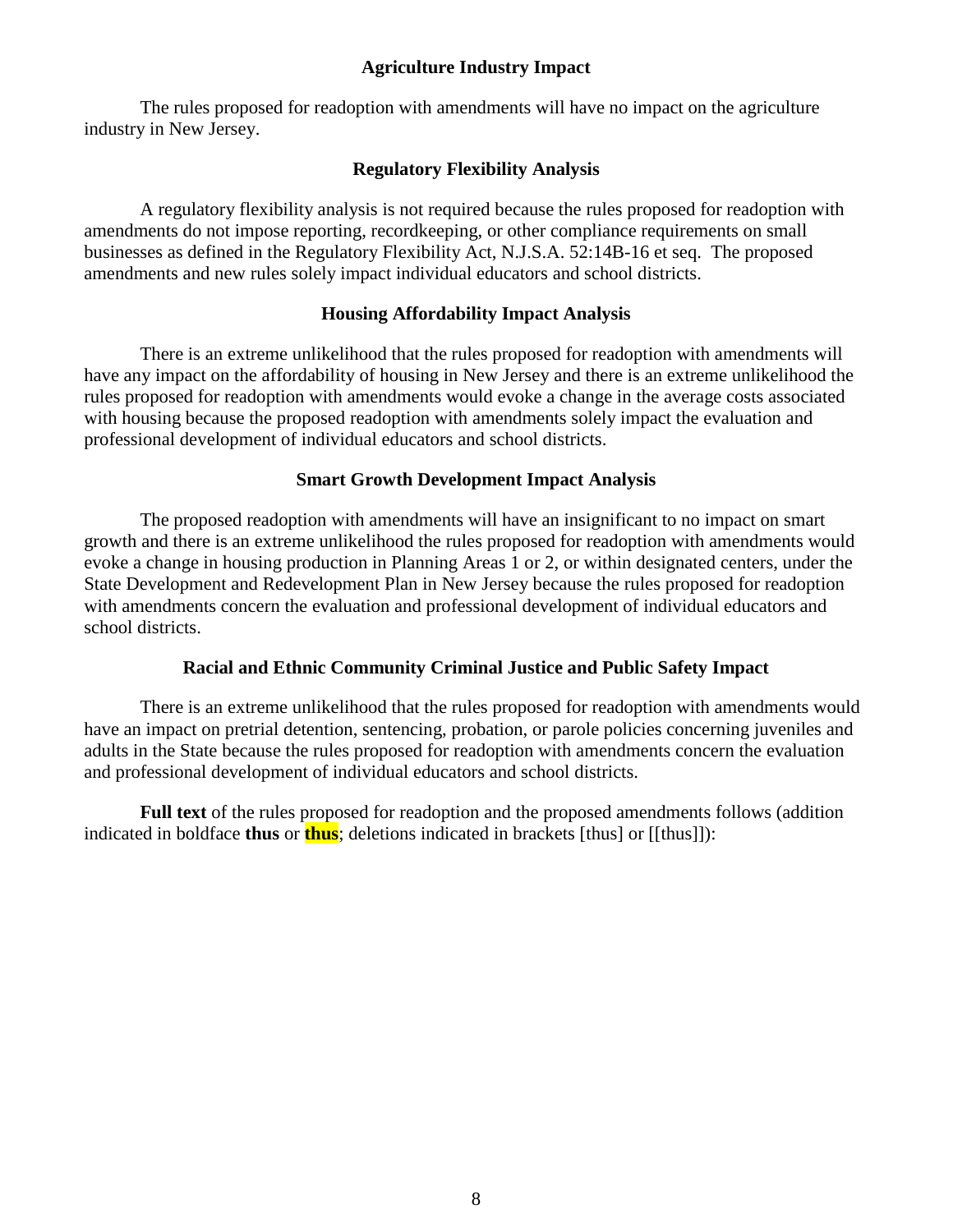#### **Chapter 10. Educator Effectiveness**

#### **Subchapter 1. General Provisions**

#### <span id="page-15-0"></span>**6A:10-1.1 Purpose and scope**

- (a) The rules in this chapter are intended to provide minimum requirements for evaluation rubrics for the evaluation of teaching staff members' effectiveness to further the development of a professional corps of State educators and to increase student achievement. Thus, the purpose of the rules is to support a system that facilitates:
	- 1. Continual improvement of instruction;
	- 2. Meaningful differentiation of educator performance using four performance levels;
	- 3. Use of multiple valid measures in determining educator performance levels, including objective measures of student performance and measures of professional practice;
	- 4. Evaluation of educators on a regular basis;
	- 5. Delivery of clear, timely, and useful feedback, including feedback that identifies areas for growth and guides professional development; and
	- 6. School district personnel decisions.
- (b) The rules in this chapter shall apply to all public schools, except insofar as they are defined for charter schools in N.J.A.C. 6A:11, Charter Schools. The evaluation system in charter schools is subject to the review and approval of the Office of Charter Schools.
- (c) District boards of education shall ensure evaluations of all teaching staff members and chief school administrators are conducted in accordance with this chapter.

#### **6A:10-1.2 Definitions**

The following words and terms shall have the following meanings when used in this chapter, unless the context clearly indicates otherwise: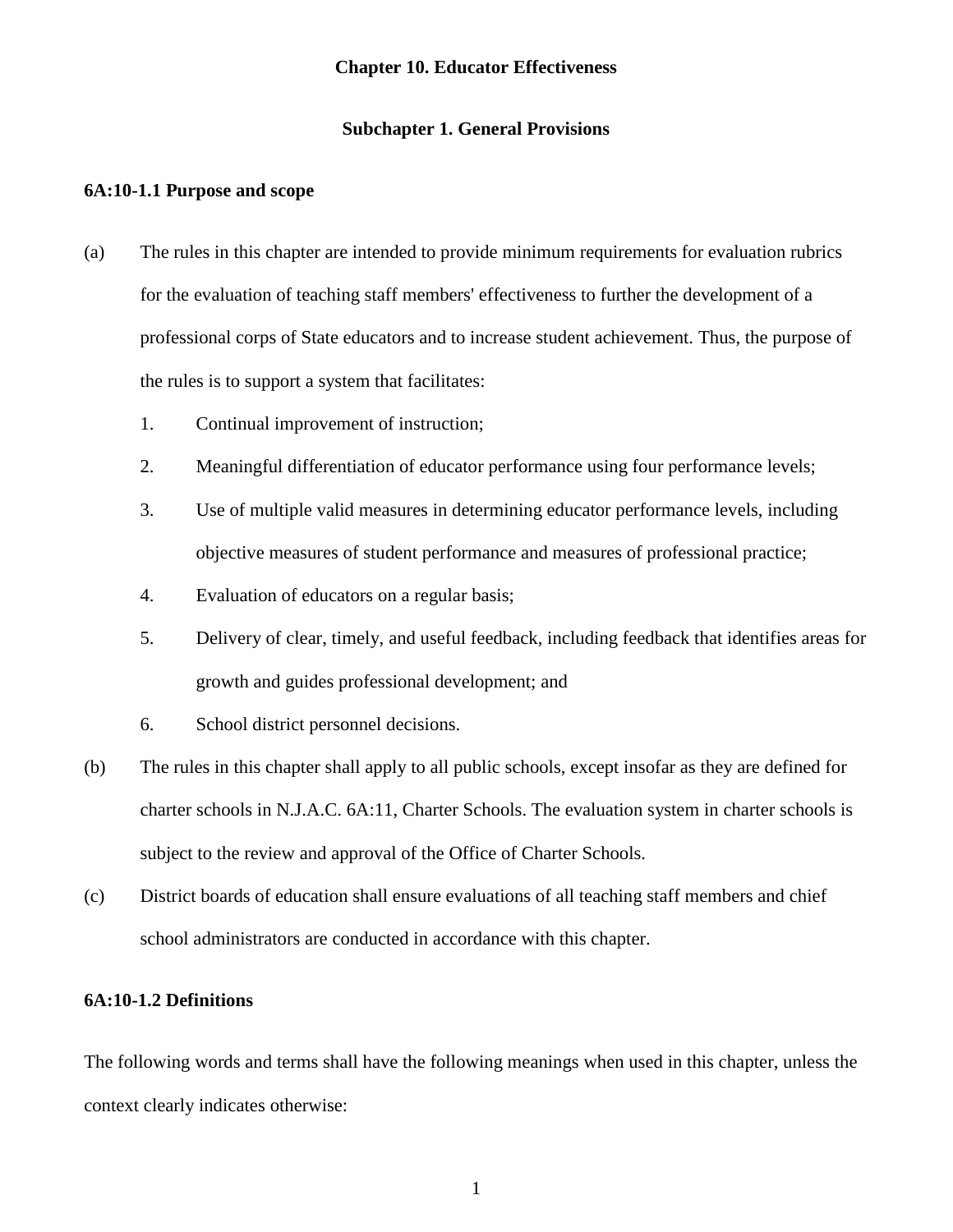"Announced observation" means an observation in which the person conducting an observation for the purpose of evaluation will notify the teaching staff member of the date and the class period that the observation will be conducted.

"Annual performance report" means a written appraisal of the teaching staff member's performance prepared by the teaching staff member's designated supervisor based on the evaluation rubric for his or her position.

"Annual summative evaluation rating" means an annual evaluation rating that is based on appraisals of educator practice and student performance, and includes all measures captured in a teaching staff member's evaluation rubric. The four summative performance categories are highly effective, effective, partially effective, and ineffective.

"Calibration" in the context of educator evaluation means a process to monitor the competency of a trained evaluator to ensure the evaluator continues to apply an educator practice instrument accurately and consistently according to the standards and definitions of the specific instrument.

"Chief school administrator" means the superintendent of schools or the administrative principal if there is no superintendent.

"Co-observation" means two or more supervisors who are trained on the practice instrument who observe simultaneously, or at alternate times, the same lesson or portion of a lesson for the purpose of training.

"Designated supervisor" means the supervisor designated by the chief school administrator or his or her designee as the teaching staff member's supervisor.

"District Evaluation Advisory Committee" means a group created to oversee and guide the planning and implementation of the district board of education's evaluation policies and procedures as set forth in N.J.A.C. 6A:10-2.3.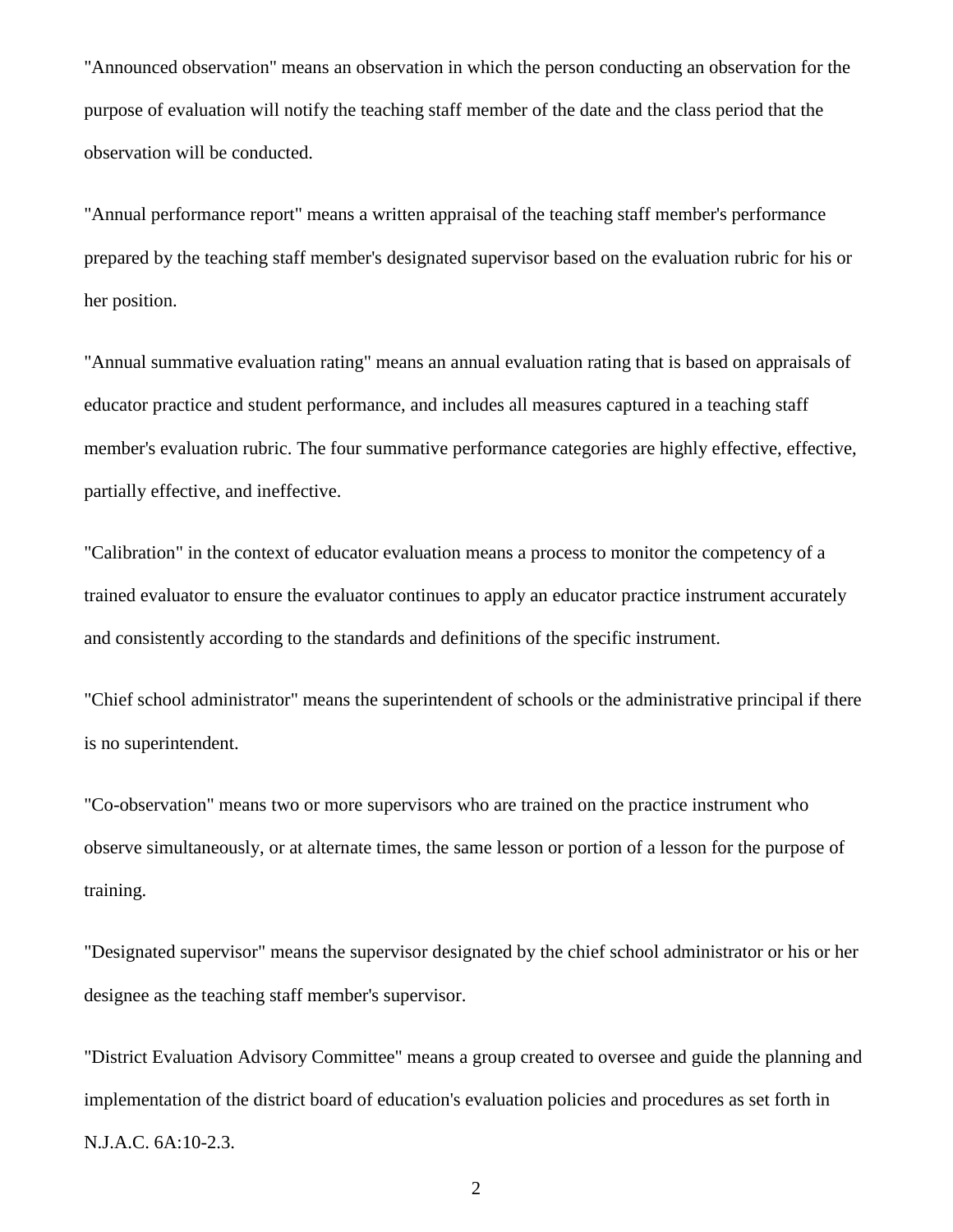"Educator practice instrument" means an assessment tool that provides scales or dimensions that capture competencies of professional performance and differentiation of a range of professional performance as described by the scales, which must be shown in practice and/or research studies. The scores from the teacher practice instrument or the principal practice instrument are components of the teaching staff member's evaluation rubrics and the scores are included in the summative evaluation rating for the individual. The scores from educator practice instruments for teaching staff members other than teachers, principals, vice principals, and assistant principals may be applied to the teaching staff member's summative evaluation rating in a manner determined by the school district.

"Evaluation" means an appraisal of an individual's professional performance in relation to his or her job description and professional standards and based on, when applicable, the individual's evaluation rubric.

"Evaluation rubric" means a set of criteria, measures, and processes used to evaluate all teaching staff members in a specific school district or local education agency. Evaluation rubrics consist of measures of professional practice, based on educator practice instruments, and student outcomes. Each district board of education will have an evaluation rubric specifically for teachers, another specifically for principals, assistant principals, and vice principals, and evaluation rubrics for other categories of teaching staff members.

"Indicators of student progress and growth" means the results of assessment(s) of students as defined in N.J.A.C. 6A:8, Standards and Assessment.

"Individual professional development plan" means as defined in N.J.S.A. 18A:6-119.

"Job description" means a written specification of the function of a position, duties and responsibilities, the extent and limits of authority, and work relationships within and outside the school and school district.

"Observation" means a method of collecting data on the performance of a teaching staff member's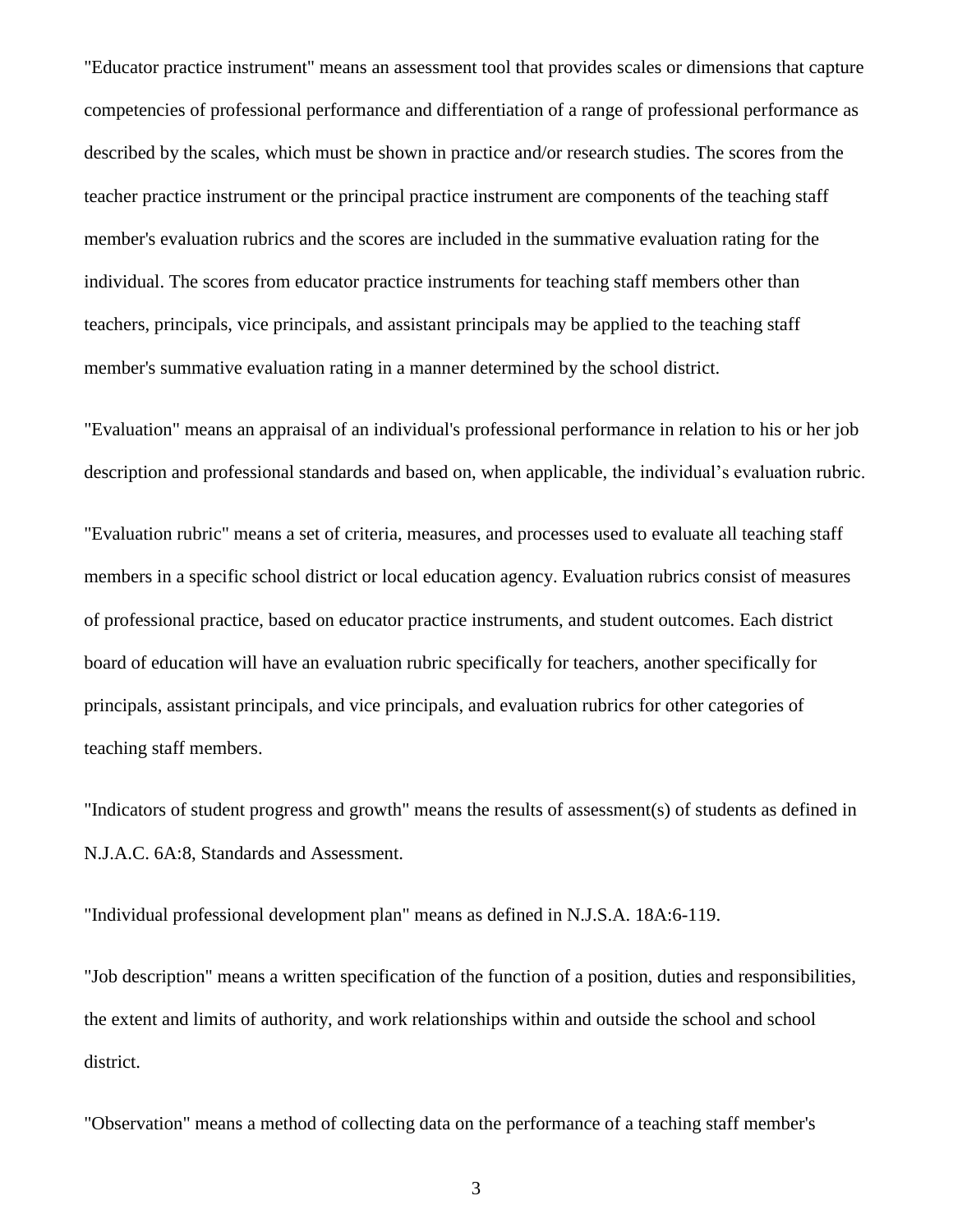assigned duties and responsibilities. An observation for the purpose of evaluation will be included in the determination of the annual summative evaluation rating and shall be conducted by an individual employed in the school district in a supervisory role and capacity and possessing a school administrator, principal, or supervisor endorsement as defined in N.J.A.C. 6A:9-2.1.

"Post-observation conference" means a meeting, either in-person or remotely, between the supervisor who conducted the observation and the teaching staff member for the purpose of evaluation to discuss the data collected in the observation.

"Scoring guide" means a set of rules or criteria used to evaluate a performance, product, or project. The purpose of a scoring guide is to provide a transparent and reliable evaluation process. Educator practice instruments include a scoring guide that an evaluator uses to structure his or her assessments and ratings of professional practice.

"Semester" means half of the school year.

"Signed" means the name of one physically written by oneself or an electronic code, sound, symbol, or process attached to or logically associated with a record and executed or adopted by a person with the intent to sign the record.

"Student growth objective" means an academic goal that teachers and designated supervisors set for groups of students.

"Student growth percentile" means a specific metric for measuring individual student progress on Statewide assessments by tracking how much a student's test scores have changed relative to other students Statewide with similar scores in previous years.

"Supervisor" means an appropriately certified teaching staff member, as defined in N.J.S.A. 18A:1-1, or superintendent employed in the school district in a supervisory role and capacity, and possessing a school administrator, principal, or supervisor endorsement as described in N.J.A.C. 6A:9B-12.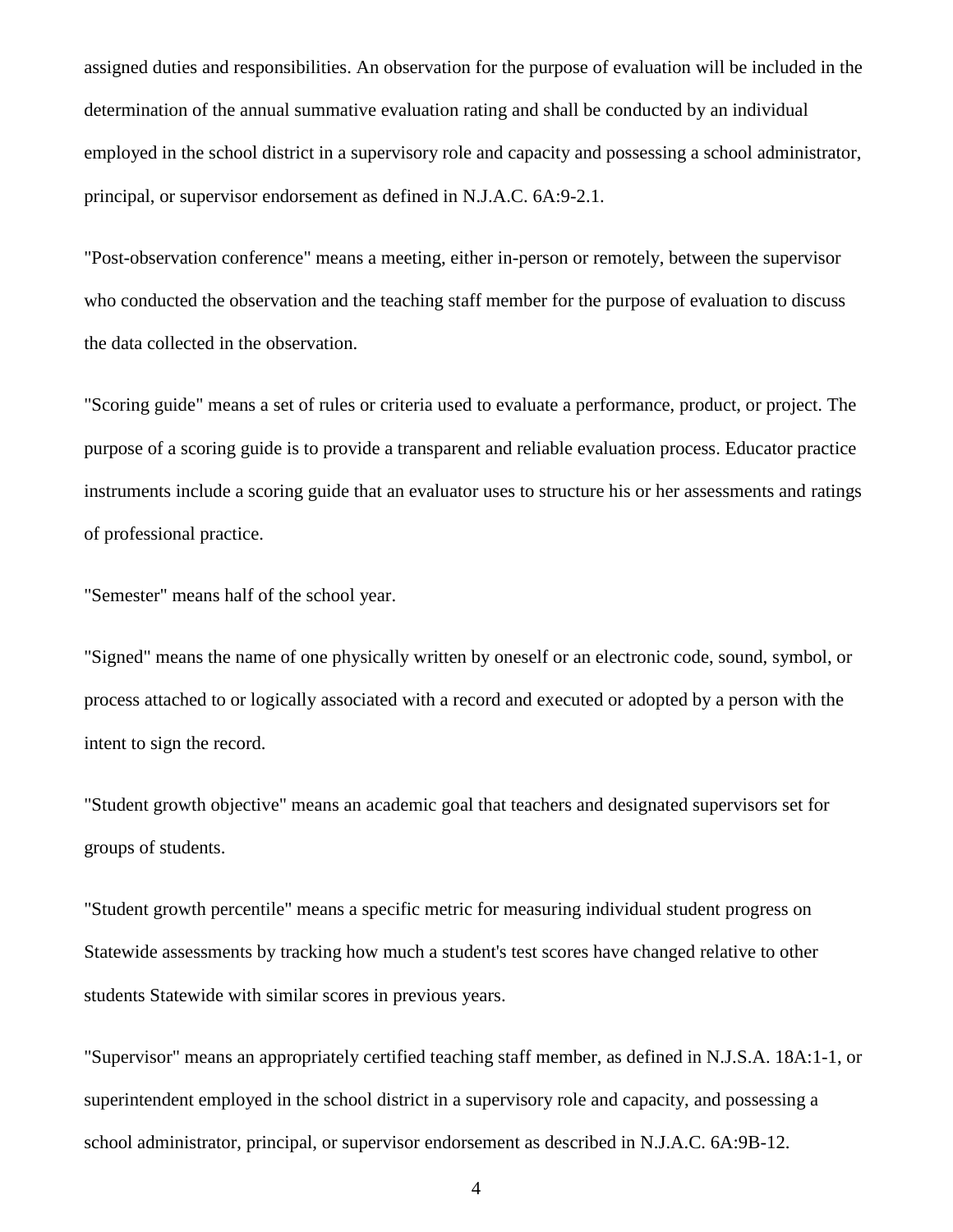"Teacher" means a teaching staff member who holds the appropriate standard, provisional, or emergency instructional certificate issued by the State Board of Examiners and is assigned a class roster of students for at least one particular course.

"Teaching staff member" means a member of the professional staff of any district or regional board of education, or any county vocational school district board of education, holding office, position, or employment of such character that the qualifications for such office, position, or employment require him or her to hold a valid, effective, and appropriate standard, provisional, or emergency certificate issued by the State Board of Examiners. Teaching staff members include the positions of school nurse and school athletic trainer. There are three different types of certificates that teaching staff members work under:

- 1. An instructional certificate;
- 2. An administrative certificate; and
- 3. An educational services certificate.

"Unannounced observation" means an observation in which the person conducting an observation for the purpose of evaluation will not notify the teaching staff member of the date or time that the observation will be conducted.

## **6A:10-1.3 Applicability of rules on collective bargaining agreements**

The rules in this chapter shall not override any conflicting provision(s) of collective bargaining agreements or other employment contracts entered into by a school district in effect on July 1, 2013. No collective bargaining agreement entered into after July 1, 2013, shall conflict with the educator evaluation system established pursuant to these rules or any other specific statute or regulation, nor shall topics subject to bargaining involve matters of educational policy or managerial prerogatives.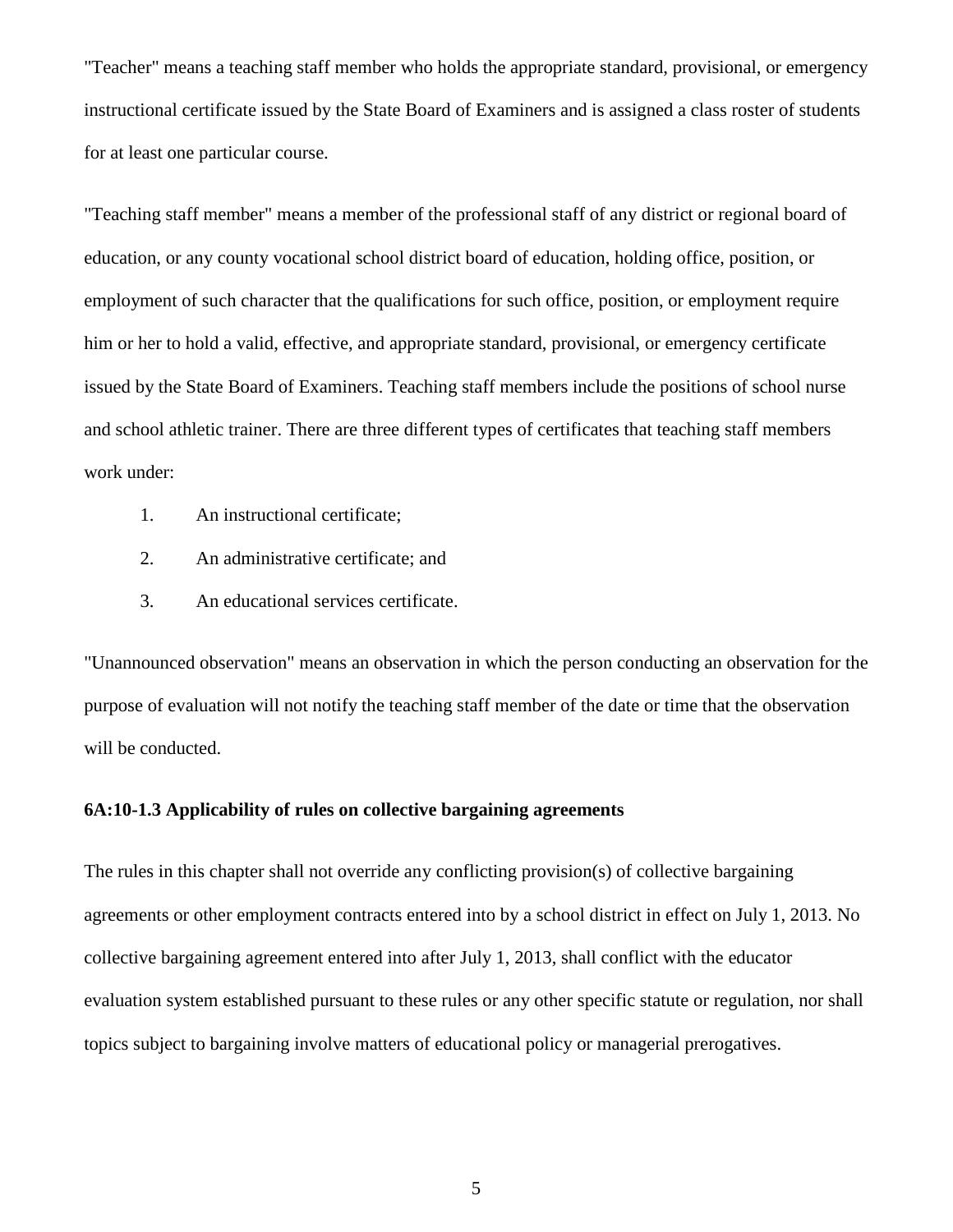#### **6A:10-1.4 Educator evaluation data, information, and annual performance reports**

All information contained in annual performance reports and all information collected, compiled, and/or maintained by employees of a district board of education for the purposes of conducting the educator evaluation process pursuant to this chapter, including, but not limited to, digital records, shall be confidential. Such information shall not be subject to public inspection or copying pursuant to the Open Public Records Act, N.J.S.A. 47:1A-1 et seq. Nothing contained in this section shall be construed to prohibit the Department or a school district from, at its discretion, collecting evaluation data pursuant to N.J.S.A. 18A:6-123.e or distributing aggregate statistics regarding evaluation data.

#### **Subchapter 2. Evaluation of Teaching Staff Members**

#### **6A:10-2.1 Evaluation of teaching staff members**

- (a) A district board of education annually shall adopt evaluation rubrics for all teaching staff members. The evaluation rubrics shall have four defined annual ratings: ineffective, partially effective, effective, and highly effective.
- (b) The evaluation rubrics for teachers, principals, vice principals, and assistant principals shall include all other relevant minimum standards set forth in N.J.S.A. 18A:6-123 (P.L. 2012, c. 26, § 17c).
- (c) Evaluation rubrics shall be submitted to the Commissioner by [June] **August** 1 for approval by August [1] **15** of each year.

### **6A:10-2.2 Duties of district boards of education**

- (a) Each district board of education shall meet the following requirements for the annual evaluation of teaching staff members, unless otherwise specified:
	- 1. Establish a District Evaluation Advisory Committee to oversee and guide the planning and implementation of the school district board of education's evaluation policies and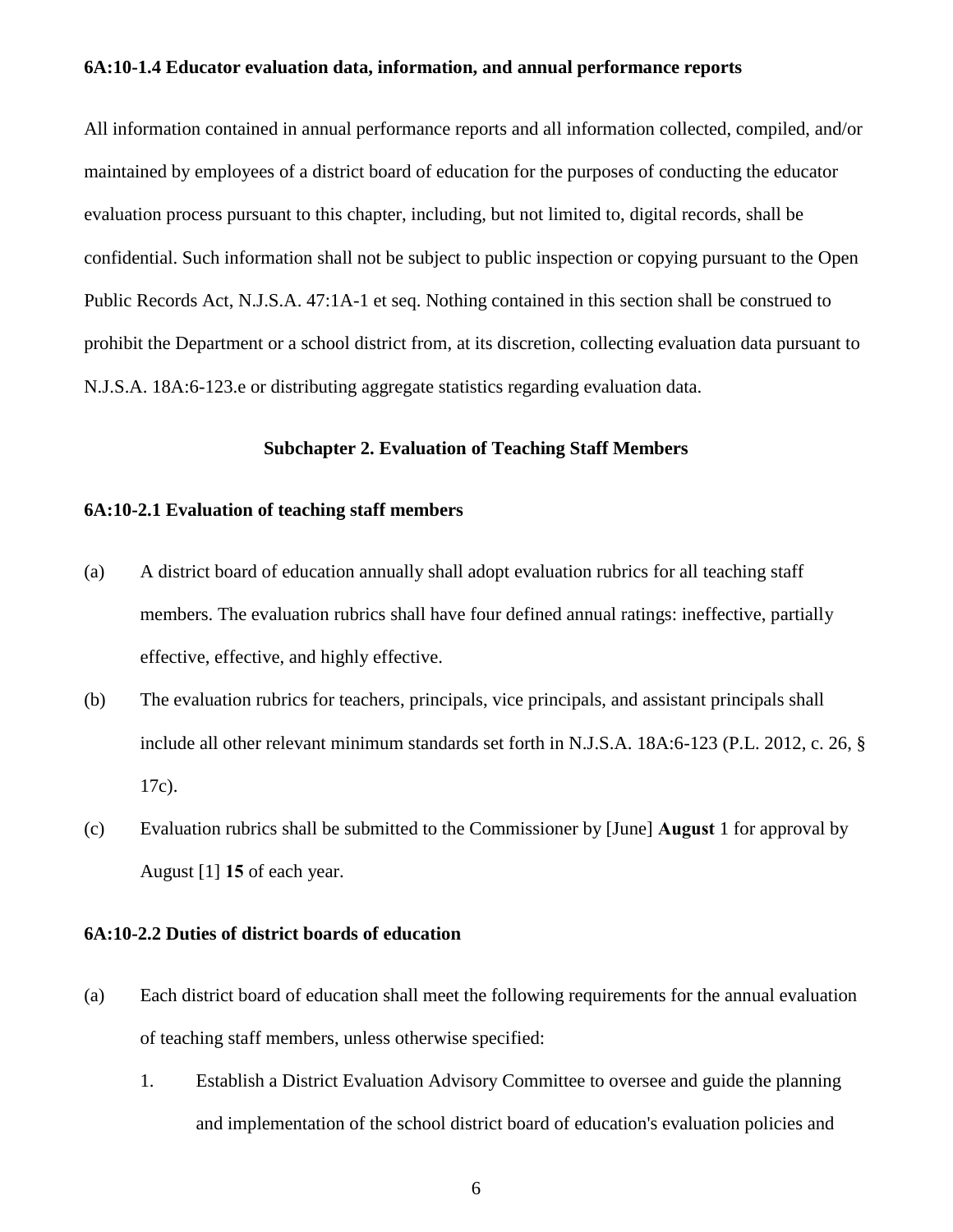procedures as set forth in this subchapter;

- 2. Annually adopt policies and procedures developed by the chief school administrator pursuant to N.J.A.C. 6A:10-2.4, including the evaluation rubrics approved by the Commissioner pursuant to N.J.A.C. 6A:10-2.1(c);
	- i. The chief school administrator shall develop policies and procedures that, at a minimum, ensure student performance data on the Statewide assessment is, upon receipt, promptly distributed or otherwise made available to teaching staff members who were primarily responsible for instructing the applicable students in the school year in which the assessment was taken, as well as to teaching staff members who are or will be primarily responsible for instructing the applicable students in the subsequent school year.
- 3. Ensure the chief school administrator annually notifies all teaching staff members of the adopted evaluation policies and procedures no later than October 1. If a staff member is hired after October 1, the district board of education shall notify the teaching staff member of the policies at the beginning of his or her employment. All teaching staff members shall be notified of amendments to the policy within 10 working days of adoption;
- 4. Annually adopt by June 1, Commissioner-approved educator practice instruments and, as part of the process described at N.J.A.C. 6A:10-2.1(c), notify the Department which instruments will be used as part of the school district's evaluation rubrics;
- 5. Ensure the principal of each school within the school district has established a School Improvement Panel pursuant to N.J.A.C. 6A:10-3.1. The panel shall be established annually by August 31 and shall carry out the duties and functions described in N.J.A.C. 6A:10-3.2;
- 6. Ensure data elements are collected and stored in an accessible and usable format. Data elements shall include, but not be limited to, scores or evidence from observations for the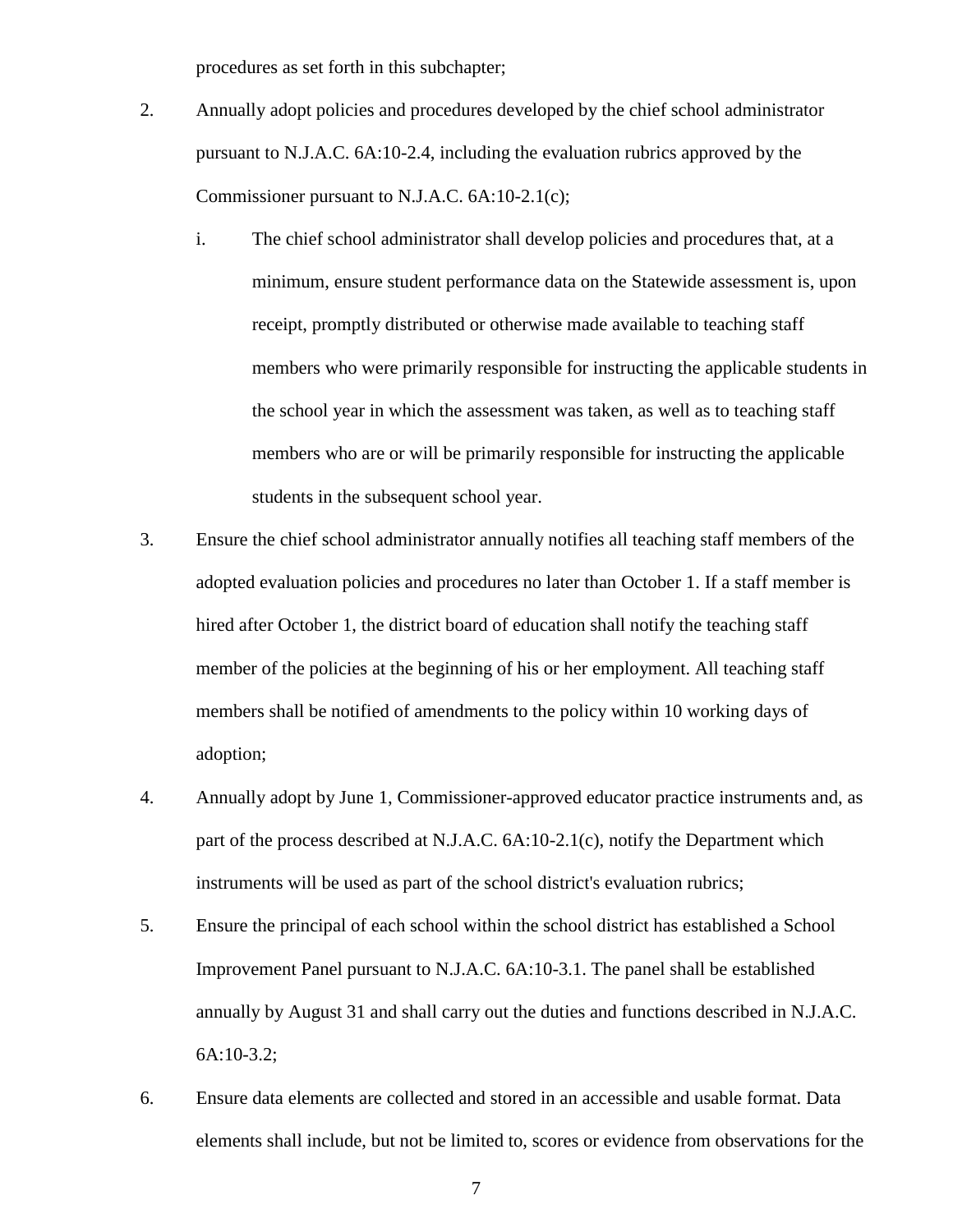purpose of evaluation and student growth objective data; and

- 7. Ensure that each chief school administrator or his or her designee in the district certifies to the Department that any observer who conducts an observation of a teaching staff member for the purpose of evaluation as described in N.J.A.C. 6A:10-4.4, 5.4, and 6.2, shall meet the statutory observation requirements of N.J.S.A. 18A:6-119, 18A:6-123.b(8), and 18A:27-3.1 and the teacher member of the School Improvement Panel requirements of N.J.A.C. 6A:10-3.2.
- (b) Each district board of education shall ensure the following training procedures are followed when implementing the evaluation rubric for all teaching staff members and, when applicable, applying the Commissioner-approved educator practice instruments:
	- 1. Annually provide training on and descriptions of each component of the evaluation rubric for all teaching staff members who are being evaluated in the school district and provide more thorough training for any teaching staff member who is being evaluated in the school district for the first time. Training shall include detailed descriptions of all evaluation rubric components, including, when applicable, detailed descriptions of student achievement measures and all aspects of the educator practice instruments;
	- 2. Annually provide updates and refresher training for supervisors who are conducting evaluations in the school district and more thorough training for any supervisor who will evaluate teaching staff members for the first time. Training shall be provided on each component of the evaluated teaching staff member's evaluation rubric before the evaluation of a teaching staff member;
	- 3. Annually require each supervisor who will conduct observations for the purpose of evaluation of a teacher to complete at least two co-observations during the school year.
		- i. Co-observers shall use the co-observation to promote accuracy and consistency in scoring.
		- ii. A co-observation may count as one required observation for the purpose of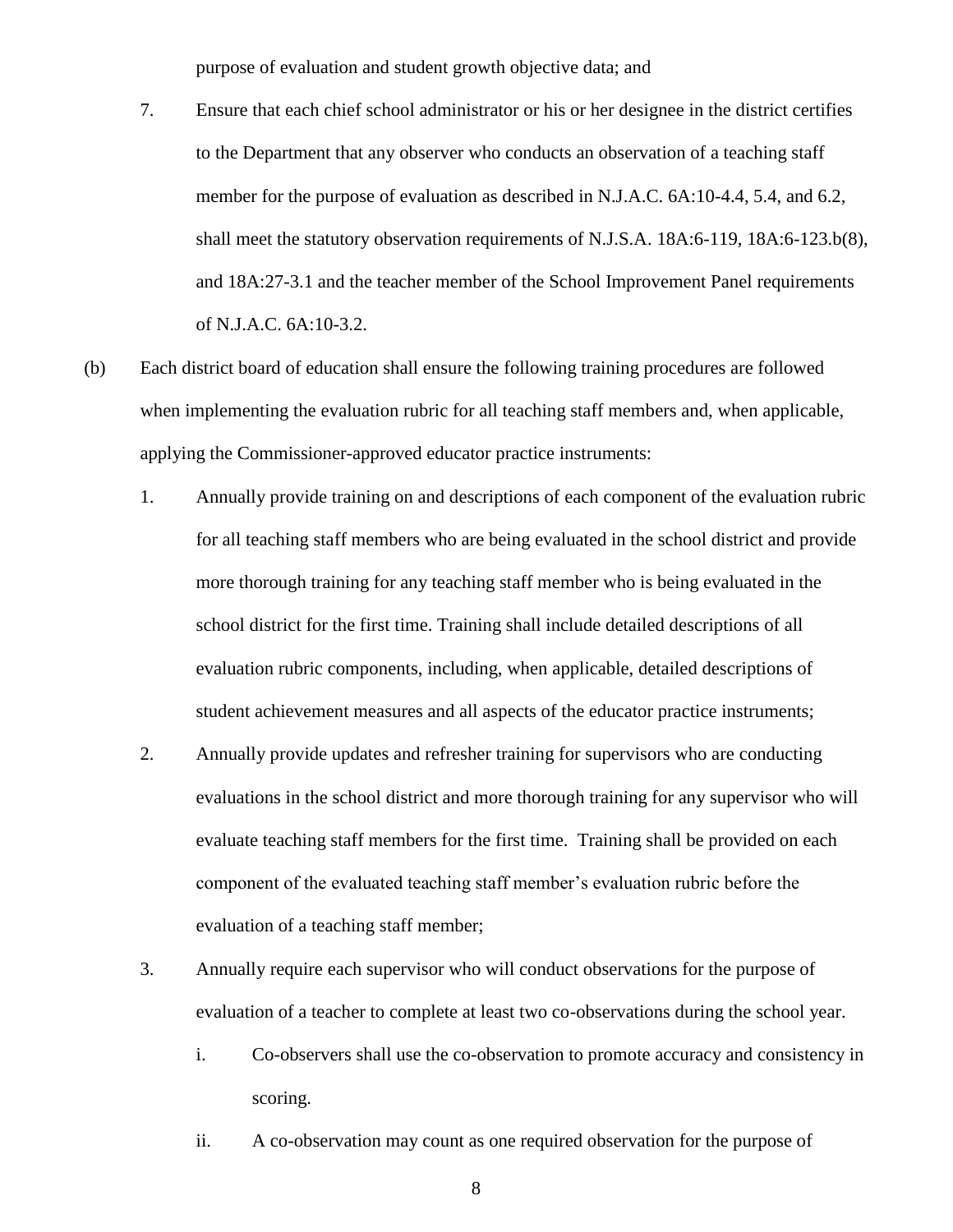evaluation pursuant to N.J.A.C. 6A:10-4.4, as long as the observer meets the requirements set forth in N.J.A.C. 6A:10-4.3 and 4.4, but the co-observation shall not count as two or more required observations. If a co-observation counts as one required observation, the score shall be determined by the teacher's designated supervisor; and

4. Chief school administrators shall annually certify to the Department that all supervisors of teaching staff members in the school district who are utilizing evaluation rubrics have completed training on and demonstrated competency in applying the evaluation rubrics.

### **6A:10-2.3 District Evaluation Advisory Committee**

- (a) Members of the District Evaluation Advisory Committee shall include representation from the following groups: teachers from each school level represented in the school district; central office administrators overseeing the teacher evaluation process; supervisors involved in teacher evaluation, when available or appropriate; and administrators conducting evaluations, including a minimum of one administrator conducting evaluations who participates on a School Improvement Panel. Members also shall include the chief school administrator, a special education administrator, a parent, and a member of the district board of education.
- (b) The chief school administrator may extend membership on the District Evaluation Advisory Committee to representatives of other groups and to individuals.
- (c) Beginning in 2018-2019, the District Evaluation Advisory Committees shall no longer be required and district boards of education shall have the discretion to continue the District Evaluation Advisory Committee.

#### **6A:10-2.4 Evaluation procedures for all teaching staff**

(a) This section's provisions shall be the minimum requirements for the evaluation of teaching staff members.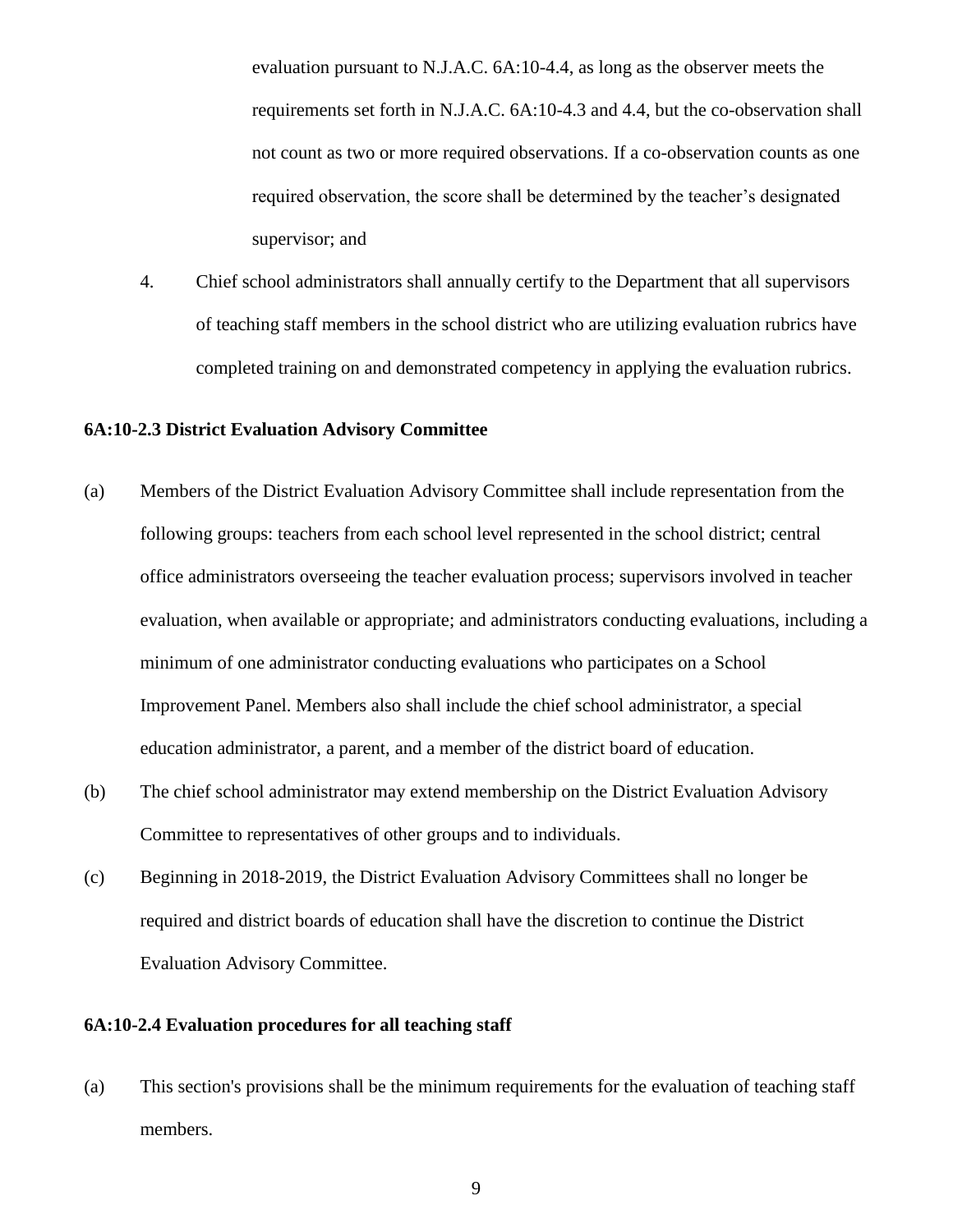- (b) Evaluation policies and procedures requiring the annual evaluation of all teaching staff members shall be developed under the direction of the chief school administrator, who may consult with the District Advisory Evaluation Committee or representatives from School Improvement Panels, and shall include, but not be limited to, a description of:
	- 1. Roles and responsibilities for implementation of evaluation policies and procedures;
	- 2. Job descriptions, evaluation rubrics for all teaching staff members, the process for calculating the summative ratings and each component, and the evaluation regulations set forth in this chapter;
	- 3. Methods of data collection and reporting appropriate to each job description, including, but not limited to, the process for student attribution to teachers, principals, assistant principals, and vice principals for calculating the median and schoolwide student growth percentile;
	- 4. Processes for observations for the purpose of evaluation and post-observation conference(s) by a supervisor;
	- 5. Process for developing and scoring student growth objectives;
	- 6. The process for preparation of individual professional development plans; and
	- 7. The process for preparation of an annual performance report by the teaching staff member's designated supervisor and an annual summary conference between the teaching staff member and his or her designated supervisor.
- (c) The annual summary conference between designated supervisors and teaching staff members shall be held before the annual performance report is filed. The conference shall occur on or before June 30 of each school year and shall include, but not be limited to, a review of the following:
	- 1. The performance of the teaching staff member based upon the job description and the scores or evidence compiled using the teaching staff member's evaluation rubric, including, when applicable: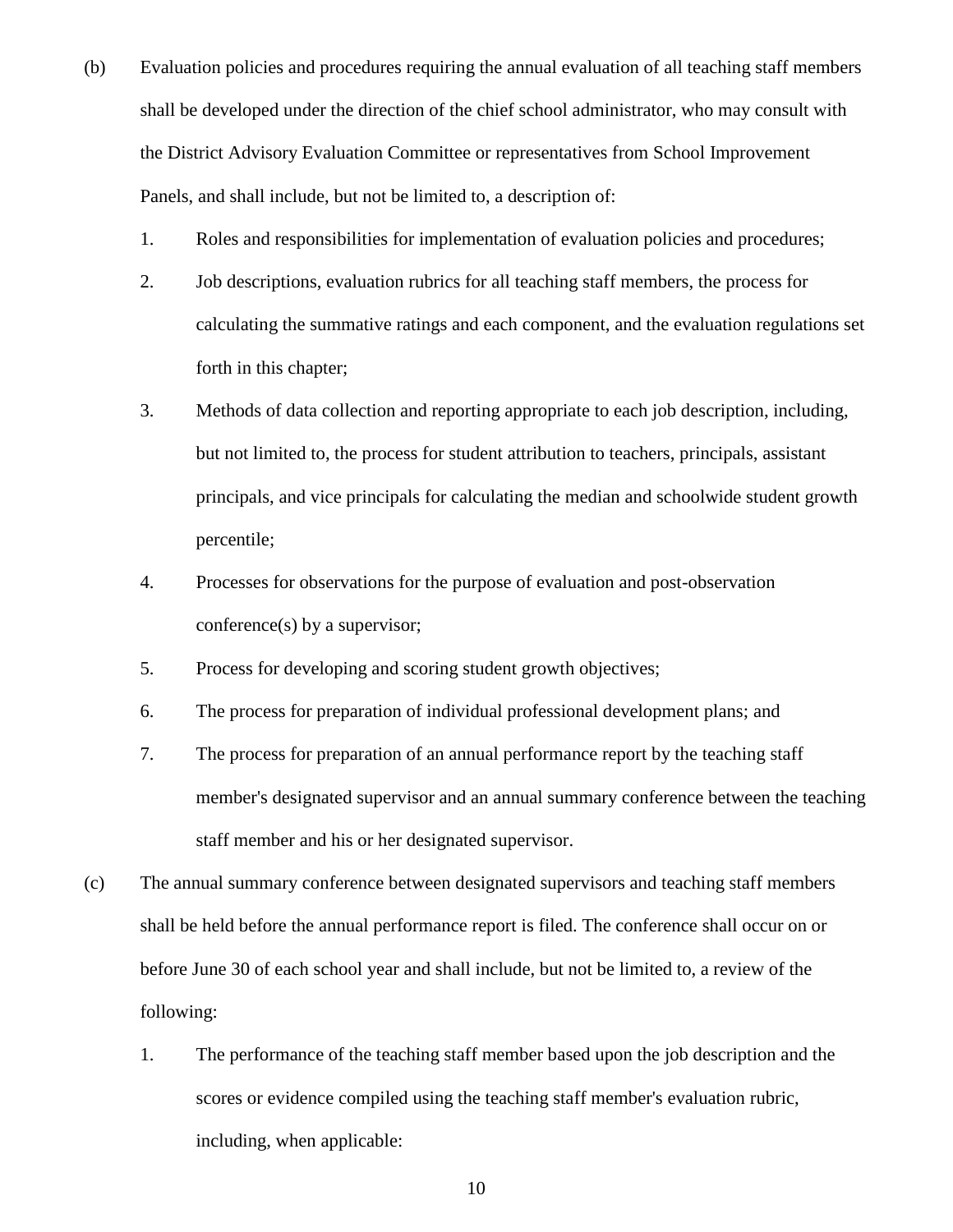- i. The educator's practice instrument; and
- ii. Available indicators or student achievement measures such as student growth objective scores and student growth percentile scores;
- 2. The progress of the teaching staff member toward meeting the goals of the individual professional development plan or, when applicable, the corrective action plan; and
- 3. The preliminary annual performance report.
- (d) If any scores for the teaching staff member's evaluation rubric are not available at the time of the annual summary conference due to pending assessment results, the annual summative evaluation rating shall be calculated once all component ratings are available.
- (e) The annual performance report shall be prepared by the designated supervisor. The annual performance report shall include, but not be limited to:
	- 1. A summative rating based on the evaluation rubric, including, when applicable, a total score for each component as described in N.J.A.C. 6A:10-4 and 5;
	- 2. Performance area(s) of strength and area(s) needing improvement based upon the job description and components of the teaching staff member's evaluation rubric; and
	- 3. The teaching staff member's individual professional development plan or corrective action plan from the evaluation year being reviewed in the report.
- (f) The teaching staff member and the designated supervisor shall sign the report within five working days of the review.
- (g) Each district board of education shall include all performance reports and supporting data, including, but not limited to, written observation reports and additional components of the summative evaluation rating as part of his or her personnel file, or in an alternative, confidential location. If reports and data are stored in an alternative location, the personnel file shall clearly indicate the report's location and how it can be easily accessed. The records shall be confidential and shall not be subject to public inspection or copying pursuant to the Open Public Records Act, N.J.S.A. 47:1A-1 et seq.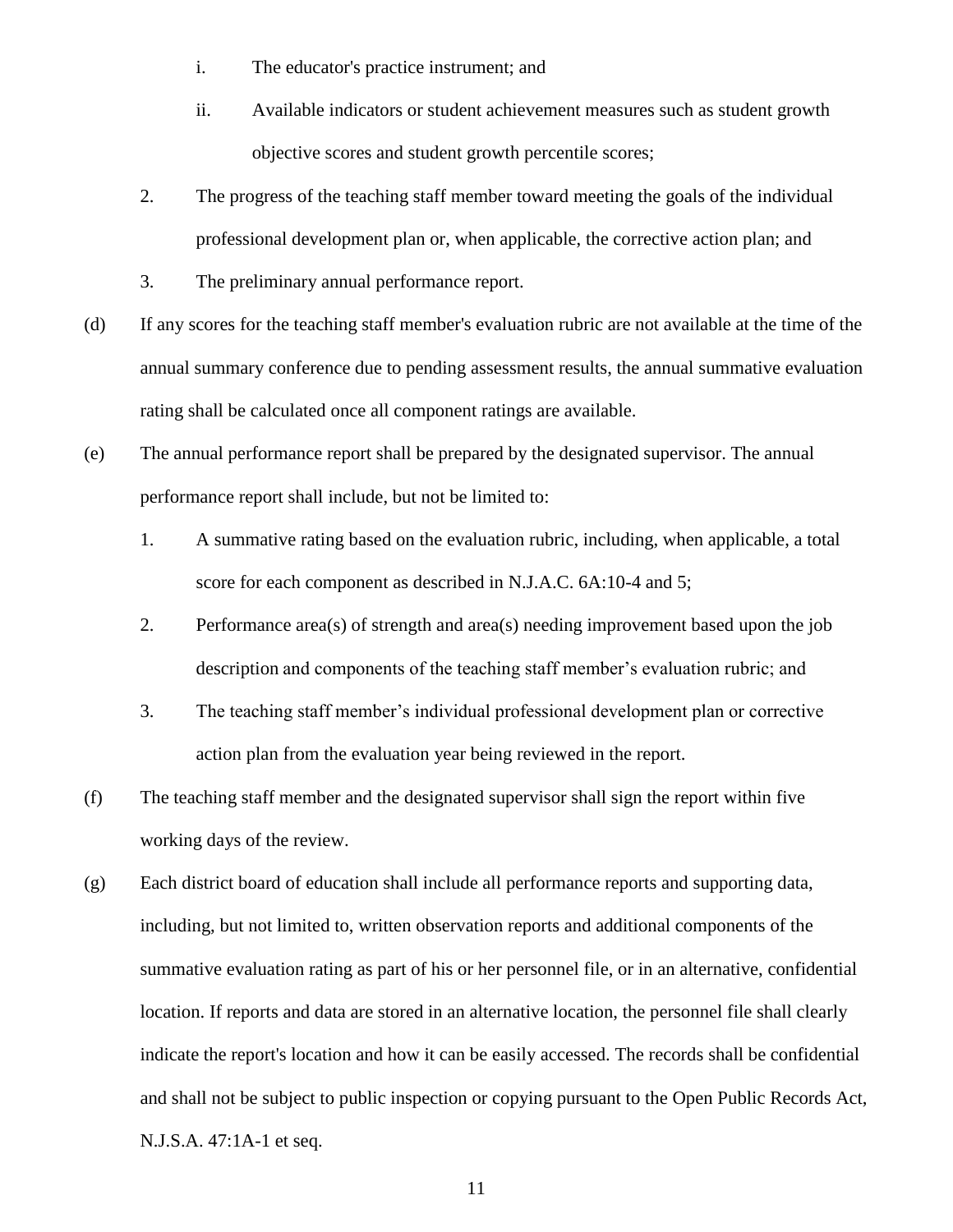#### **6A:10-2.5 Corrective action plans for all teaching staff**

- (a) For each teaching staff member rated ineffective or partially effective on the annual summative evaluation, as measured by the evaluation rubrics, a corrective action plan shall be developed by the teaching staff member and the teaching staff member's designated supervisor. [[If the teaching staff member does not agree with the corrective action plan's content, the designated supervisor shall make the final determination.]] **In accordance with N.J.A.C. 6A:10-2.4(b), school districts shall create and implement a policy establishing a process for appeals when a teacher and the designated supervisor disagree about the corrective action plan's content. The policy shall not allow the final determination regarding a disputed corrective action plan to be made solely by the designated supervisor.**
- (b) The corrective action plan shall be developed and the teaching staff member and his or her designated supervisor shall meet to discuss the corrective action plan [[by October 31]] **within 25 teaching staff member working days following September 1** of the school year following the year of evaluation, except:
	- 1. If the ineffective or partially effective summative evaluation rating is received after October 1 of the school year following the year of evaluation, a corrective action plan shall be developed, and the teaching staff member and his or her designated supervisor shall meet to discuss the corrective action plan within 25 teaching staff member working days following the school district's receipt of the teaching staff member's summative rating.
- (c) The content of the corrective action plan shall replace the content of the individual professional development plan required pursuant to N.J.A.C. 6A:9C-4.3(a) and 4.4(a) and shall:
	- 1. Address areas in need of improvement identified in the educator evaluation rubric;
	- 2. Include specific, demonstrable goals for improvement;
	- 3. Include responsibilities of the evaluated employee and the school district for the plan's implementation; and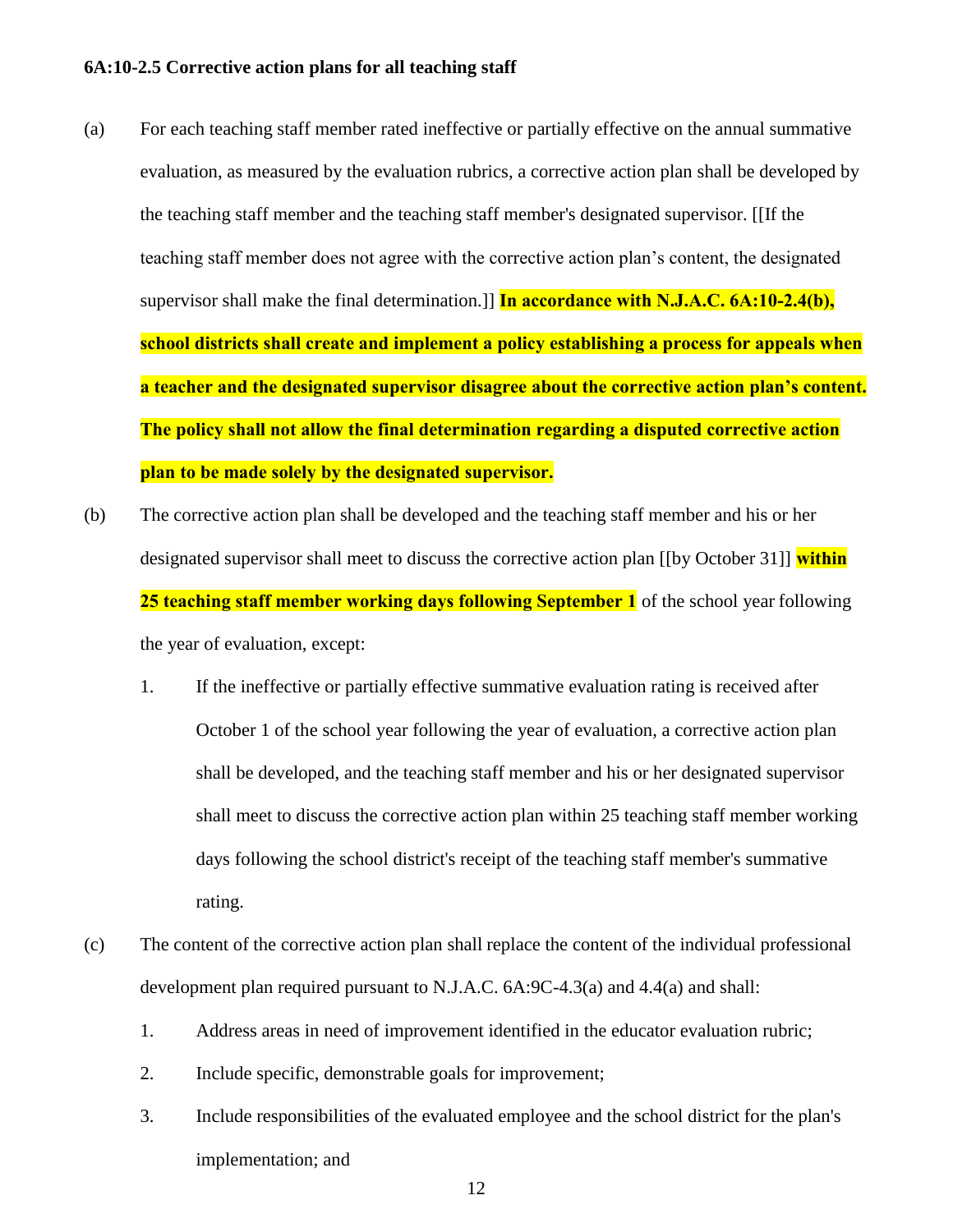- 4. Include timelines for meeting the goal(s).
- (d) The teaching staff member's designated supervisor and the teaching staff member on a corrective action plan shall discuss the teaching staff member's progress toward the goals outlined in the corrective action plan during each required post-observation conference, pursuant to N.J.S.A. 18A:27-3.1 or N.J.A.C. 6A:10-4.4. The teaching staff member and his or her designated supervisor may update the goals outlined in the corrective action plan to reflect any change(s) in the teaching staff member's progress, position, or role.
- (e) Progress toward the teaching staff member's goals outlined in the corrective action plan:
	- 1. Shall be documented in the teaching staff member's personnel file and reviewed at the annual summary conference and the mid-year evaluation. Both the teaching staff member on a corrective action plan and his or her designated supervisor may collect data and evidence to demonstrate the teaching staff member's progress toward his or her corrective action plan goals; and
	- 2. May be used as evidence in the teaching staff member's next annual summative evaluation; however, such progress shall not guarantee an effective rating on the next summative evaluation.
- (f) Responsibilities of the evaluated employee on a corrective action plan shall not be exclusionary of other plans for improvement determined to be necessary by the teaching staff member's designated supervisor.
- (g) The School Improvement Panel shall ensure teachers with a corrective action plan receive a midyear evaluation as required by N.J.S.A. 18A:6-120.c. The mid-year evaluation shall occur approximately midway between the development of the corrective action plan and the expected receipt of the next annual summative rating. The mid-year evaluation shall include, at a minimum, a conference to discuss progress toward the teacher's goals outlined in the corrective action plan. The mid-year evaluation conference may be combined with a post-observation conference.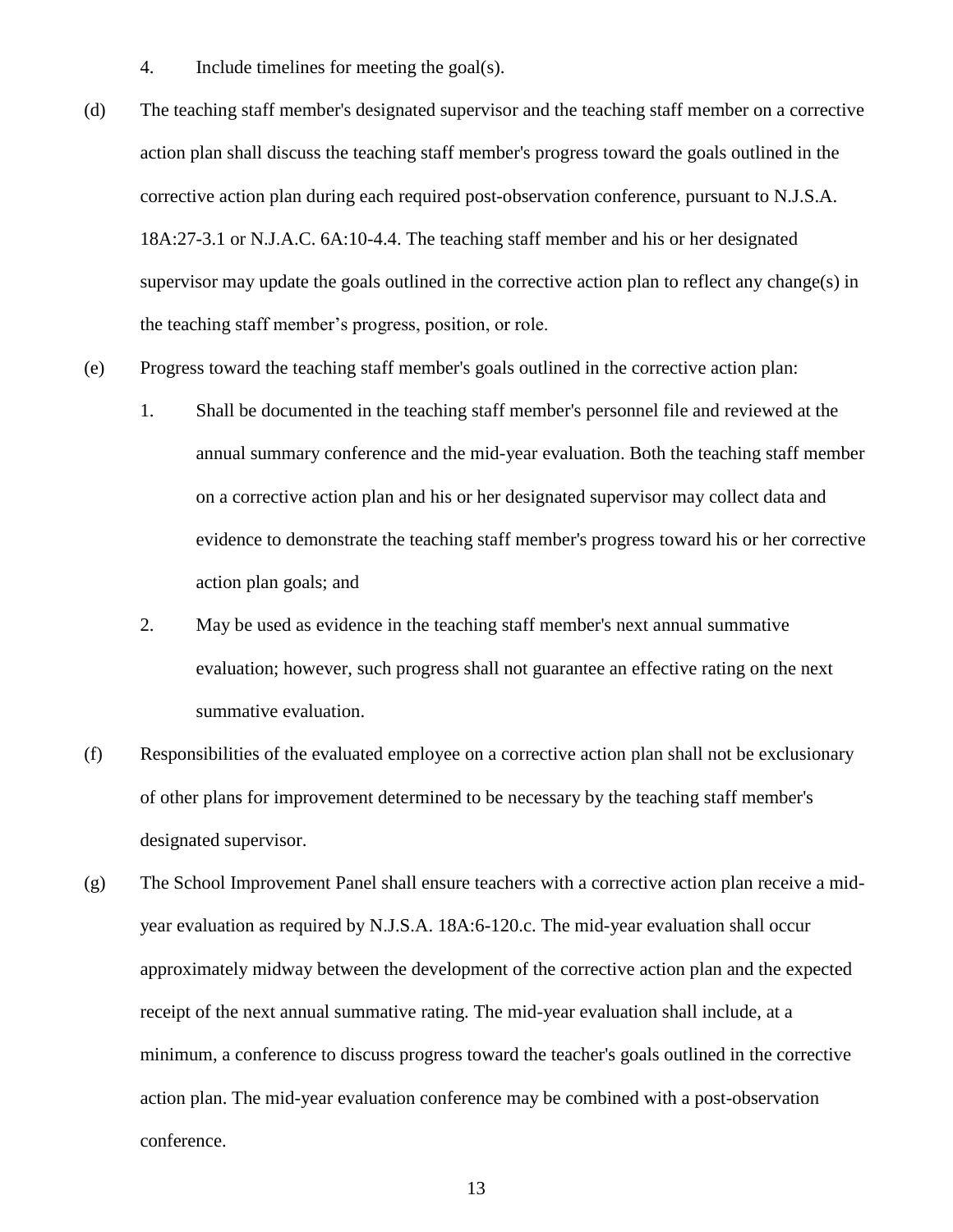- (h) The School Improvement Panel shall ensure teachers with a corrective action plan receive one observation, including a post-observation conference, in addition to the observations required in N.J.A.C. 6A:10-4.4 for the purpose of evaluation as described in N.J.A.C. 6A:10-1.2 and 4.4(a).
- (i) Except where a school district employs only one administrator whose position requires a supervisor, principal, or school administrator endorsement, tenured teachers with a corrective action plan shall be observed by multiple observers for the purpose of evaluation as described in N.J.A.C. 6A:10-4.4(c)4.
- (j) A chief school administrator, or his or her designee, and the principal, as appropriate, shall conduct a mid-year evaluation of any principal, assistant principal, or vice principal pursuant to N.J.S.A. 18A:6-121.c. The mid-year evaluation shall occur approximately midway between the development of the corrective action plan and the expected receipt of the next annual summative rating. The mid-year evaluation shall include, at a minimum, a conference to discuss progress toward the principal, vice principal, or assistant principal's goals outlined in the corrective action plan. The mid-year evaluation conference may be combined with a post-observation conference.
- (k) The chief school administrator shall ensure principals, vice principals, and assistant principals with a corrective action plan receive one observation and a post-observation conference in addition to the observations required in N.J.A.C. 6A:10-5.4 for the purpose of evaluation, as described in N.J.A.C. 6A:10-1.2 and 5.4.
- (l) The corrective action plan shall remain in effect until the teaching staff member receives his or her next summative evaluation rating.
- (m) There shall be no minimum number of teaching staff member working days that a teaching staff member's corrective action plan can be in place.

#### **Subchapter 3. School Improvement Panel**

#### **6A:10-3.1 School Improvement Panel membership**

(a) The School Improvement Panel shall include the principal, a vice principal, and a teacher who is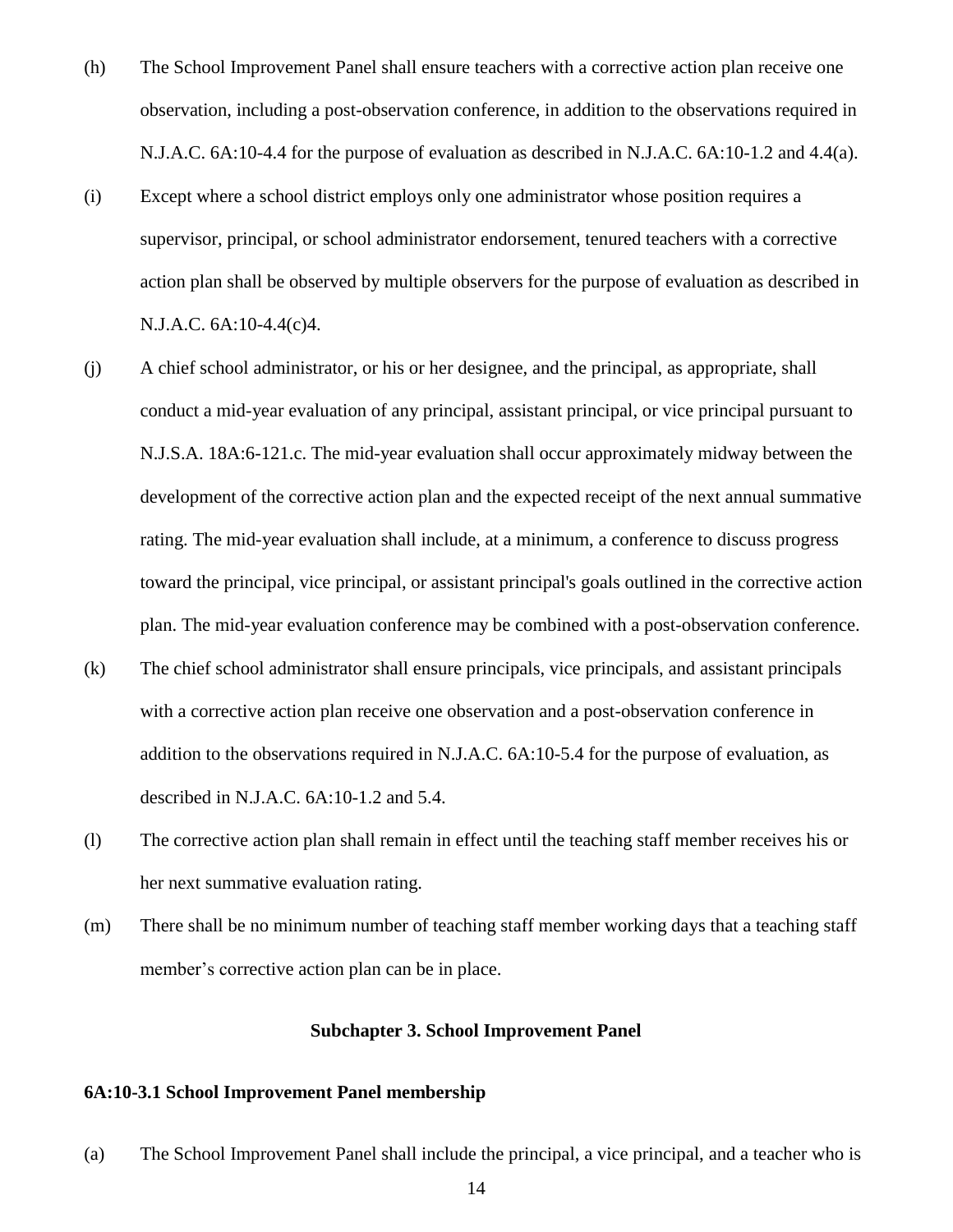chosen in accordance with (b) below by the principal in consultation with the majority representative. If an assistant principal or vice principal is not available to serve on the panel, the principal shall appoint an additional member who is employed in the school district in a supervisory role and capacity, in accordance with N.J.S.A. 18A:6-120.a. The principal may appoint additional members to the School Improvement Panel as long as all members meet the criteria outlined in this section and N.J.S.A. 18A:6-120.a and the teacher(s) on the panel represents at least one-third of its total membership.

- (b) The principal annually shall choose the teacher(s) on the School Improvement Panel through the following process:
	- 1. The teacher member shall be a person with a demonstrated record of success in the classroom. Beginning in school year 2015-2016, a demonstrated record of success in the classroom means the teacher member shall have been rated effective or highly effective in the most recent available annual summative rating.
	- 2. The majority representative, in accordance with (a) above, may submit to the principal teacher member nominees for consideration.
	- 3. The principal shall have final decision-making authority and is not bound by the majority representative's list of nominees.
- (c) The teacher member shall serve a full school year, except in case of illness or authorized leave, but may not be appointed more than three consecutive school years.
- (d) All members of the School Improvement Panel shall be chosen by August 31 of each year.
- **(e) The School Improvement Panel shall meet at least three times during each school year. The school district's administration also shall hold an annual meeting consisting of representatives from each building's School Improvement Panel to engage building-level input on school district policies and practices.**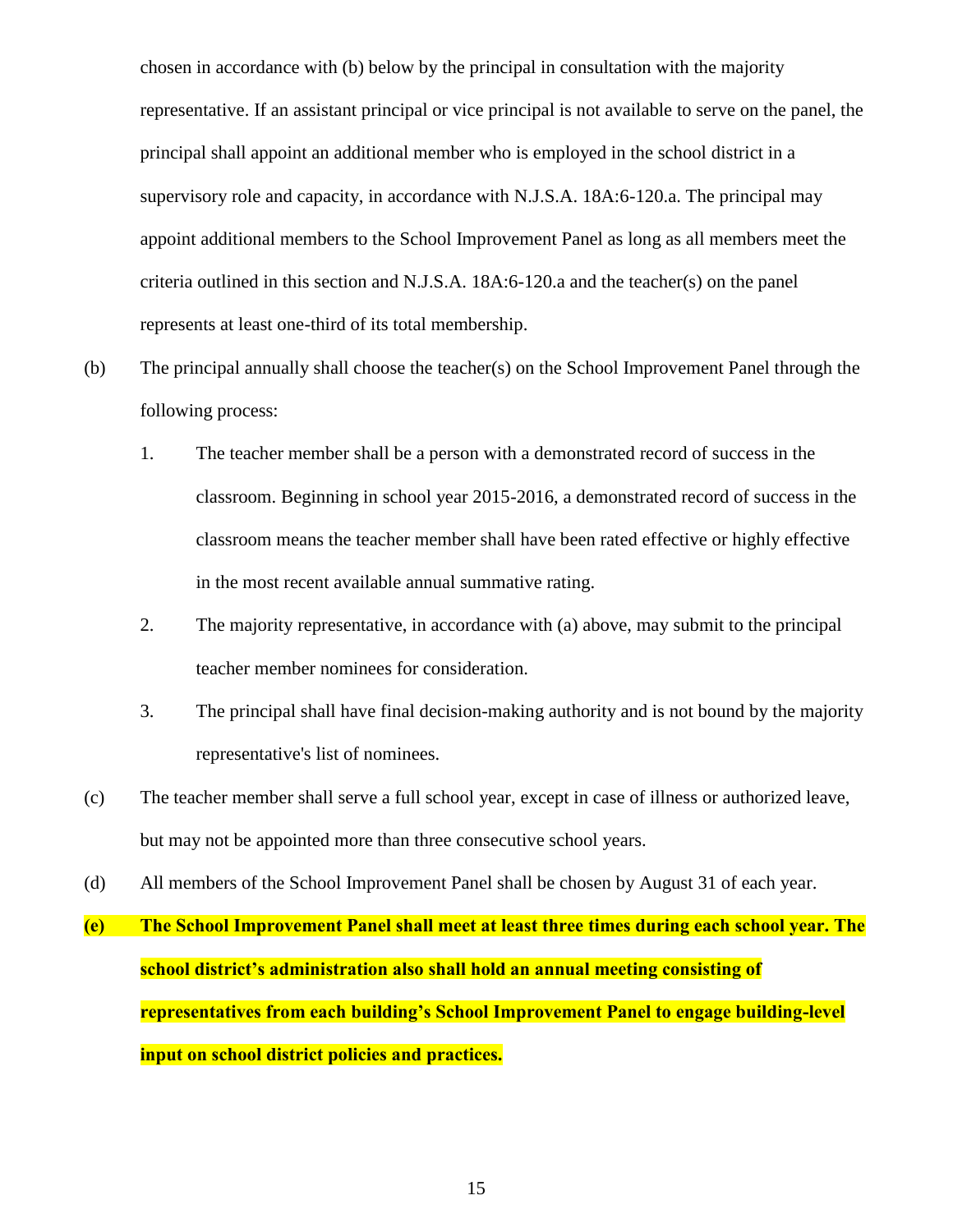#### **6A:10-3.2 School Improvement Panel responsibilities**

- (a) The School Improvement Panel shall:
	- 1. Oversee the mentoring of teachers according to N.J.A.C. 6A:9C-5.3(a)2 and support the implementation of the school district mentoring plan;
	- 2. Conduct evaluations of teachers pursuant to N.J.A.C. 6A:10-2.4 and 4.4;
	- 3. Ensure corrective action plans for teachers are created in accordance to N.J.A.C. 6A:10- 2.5; and ensure mid-year evaluations are conducted for teachers who are on a corrective action plan; and
	- 4. Identify professional development opportunities for all teaching staff members based on the review of aggregate school-level data, including, but not limited to, educator evaluation and student performance data to support school-level professional development plans described in N.J.A.C. 6A:9C-4.2.
- (b) To conduct observations for the purpose of evaluation, the teacher member shall have:
	- 1. Agreement of the majority representative;
	- 2. An appropriate supervisory certificate; and
	- 3. Approval of the principal who supervises the teacher being observed.
- (c) The teacher member who participates in the evaluation process shall not serve concurrently as a mentor under N.J.A.C. 6A: 9C-5.2(a)3.

## **Subchapter 4. Components of Teacher Evaluation**

#### **6A:10-4.1 Components of teacher evaluation rubric**

(a) The components of the teacher evaluation rubric described in this section shall apply to teaching staff members holding the position of teacher and holding a valid and effective standard, provisional, or emergency instructional certificate.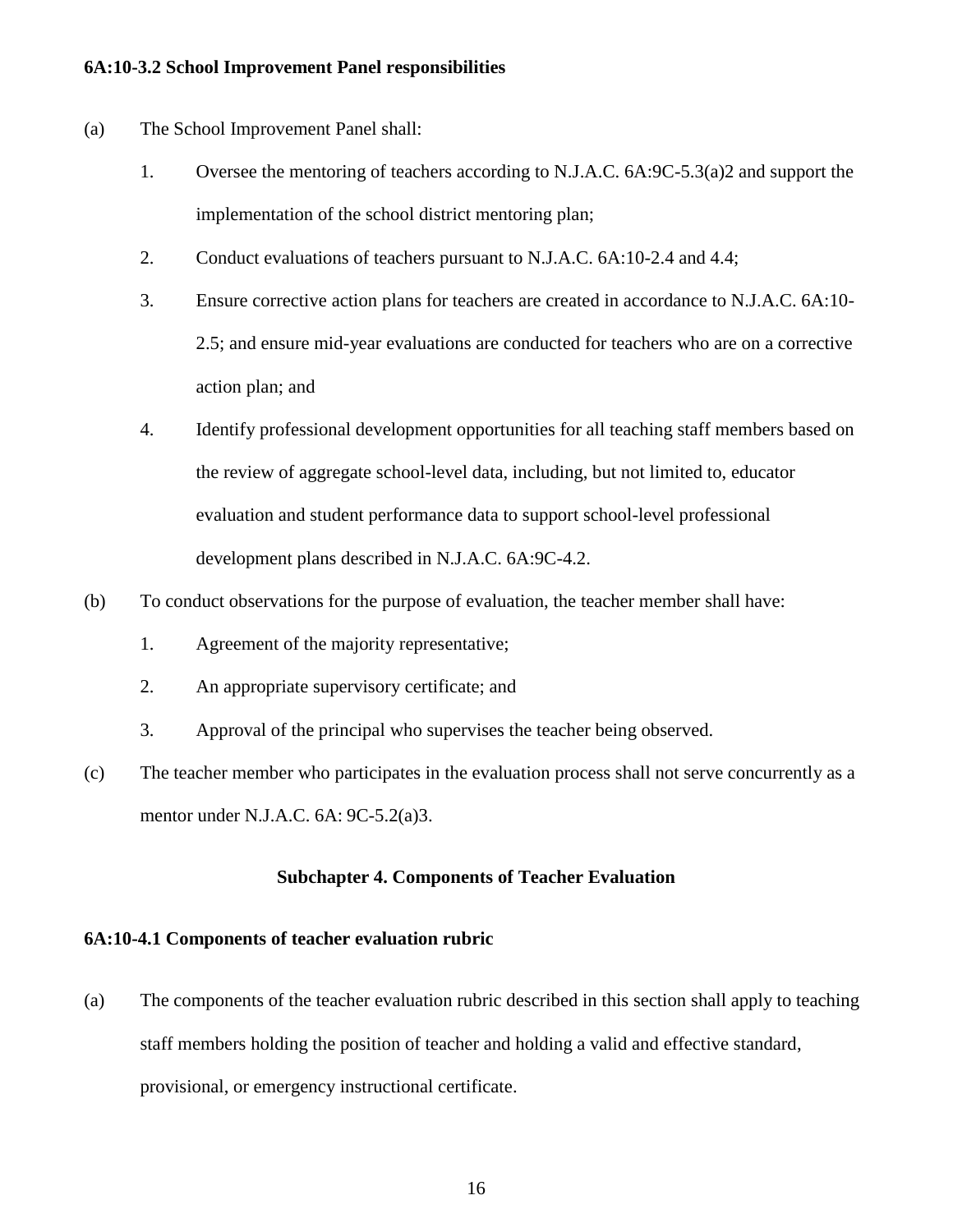- (b) Evaluation rubrics for all teachers shall include the requirements described in N.J.S.A. 18A:6- 123, including, but not limited to:
	- 1. Measures of student achievement pursuant to N.J.A.C. 6A:10-4.2; and
	- 2. Measures of teacher practice pursuant to N.J.A.C. 6A:10-4.3 and 4.4.
- (c) To earn a summative rating, a teacher shall have a student achievement score, including median student growth percentile and/or student growth objective(s) scores, and a teacher practice score pursuant to N.J.A.C. 6A:10-4.4.
- (d) Each score shall be converted to a percentage weight so all components make up 100 percent of the evaluation rubric. By August 31 prior to the school year in which the evaluation rubric applies, the Department shall provide on its website the required percentage weight of each component and the required summative rating scale. All components shall be worth the following percentage weights or fall within the following ranges:
	- 1. If, according to N.J.A.C. 6A:10-4.2(b), a teacher receives a median student growth percentile, the student achievement component shall be at least [[30]] **20** percent and no more than 50 percent of a teacher's evaluation rubric rating as determined by the Department.
	- 2. If, according to N.J.A.C. 6A:10-4.2(b), a teacher does not receive a median student growth percentile, the student achievement component shall be at least 15 percent and no more than 50 percent of a teacher's evaluation rubric rating as determined by the Department.
	- 3. Measures of teacher practice described in N.J.A.C. 6A:10-4.3 and 4.4 shall be at least 50 percent and no more than 85 percent of a teacher's evaluation rubric rating as determined by the Department.
- (e) Standardized tests, used as a measure of student progress, shall not be the predominant factor in determining a teacher's annual summative rating.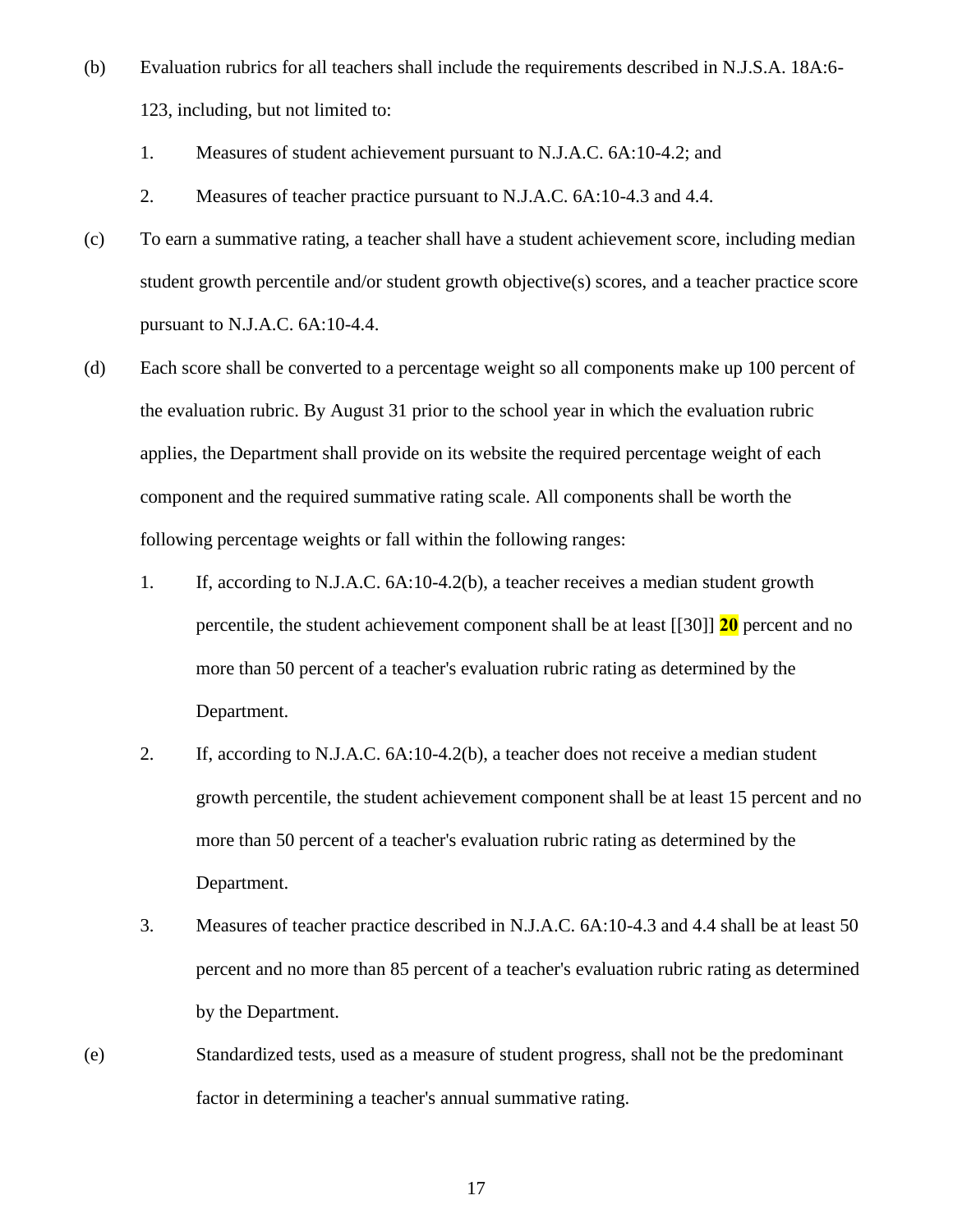#### **6A:10-4.2 Student achievement components**

- (a) Measures of student achievement shall be used to determine impact on student learning. The student achievement measure shall include the following components:
	- 1. If the teacher meets the requirements in (b) below, the median student growth percentile of all students assigned to a teacher, which shall be calculated as set forth in (d) below; and
	- 2. Student growth objective(s), which shall be specific and measurable, based on available student learning data, aligned to New Jersey Student Learning Standards, and based on growth and/or achievement.
		- i. For teachers who teach subjects or grades not covered by the New Jersey Student Learning Standards, student growth objectives shall align to standards adopted or endorsed, as applicable, by the State Board.
- (b) The median student growth percentile shall be included in the annual summative rating of a teacher who:
	- 1. Teaches at least one course or group within a course that falls within a standardizedtested grade or subject. The Department shall maintain on its website a course listing of all standardized-tested grades and subjects for which student growth percentile can be calculated pursuant to (d) below;
	- 2. Teaches the course or group within the course for at least 60 percent of the time from the beginning of the course to the day of the standardized assessment; and
	- 3. Has at least 20 individual student growth percentile scores attributed to his or her name during the school year of the evaluation. If a teacher does not have at least 20 individual student growth percentile scores in a given school year, the student growth percentile scores attributed to a teacher during the two school years prior to the evaluation year may be used in addition to the student growth percentile scores attributed to the teacher during the school year of the evaluation. Only student growth percentile scores from school year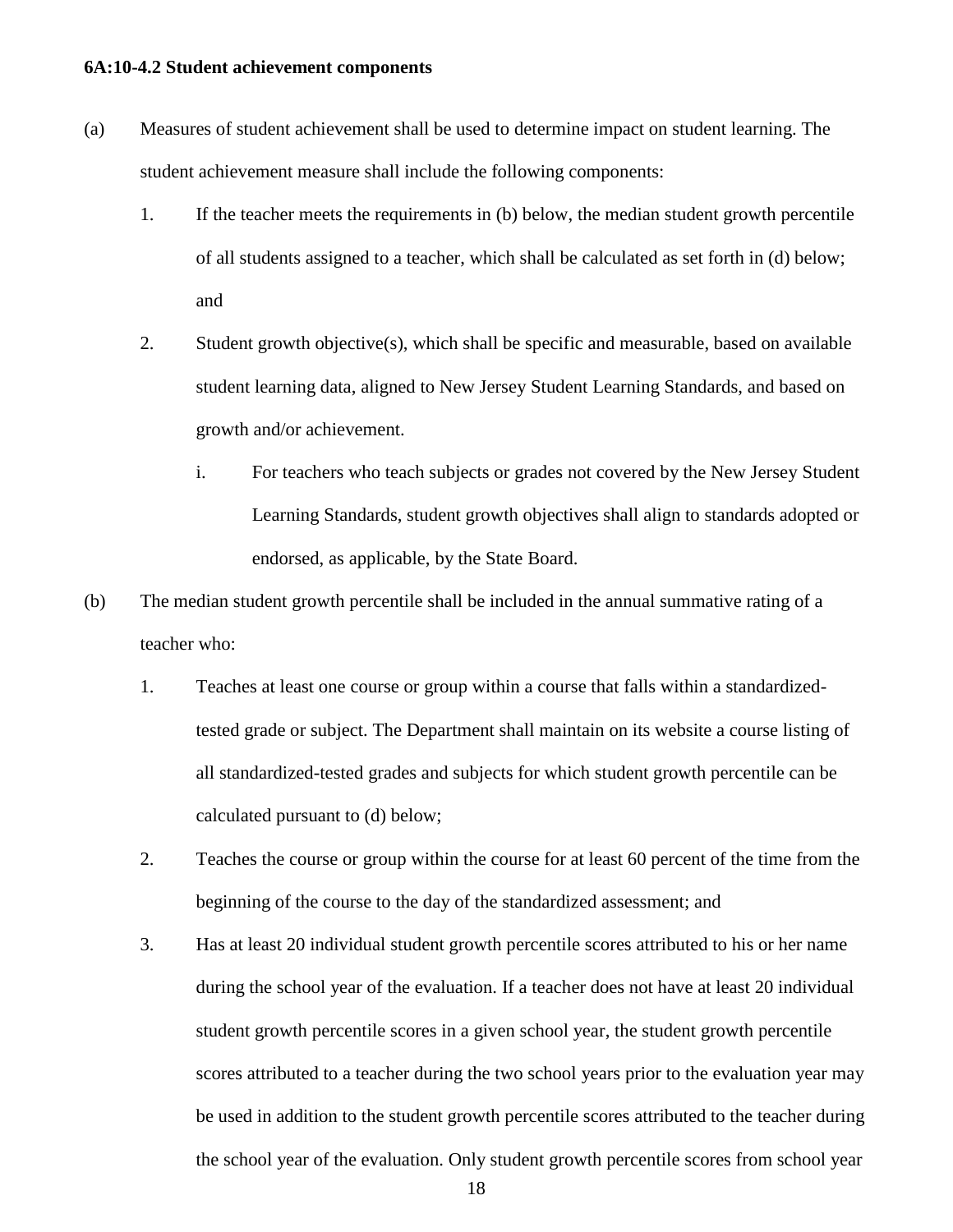2013-2014 or any school year after shall be used to determine median student growth percentiles.

- (c) The Department shall periodically collect data for all teachers that include, but are not limited to, student achievement and teacher practice scores.
- (d) The Department shall calculate the median student growth percentile for teachers using students assigned to the teacher by the school district. For teachers who have a student growth percentile score:
	- 1. District boards of education shall submit to the Department final ratings for all components, other than the student growth percentile, for the annual summative rating; and
	- 2. The Department then shall report to the employing district board of education the annual summative rating, including the median student growth percentile for each teacher who receives a median student growth percentile.
- (e) Student growth objectives for teachers shall be developed and measured according to the following procedures:
	- 1. The chief school administrator shall determine the number of required student growth objectives for teachers, including teachers with a student growth percentile. A teacher with a student growth percentile shall have at least one and not more than four student growth objectives. A teacher without a student growth percentile shall have at least two and a maximum of four student growth objectives. By August 31, prior to the school year in which the evaluation rubric applies, the Department shall provide on its website the minimum and maximum number of required student growth objectives within this range.
	- 2. A teacher with a student growth percentile shall not use the standardized assessment used in determining the student growth percentile to measure progress toward a student growth objective.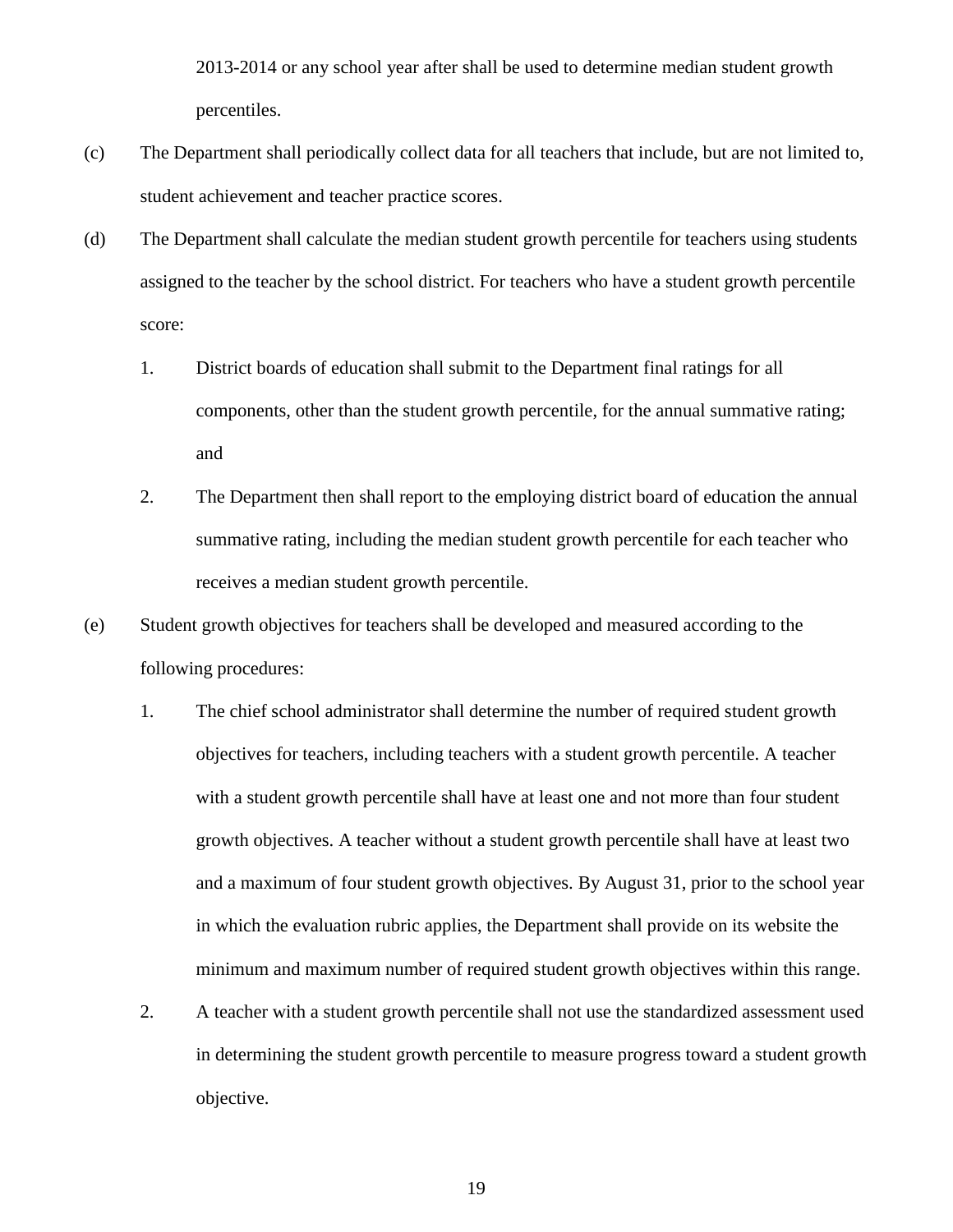- 3. Each teacher shall develop, in consultation with his or her supervisor or a principal's designee, each student growth objective. If the teacher does not agree with the student growth objectives, the principal shall make the final determination.
- 4. Student growth objectives and the criteria for assessing teacher performance based on the objectives shall be determined, recorded, and retained by the teacher and his or her supervisor by October 31 of each school year, or within 25 working days of the teacher's start date if the teacher begins work after October 1.
- 5. Adjustments to student growth objectives may be made by the teacher in consultation with his or her supervisor only when approved by the chief school administrator or designee. Adjustments shall be recorded in the teacher's personnel file on or before February 15.
	- i. If the SGO covers only the second semester of the school year, or if a teacher begins work after October 1, adjustments shall be recorded before the mid-point of the second semester.
- 6. The teacher's designated supervisor shall approve each teacher's student growth objective score. The teacher's student growth objective score, if available, shall be discussed at the teacher's annual summary conference and recorded in the teacher's personnel file.

## **6A:10-4.3 Teacher practice components**

The teacher practice component rating shall be based on the measurement of the teacher's performance according to the school district's Commissioner-approved teacher practice instrument. Observations pursuant to N.J.A.C. 6A:10-4.4 shall be used as one form of evidence for the measurement.

#### **6A:10-4.4 Teacher observations**

(a) For **the** purpose of teacher evaluation, observers shall conduct the observations pursuant to N.J.S.A. 18A:6-123.b(8) and N.J.A.C. 6A:10-2.5 and 3.2, and they shall be trained pursuant to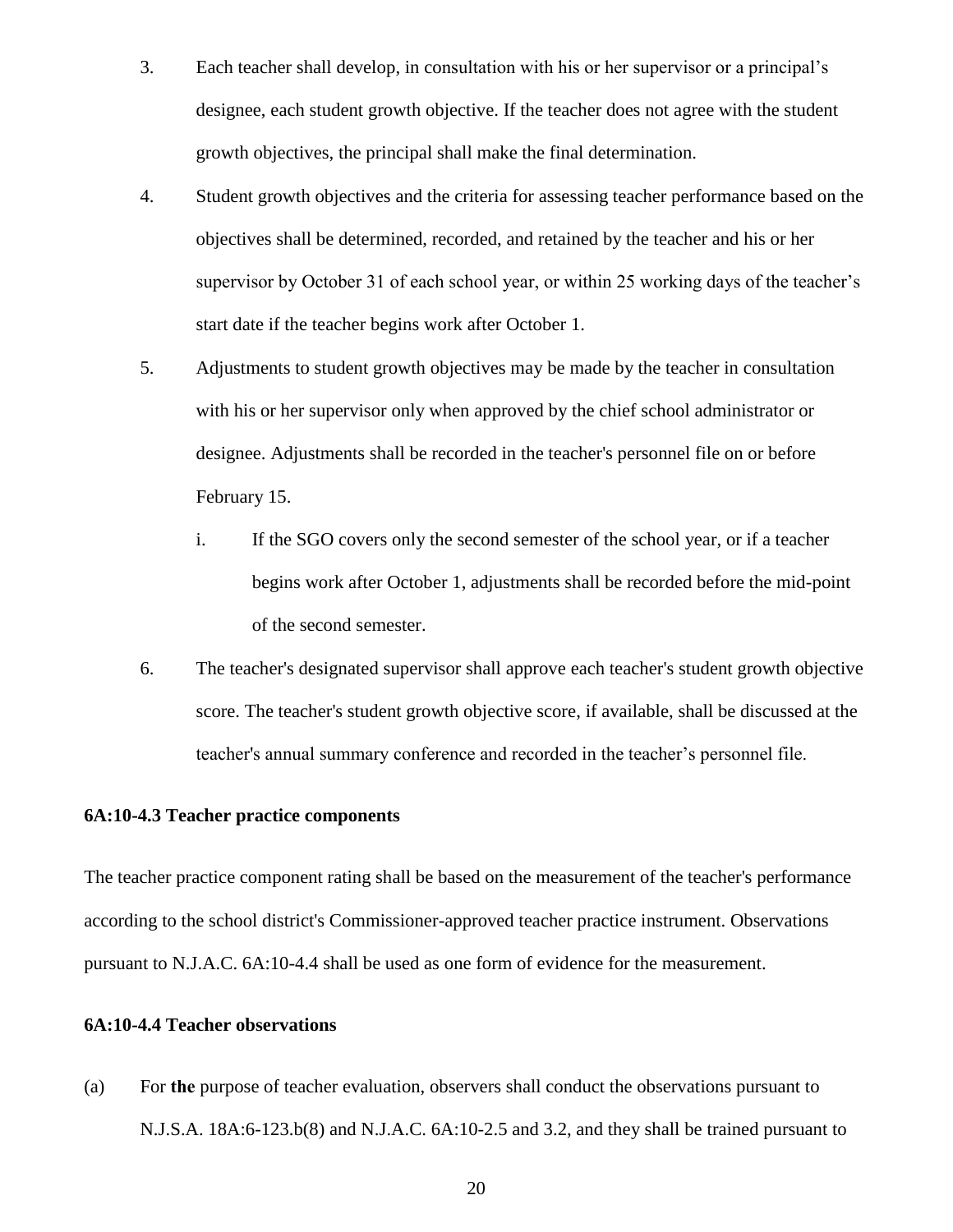N.J.A.C. 6A:10-2.2(b).

- (b) Observation conferences shall include the following procedures:
	- 1. A supervisor who is present at the observation shall conduct a post-observation conference with the teacher being observed. A post-observation conference shall occur no more than 15 teaching staff member working days following each observation.
	- 2. The post-observation conference shall be for the purpose**s** of reviewing the data collected at the observation, connecting the data to the teacher practice instrument and the teacher's individual professional development plan, collecting additional information needed for the evaluation of the teacher, and offering areas to improve effectiveness. Within a school year, the post-observation conference shall be held prior to the occurrence of further observations for the purpose of evaluation.
	- 3. If agreed to by the teacher, one required post-observation conference and any pre**observation** conference(s) for observations of tenured teachers who are not on a corrective action plan may be conducted via written communication, including electronic.
	- 4. One post-observation conference may be combined with a teacher's annual summary conference, as long as it occurs within the required 15 teaching staff member working days following the observation for the purpose of evaluation.
	- 5. A pre-conference, when required, shall occur at least one but not more than seven teaching staff member working days prior to the observation.
- (c) Each teacher shall be observed as described in this section. For all teachers, at least one of the required observations shall be announced and preceded by a pre-**observation** conference, and at least one of the required observations shall be unannounced. The chief school administrator shall decide whether additional required observations are announced or unannounced, if applicable. The following additional requirements shall apply:
	- 1. Each observation required for the purpose of evaluation shall be conducted for at least 20 minutes.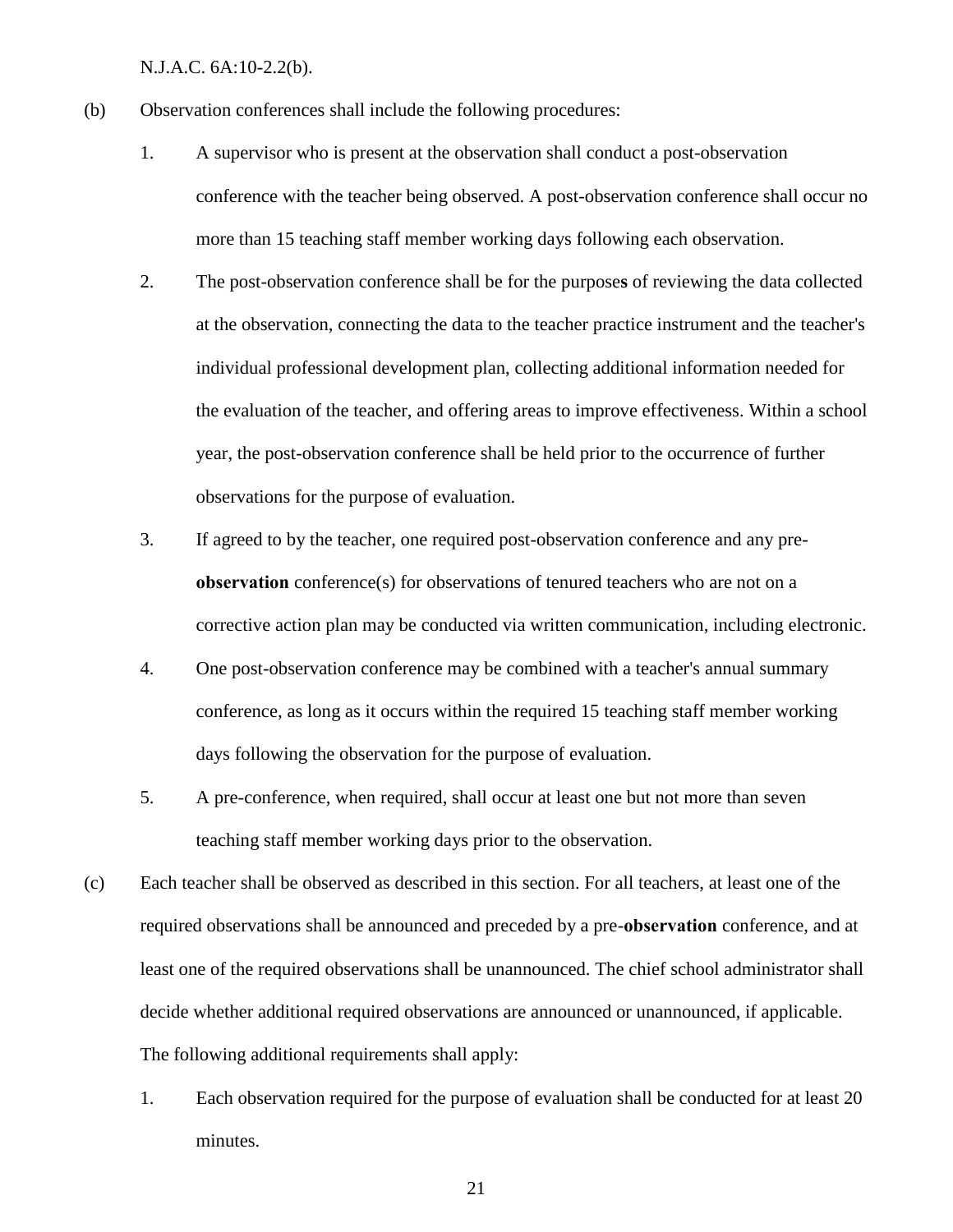- 2. Nontenured teachers shall be observed at least three times each school year but not less than once each semester. The observations shall be conducted in accordance with the timeframe set forth in N.J.S.A. 18A:27-3.1.
	- i. Except where a school district employs only one administrator whose position requires a supervisor, principal, or school administrator endorsement, nontenured teachers shall be observed during the course of the year by more than one appropriately certified supervisor.
- 3. Tenured teachers shall be observed at least two times during each school year. Observations for all tenured teachers shall occur prior to the annual summary conference, which shall occur prior to the end of the academic school year.
	- i. If a tenured teacher was rated highly effective on his or her most recent summative evaluation and if both the teacher and the teacher's designated supervisor agree to use this option, one of the two required observations may be an observation of a Commissioner-approved activity other than a classroom lesson. The Department shall post annually to its website a list of Commissionerapproved activities that may be observed in accordance with this section.
- 4. Teachers on a corrective action plan shall receive, in accordance with N.J.A.C. 6A:10- 2.5(h), one additional observation, including a post-observation conference.
- 5. Upon receiving a final summative evaluation that necessitates a corrective action plan, in accordance with N.J.A.C. 6A:10-2.5(a), any remaining required observation(s) shall not be conducted until the corrective action plan has been finalized.
- 6. A written or electronic observation report shall be signed by the supervisor who conducted the observation and post-observation and the teacher who was observed.
- 7. The teacher shall submit his or her written objection(s)of the evaluation within 10 teaching staff member working days following the conference. The objection(s) shall be attached to each party's copy of the annual performance report.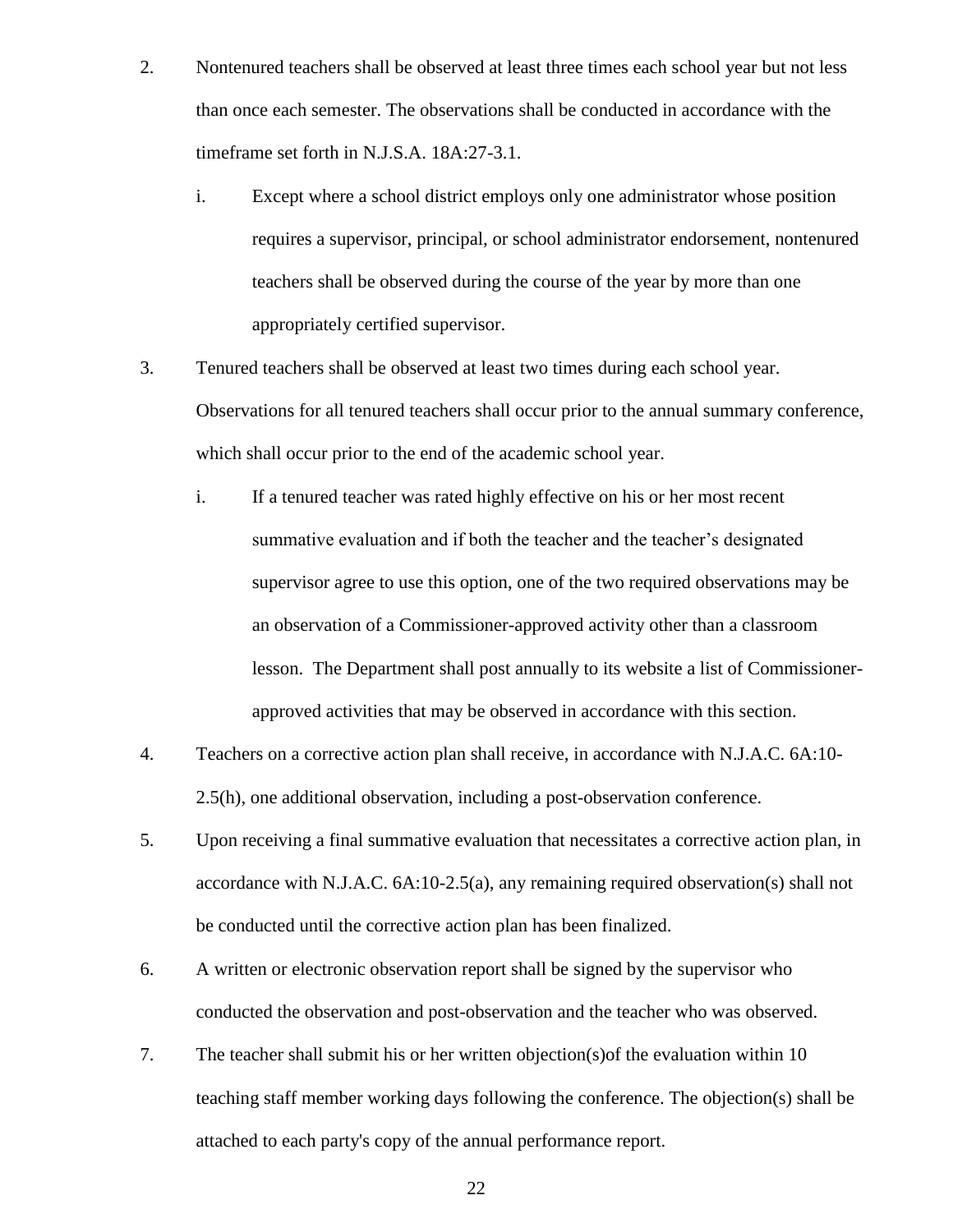- (d) To earn a teacher practice score, a nontenured teacher shall receive at least three observations.
	- 1. If a nontenured teacher is present for less than 40 percent of the total student school days in a school year, he or she shall receive at least two observations to earn a teacher practice score.

#### **Subchapter 5. Components of Principal Evaluation**

#### **6A:10-5.1 Components of principal evaluation rubrics**

- (a) Unless otherwise noted, the components of the principal evaluation rubrics shall apply to teaching staff members holding the position of principal, vice principal, or assistant principal and holding a valid and effective standard, provisional, or emergency administrative certificate.
- (b) The principal evaluation rubric shall meet the standards provided in N.J.S.A. 18A:6-123, including, but not limited to:
	- 1. Measures of student achievement pursuant to N.J.A.C. 6A:10-5.2; and
	- 2. Measures of principal practice pursuant to N.J.A.C. 6A:10-5.3 and 5.4.
- (c) To earn a summative rating, the principal, vice principal, or assistant principal shall have a student achievement score, pursuant to N.J.A.C. 6A:10-5.2 and a principal practice score pursuant to N.J.A.C. 6A:10-5.3 and 5.4.
- (d) Each score shall be converted to a percentage weight so all components make up 100 percent of the evaluation rubric. By August 31 prior to the school year in which the evaluation rubric applies, the Department shall provide on its website the required percentage weight of each component and the required summative rating scale. All components shall be worth the following percentage weights or fall within the following ranges:
	- 1. If, according to N.J.A.C. 6A:10-5.2(b), the principal, vice principal, or assistant principal receives a schoolwide student growth percentile score as described in N.J.A.C. 6A:10- 5.2(c), the score shall be at least 10 percent and no greater than 40 percent of evaluation rubric rating as determined by the Department.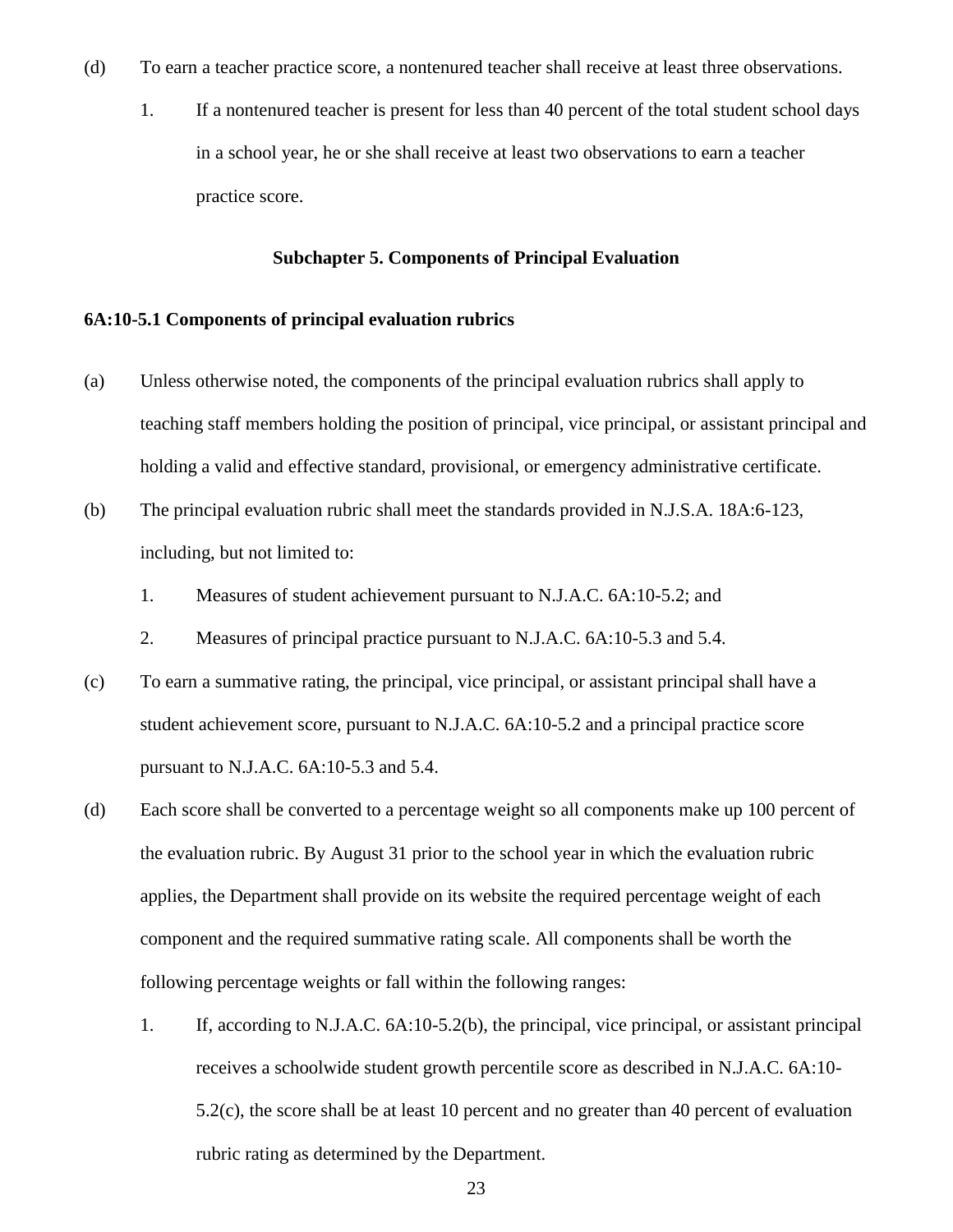- 2. Measure of average student growth objective for all teachers, as described in N.J.A.C. 6A:10-5.2(d), shall be at least 10 percent and no greater than 20 percent of evaluation rubric rating as determined by the Department.
- 3. Measure of administrator goal, as described in N.J.A.C. 6A:10-5.2(e), shall be no less than 10 percent and no greater than 40 percent of evaluation rubric rating as determined by the Department.
- 4. Measure of principal practice, as described in N.J.A.C. 6A:10-5.3(b), shall be no less than 50 percent of evaluation rubric rating.
- (e) Standardized assessments, used as a measure of student progress, shall not be the predominant factor in determining a principal's annual summative rating.
- (f) The Department shall periodically collect principal evaluation rubric data that shall include, but are not limited to, component-level scores and annual summative ratings.

## **6A:10-5.2 Student achievement components of principal evaluation rubrics**

- (a) Measures of student achievement shall be used to determine impact on student learning and shall include the following components:
	- 1. The schoolwide student growth percentile of all students assigned to the principal;
	- 2. Average student growth objective scores of every teacher, as described in N.J.A.C. 6A:10-4.2(e), assigned to the principal; and
	- 3. Administrator goals set by principals, vice principals, and assistant principals in consultation with their supervisor pursuant to (e) below, which shall be specific and measurable, based on student growth and/or achievement data.
- (b) The schoolwide student growth percentile score shall be included in the annual summative rating of principals, assistant principals, and vice principals who are assigned to a school as of October 15 and who are employed in schools where student growth percentiles are available for students in one or more grades. If a principal, assistant principal, or vice principal is employed in more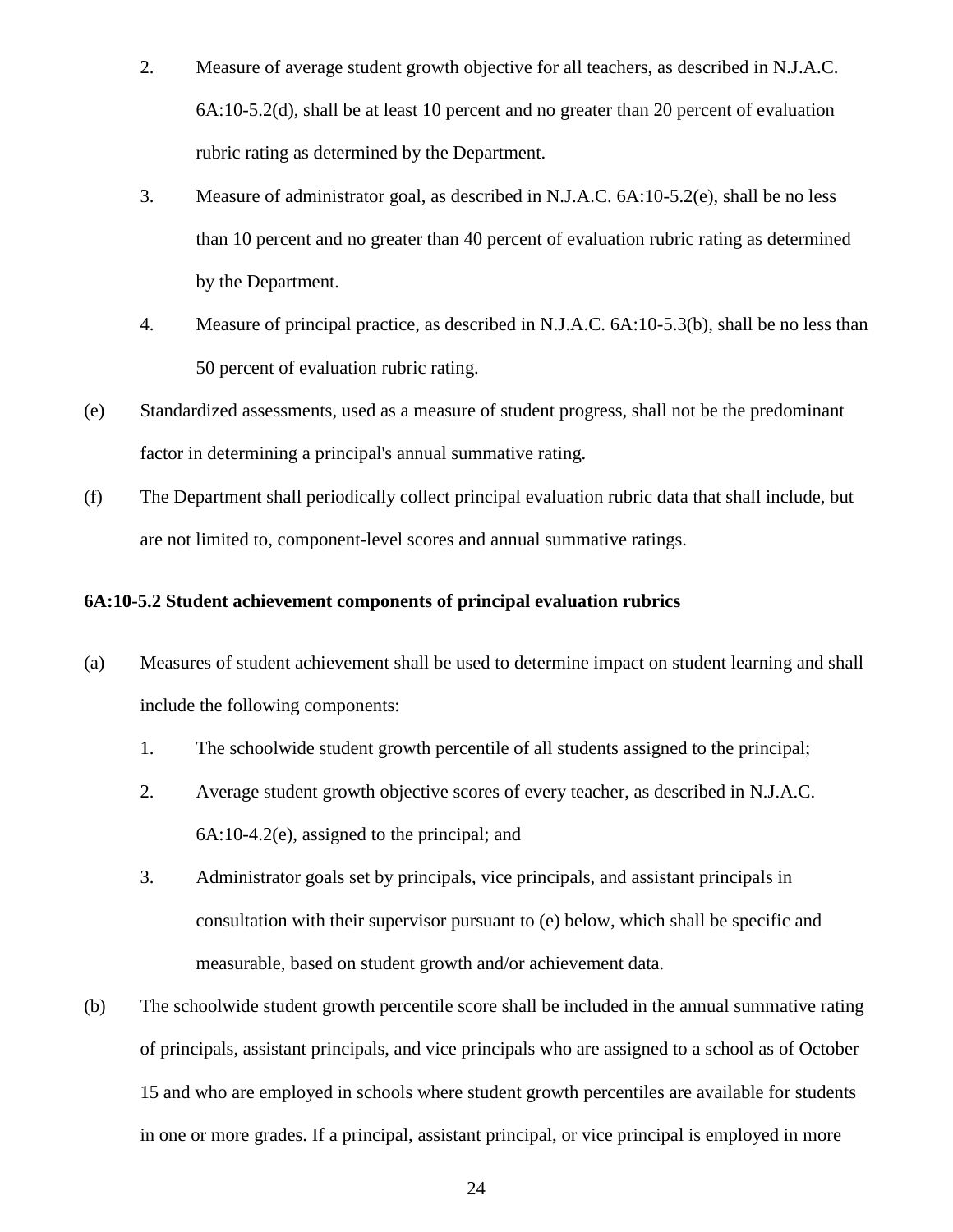than one school, the chief school administrator shall assign to the administrator, as appropriate, the schoolwide student growth percentile from one school and shall notify the administrator at the beginning of the school year of the school student growth percentile assignment.

- (c) The Department shall calculate the schoolwide student growth percentile for principals, assistant principals, and vice principals.
- (d) The average student growth objective scores of all teachers, as described in N.J.A.C. 6A:10- 4.2(e), shall be a component of the principal's annual summative rating. The average student growth objective scores for assistant principals or vice principals shall be determined according to the following procedures:
	- 1. The principal, in consultation with the assistant principal or vice principal, shall determine prior to the start of the school year, which teachers, if not all teachers in the school, shall be linked to the assistant principal and vice principal's average student growth objective score.
	- 2. If the assistant principal or vice principal does not agree with the list of teachers linked to his or her name for the purposes of this measurement, the principal shall make the final determination.
- (e) Administrator goals for principals, assistant principals, or vice principals shall be developed and measured according to the following procedures:
	- 1. The designated supervisor shall determine for all principals, assistant principals, or vice principals, the number of required administrator goals which shall reflect the achievement of a significant number of students within the school. By August 31 prior to the school year in which the evaluation rubric applies, the Department shall provide on the Department's website the minimum and maximum number of required goals, which will be at least one goal and no more than four goals.
	- 2. Principals, assistant principals, or vice principals shall develop in consultation with their designated supervisor, each administrator goal. Each vice principal and assistant principal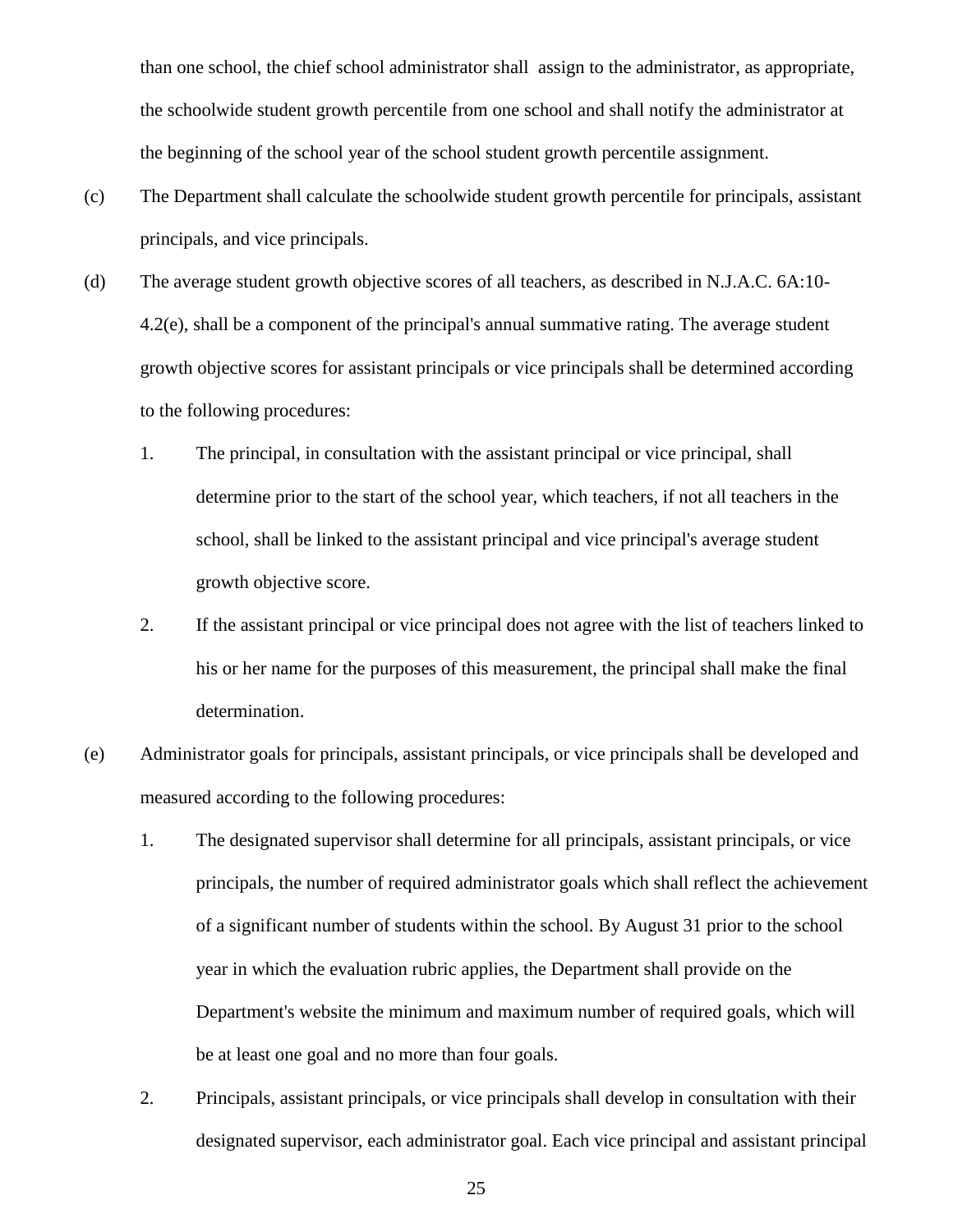shall set goals specific to his or her job description or adopt the same goals as his or her principal. If the principal, assistant principal, or vice principal and his or her designated supervisor do not agree upon the administrator goal, the principal, assistant principal, or vice principal's designated supervisor shall make the final determination.

- 3. Administrator goals and the criteria for assessing performance based on those objectives shall be determined, recorded, and retained by the principal, vice principal, or assistant principal and his or her designated supervisor by October 31 of each school year, or within 25 working days of the principal's, vice principal's, or assistant principal's start date if he or she begins work after October 1.
- 4. The administrator goal score shall be approved by the designated supervisor of the principal, vice principal, or assistant principal. The principal's, vice principal's, or assistant principal's administrator goal score, if available, shall be discussed at his or her annual summary conference and recorded in his or her personnel file.

#### **6A:10-5.3 Principal practice component of evaluation rubric**

- (a) Measures of principal practice shall include a measure determined through a Commissionerapproved principal practice instrument and may include a leadership measure determined through the Department-created leadership rubric.
- (b) Principal practice component rating shall be based on the measurement of the principal, assistant principal, or vice principal's performance according to the school district's Commissionerapproved principal practice instrument. Observations pursuant to N.J.A.C. 6A:10-5.4 shall be used as one form of evidence for this measurement.
- (c) Leadership practice shall be determined by a score on a leadership rubric, which will assess the principal, vice principal, or assistant principal's ability to improve student achievement and teaching staff member effectiveness through identified leader behaviors. The rubric will be posted on the Department's website and annually maintained.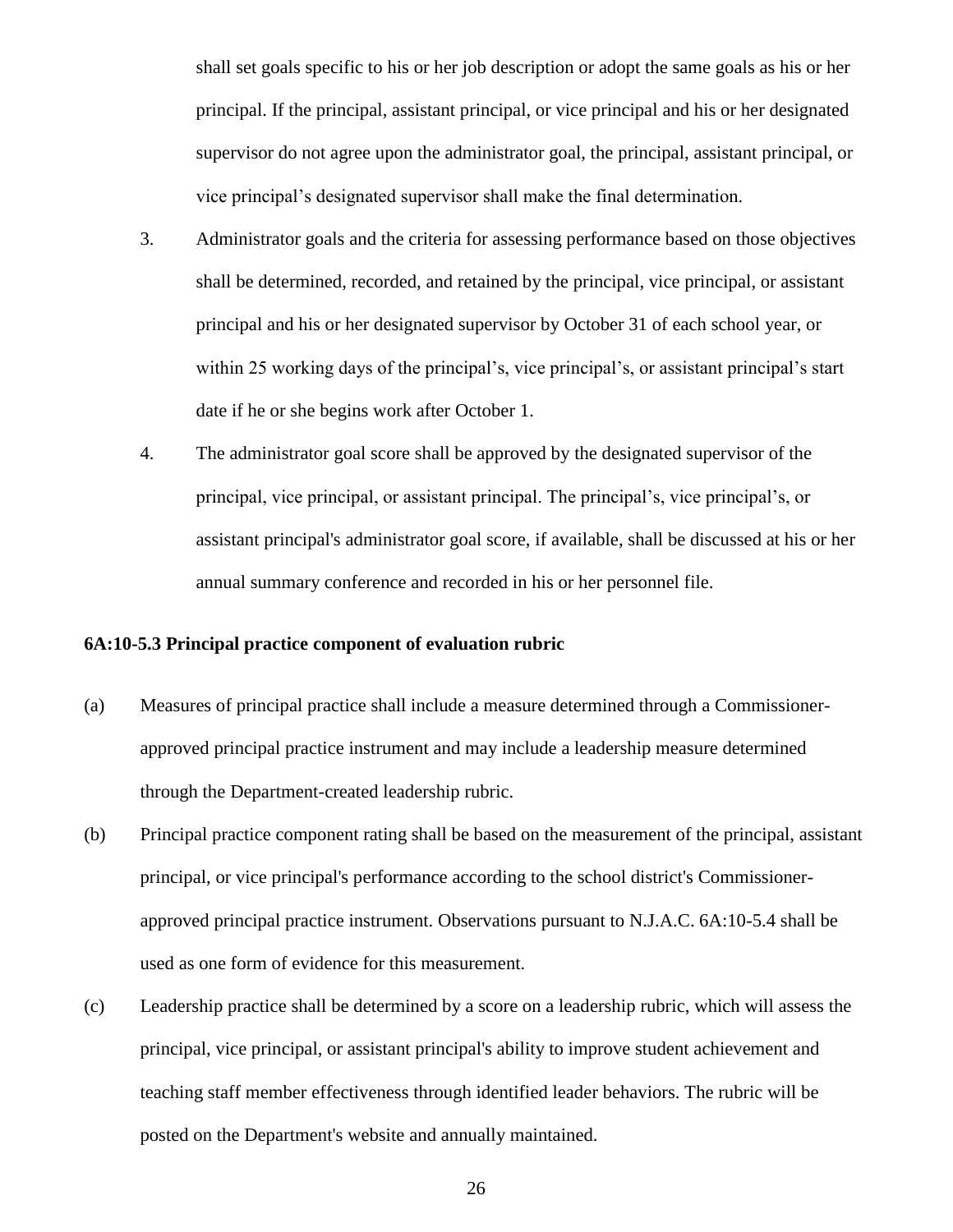#### **6A:10-5.4 Principal, assistant principal, and vice principal observations**

- (a) A chief school administrator, or his or her designee, shall conduct observations for the evaluation of principals pursuant to N.J.S.A. 18A:6-121 and he or she shall be trained pursuant to N.J.A.C. 6A:10-2.2(b).
- (b) A principal, or a chief school administrator or his or her designee, shall conduct observations for the evaluation of assistant principals and vice principals pursuant to N.J.S.A. 18A:6-121.
- (c) For the purpose of collecting data for the evaluation of a principal, assistant principal, or vice principal, an observation, as described in N.J.S.A. 18A:6-119 and N.J.A.C. 6A:10:1-2, may include, but is not limited to: building walk-through, staff meeting observation, parent conference observation, or case study analysis of a significant student issue.
- (d) Post-observation conferences shall include the following procedures:
	- 1. A supervisor who is present at the observation shall conduct a post-observation conference with the principal, assistant principal, or vice principal being observed. A post-observation conference shall occur no more than 15 teaching staff member working days following each observation.
	- 2. The post-observation conference shall be for the purpose**s** of reviewing the data collected at the observation, connecting the data to the principal practice instrument and the principal, assistant principal, or vice principal's individual professional development plan, collecting additional information needed for the evaluation, and offering areas to improve effectiveness.
	- 3. With the consent of the observed principal, assistant principal, or vice principal, postobservation conferences for individuals who are not on a corrective action plan may be conducted via written communication, including electronic communication.
	- 4. One post-observation conference may be combined with the principal, assistant principal, or vice principal's annual summary conference as long as it occurs within the required 15 teaching staff member working days following the observation.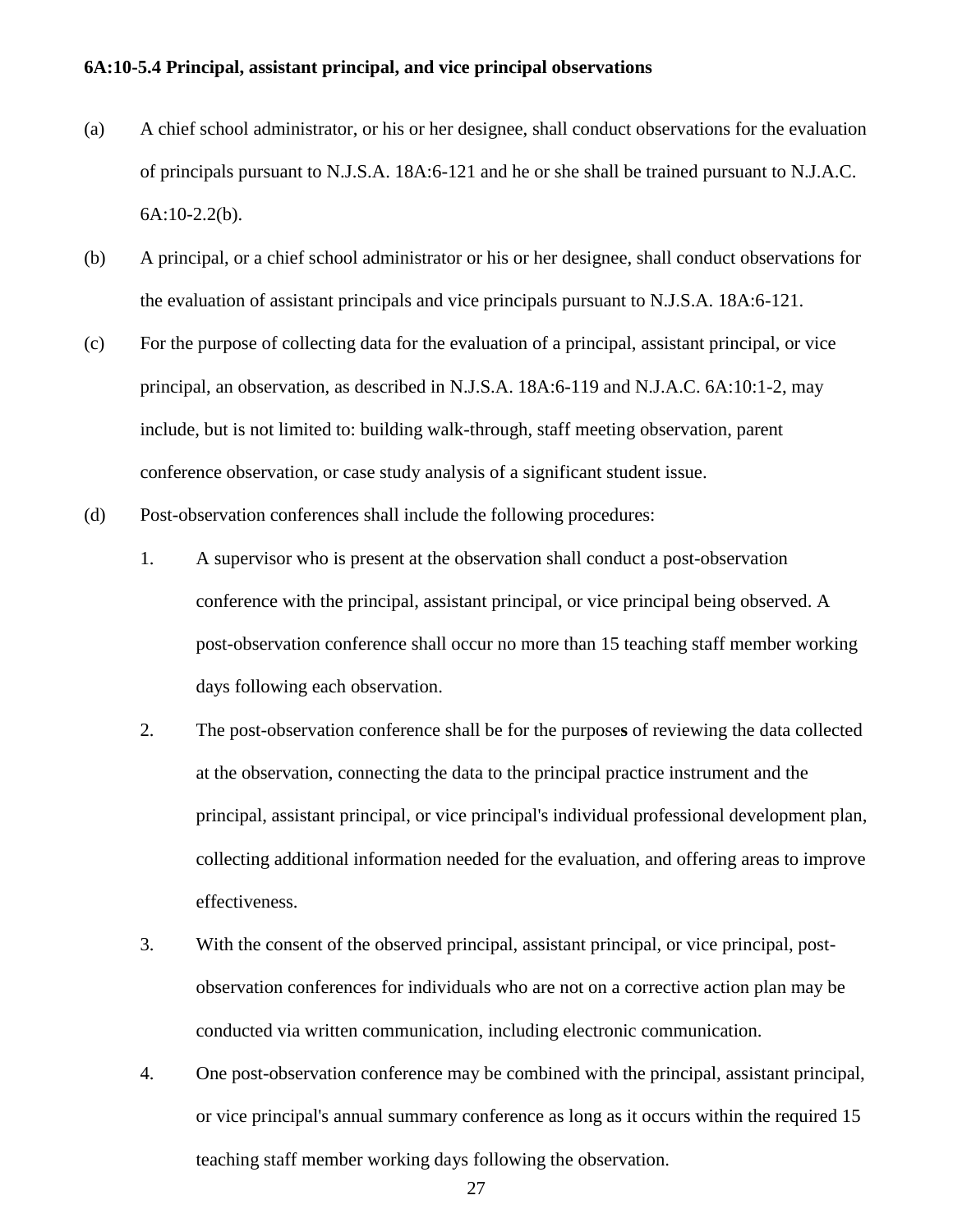- 5. A written or electronic observation report shall be signed by the supervisor who conducted the observation and post-observation and the principal, assistant principal, or vice principal who was observed.
- 6. The principal, assistant principal, or vice principal shall submit his or her written objection(s) of the evaluation within 10 working days following the conference. The objection(s) shall be attached to each party's copy of the annual performance report.
- (e) Each tenured principal, assistant principal, and vice principal shall be observed as described in this section, at least two times during each school year. Each nontenured principal, assistant principal, and vice principal shall be observed as described in this section, at least three times during each school year, as required by N.J.S.A. 18A:27-3.1. An additional observation shall be conducted pursuant to N.J.A.C. 6A:10-2.5(h) for principals, assistant principals, and vice principals who are on a corrective action plan.

# **Subchapter 6. Evaluation of Teaching Staff Members Other Than Teachers, Principals, Vice Principals, and Assistant Principals**

## **6A:10-6.1 Components of evaluation rubrics**

- (a) The components of the evaluation rubric described in this section shall apply to teaching staff members other than a teacher, as described in N.J.A.C. 6A:10-4.1, or a principal, vice principal, or assistant principal, as described in N.J.A.C. 6A:10-5.1.
- (b) Each school district shall determine the components of the evaluation rubric for teaching staff members discussed in this section and shall follow the evaluation procedures as set forth in N.J.A.C. 6A:10-2.

# **6A:10-6.2 Required observations for teaching staff members other than teachers, principals, vice principals, and assistant principals**

(a) For the purpose of this subsection, observations include, but are not limited to: observations of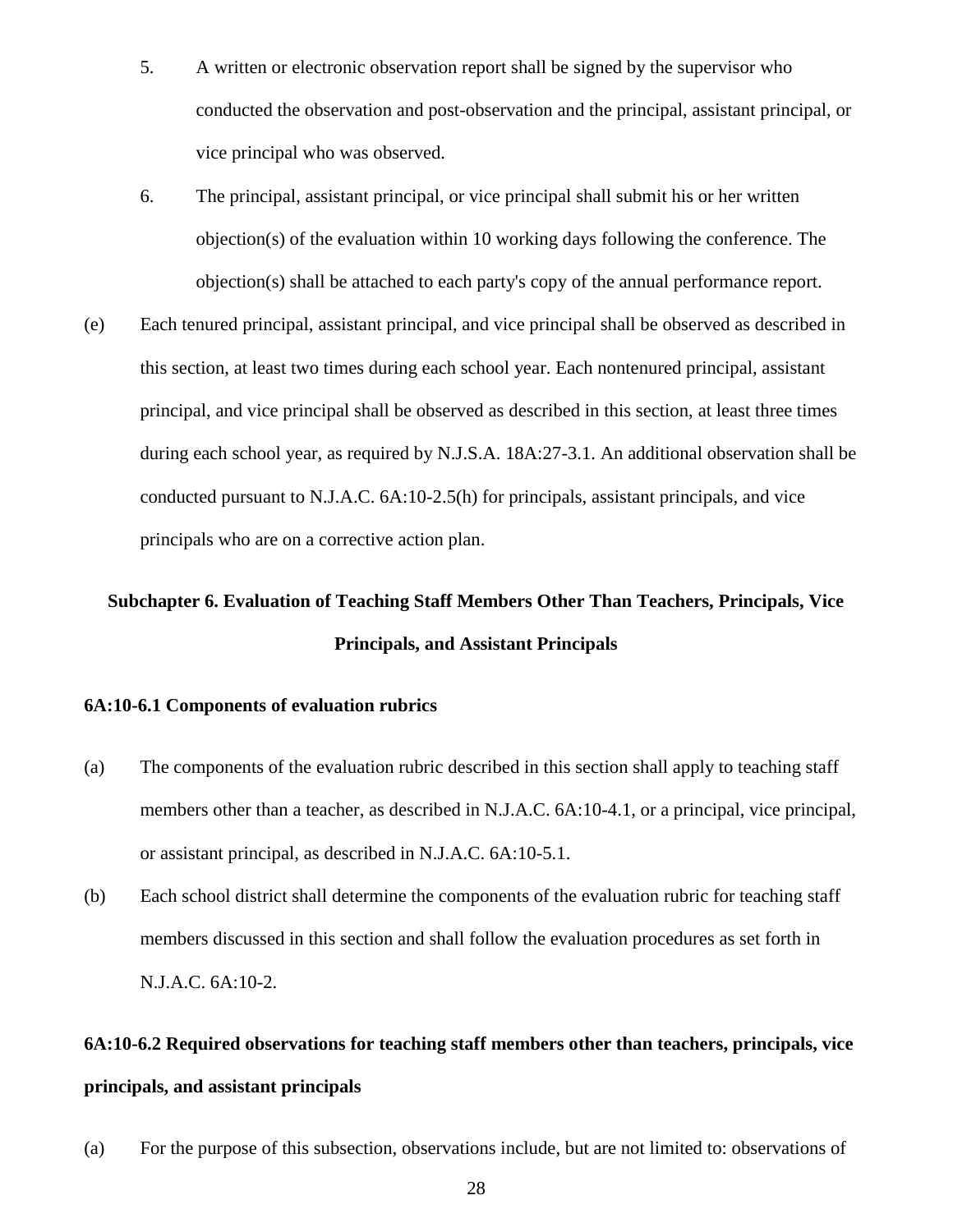meetings, student instruction, parent conferences, and case-study analysis of a significant student issue. The observation shall:

- 1. Be at least 20 minutes in length;
- 2. Be followed within 15 teaching staff member working days by a conference between the supervisor who made the observation and the nontenured teaching staff member;
- 3. Be followed by both parties to such a conference signing the written or electronic observation report and each retaining a copy for his or her records; and
- 4. Allow the nontenured teaching staff member to submit his or her written objection(s) of the evaluation within 10 teaching staff member working days following the conference. The objection(s) shall be attached to each party's copy of the annual performance report.
- (b) All tenured teaching staff members as described in this section shall receive at least one observation per school year.
- (c) All nontenured teaching staff members as described in N.J.A.C. 6A:10-6.1(a) shall receive at least three observations, as required pursuant to N.J.S.A. 18A:27-3.1.

#### **Subchapter 7. Commissioner Approval of Educator Practice Instruments**

#### **6A:10-7.1 Educator practice instrument**

- (a) The Department shall provide and maintain on its website a list of Commissioner-approved educator practice instruments as determined by the criteria in this subchapter.
- (b) For Commissioner approval, an educator practice instrument shall be either evidence- or research-based as it applies to the evaluation of teachers and principals.
	- 1. To be evidence-based, data collected when using the instrument shall be positively correlated with student outcomes.
	- 2. To be research-based, studies shall show the degree to which data collected by the instrument is positively correlated with student outcomes. To obtain the correlation, the current form of the instrument shall be applied through rigorous, systematic, and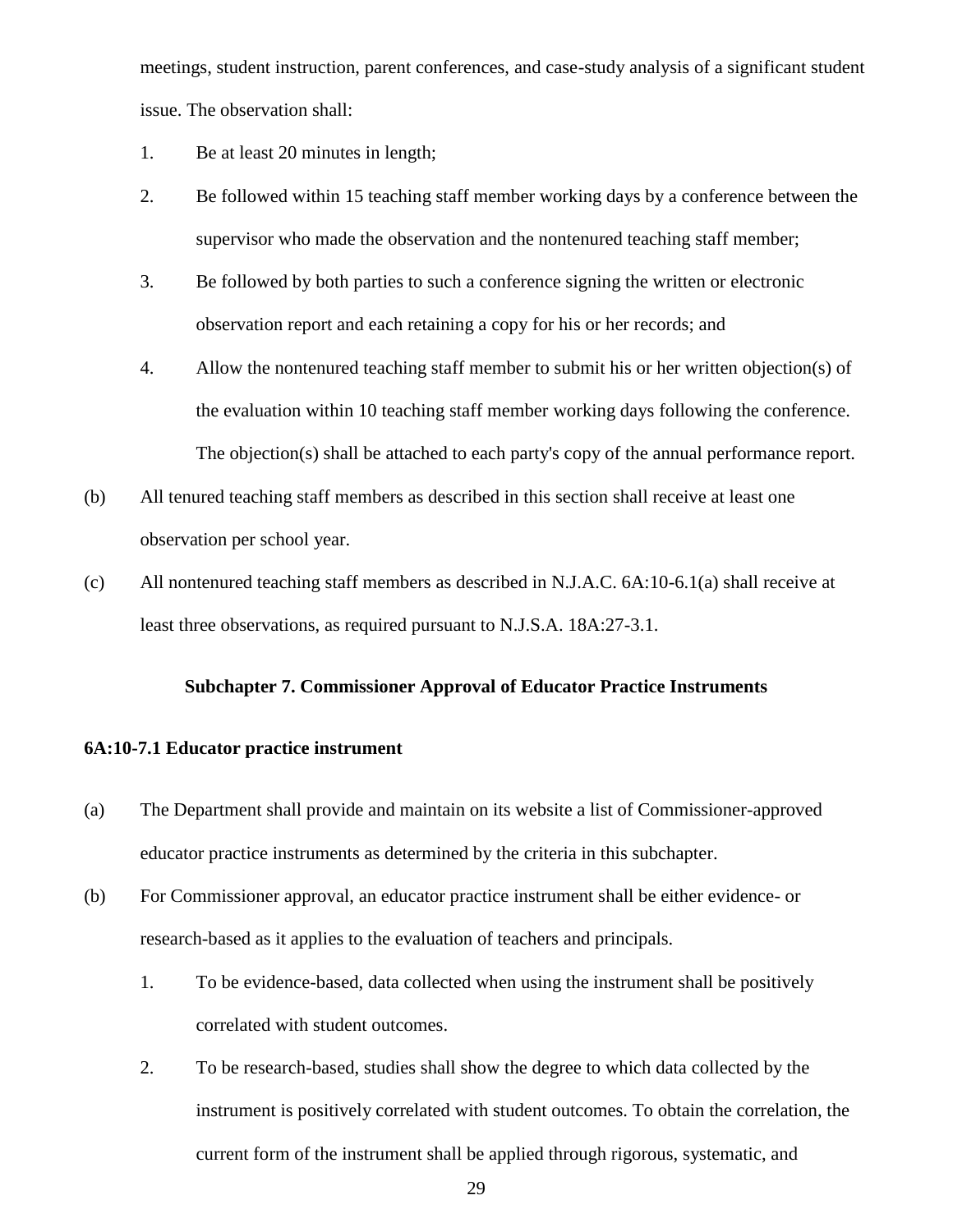objective observation and evaluation procedures.

- (c) The Department shall periodically review the approved instruments to ensure the instruments continue to meet the criteria set forth in N.J.A.C. 6A:10-7.2 and 7.3.
	- 1. If the Department determines the instrument(s) no longer meets the criteria set forth in N.J.A.C. 6A:10-7.2 and 7.3, the Department shall notify the instrument's sponsors or creators and they shall have 30 calendar days to correct the deficiencies outlined by the Department.
	- 2. If the deficiencies are not corrected, the Department shall notify the schools using the instrument that it is no longer approved by the Department. The school shall have 90 calendar days to choose a new educator practice instrument.

## **6A:10-7.2 Teacher practice instrument**

- (a) The teacher practice instrument approved by the Department shall meet the following criteria:
	- 1. Include domains of professional practice that align to the New Jersey Professional Standards for Teachers pursuant to N.J.A.C. 6A:9-3;
	- 2. Include scoring guides for assessing teacher practice that differentiate among a minimum of four levels of performance, and the differentiation has been shown in practice and/or research studies. Each scoring guide shall:
		- i. Clearly define the expectations for each rating category;
		- ii. Provide a conversion to four rating categories;
		- iii. Be applicable to all grades and subjects; or to specific grades and/or subjects if designed explicitly for the grades and/or subjects; and
		- iv. Use clear and precise language that facilitates common understanding among teachers and administrators;
	- 3. Rely on, to the extent possible, specific, discrete, observable, and/or measurable behaviors of students and teachers in the classroom with direct evidence of student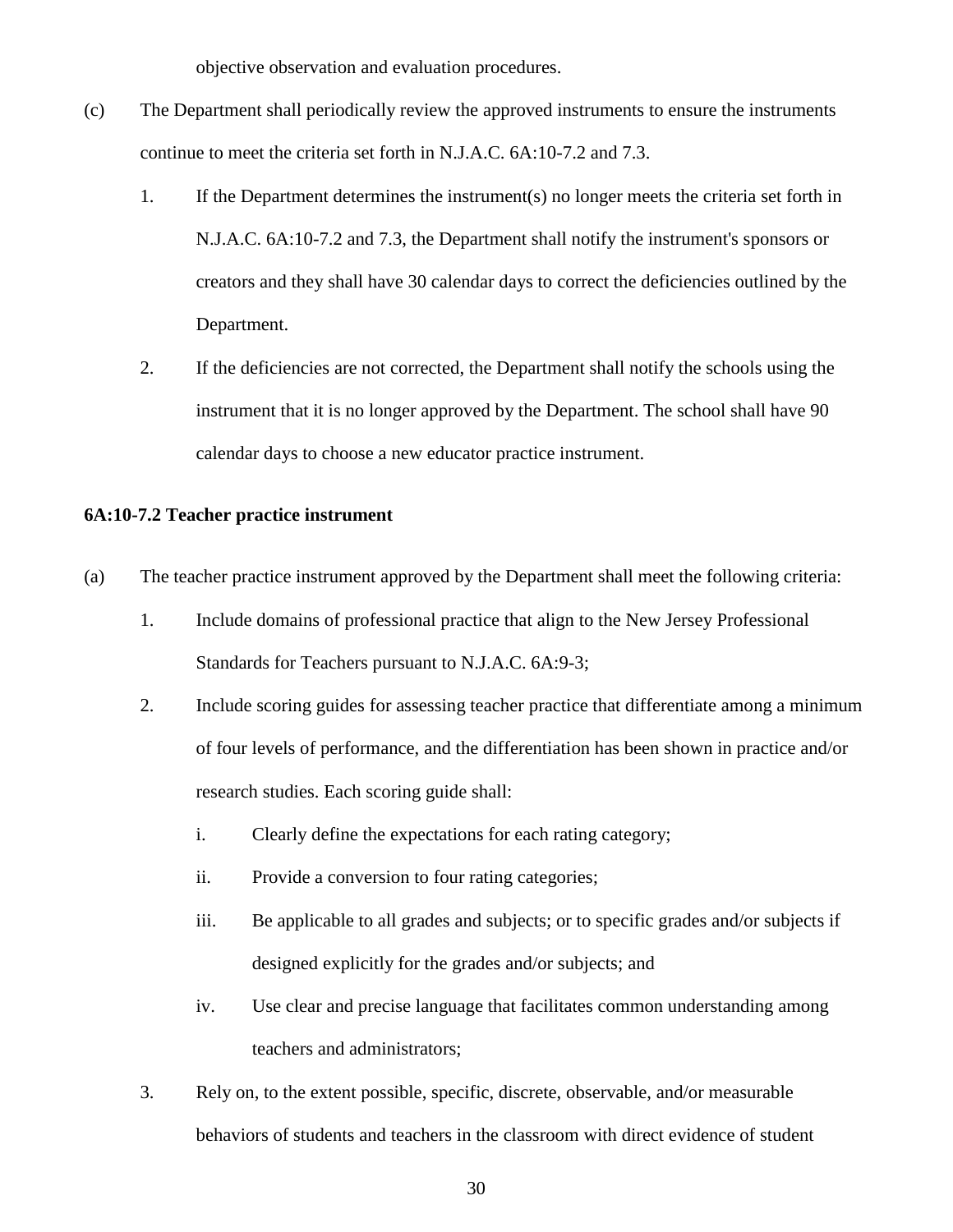engagement and learning; and

4. Include descriptions of specific training and implementation details required for the instrument to be effective.

## **6A:10-7.3 Principal practice instrument**

- (a) The principal practice instrument approved by the Department shall meet the following criteria:
	- 1. Incorporate domains of practice and/or performance criteria that align to the [\[2008](http://www.ccsso.org/documents/2008/educational_leadership_policy_standards_2008.pdf)  [ISLLC Professional Standards for School Leaders\]](http://www.ccsso.org/documents/2008/educational_leadership_policy_standards_2008.pdf) **2015 Professional Standards for Educational Leaders** developed by the [Interstate School Leadership Licensure Consortium] **National Policy Board for Educational Administration (NPBEA)**  incorporated herein by reference, available at [\[http://www.ccsso.org/documents/2008/educational\\_leadership\\_policy\\_standards\\_2008.p](http://www.ccsso.org/documents/2008/educational_leadership_policy_standards_2008.pdf) [df\]](http://www.ccsso.org/documents/2008/educational_leadership_policy_standards_2008.pdf) **[http://npbea.org/wp-content/uploads/2017/06/Professional-Standards-for-](http://npbea.org/wp-content/uploads/2017/06/Professional-Standards-for-Educational-Leaders_2015.pdf)[Educational-Leaders\\_2015.pdf](http://npbea.org/wp-content/uploads/2017/06/Professional-Standards-for-Educational-Leaders_2015.pdf)**;
	- 2. Include scoring guides for assessing principal practice that differentiate among a minimum of four levels of performance, and the differentiation has been shown in practice and/or research studies. Each scoring guide shall clearly define the expectations for each category and provide a conversion to four rating categories;
	- 3. Rely on, to the extent possible, multiple sources of evidence collected throughout the school year, including, but not limited to, evaluation of a principal's leadership related to:
		- i. Implementing high-quality and standards-aligned [curriculum] **curricula**, assessments, and instruction; and
		- ii. Evaluating the effectiveness of teaching staff members and supporting their professional growth; and
	- 4. Include descriptions of specific training and implementation details required for the instrument to be effective.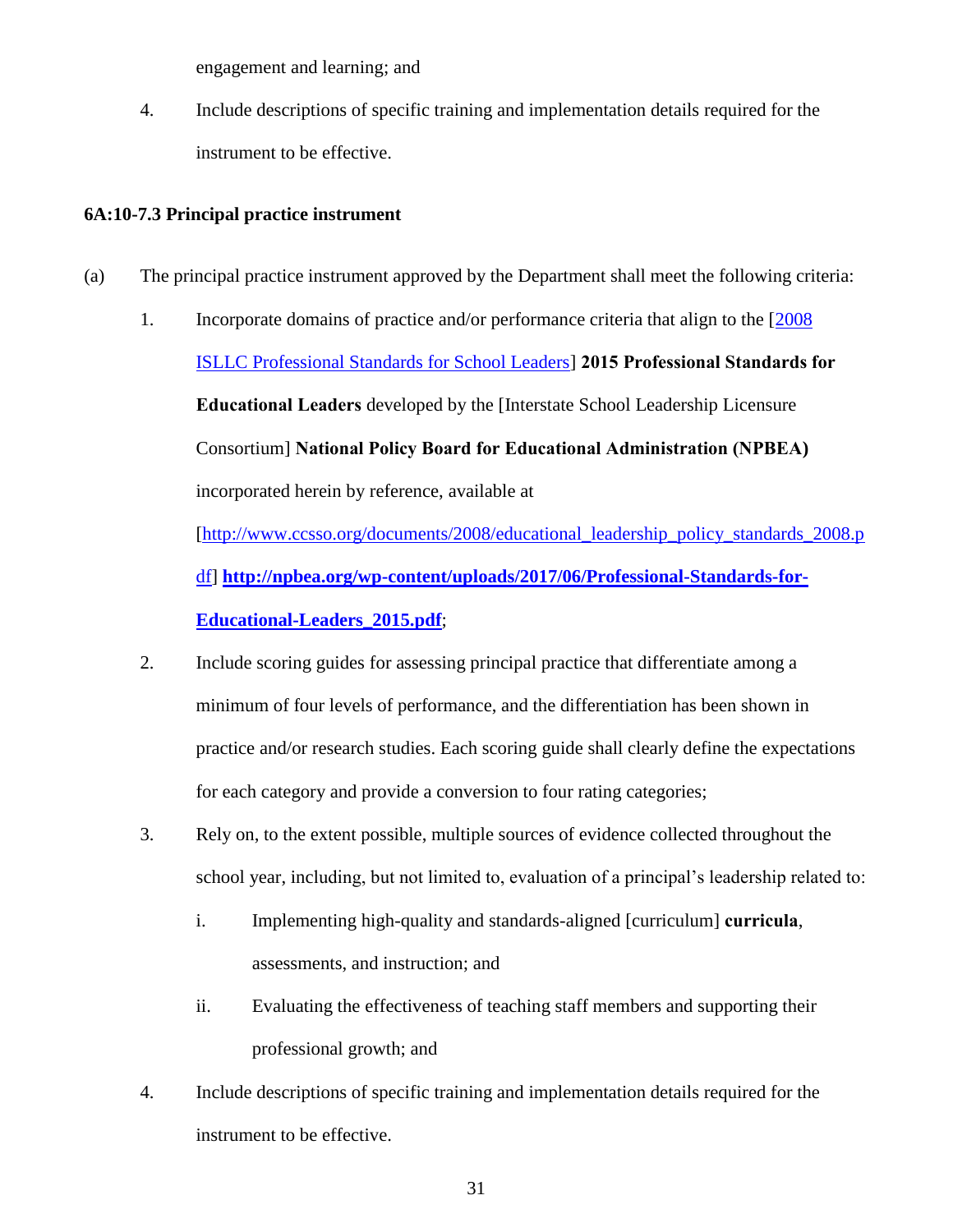#### **Subchapter 8. Evaluation of Chief School Administrators**

#### **6A:10-8.1 Evaluation of chief school administrators**

- (a) Each district board of education shall adopt a policy and [implementation] **implement** procedures requiring the annual evaluation of the chief school administrator by the district board of education.
- (b) The purpose of the annual evaluation shall be to:
	- 1. Promote professional excellence and improve the skills of the chief school administrator;
	- 2. Improve the quality of the education received by the students served by the public schools; and
	- 3. Provide a basis for the review of the chief school administrator's performance.
- (c) The policy and procedures shall be developed by the district board of education after consultation with the chief school administrator and shall include, but not be limited to:
	- 1. Determination of roles and responsibilities for the implementation of the annual evaluation policy and procedures;
	- 2. Development of a job description and evaluation criteria based upon the district board of education's local goals, program objectives, policies, instructional priorities, State goals, statutory requirements, and the functions, duties, and responsibilities of the chief school administrator;
	- 3. Specification of data collection and reporting methods appropriate to the job description;
	- 4. Provision for the preparation of an individual professional growth and development plan based in part upon any need(s) identified in the evaluation. The plan shall be mutually developed by the district board of education and the chief school administrator; and
	- 5. Preparation of an annual performance report by a majority of the full membership of the district board of education and an annual summary conference between a majority of the total membership of the district board of education and the chief school administrator.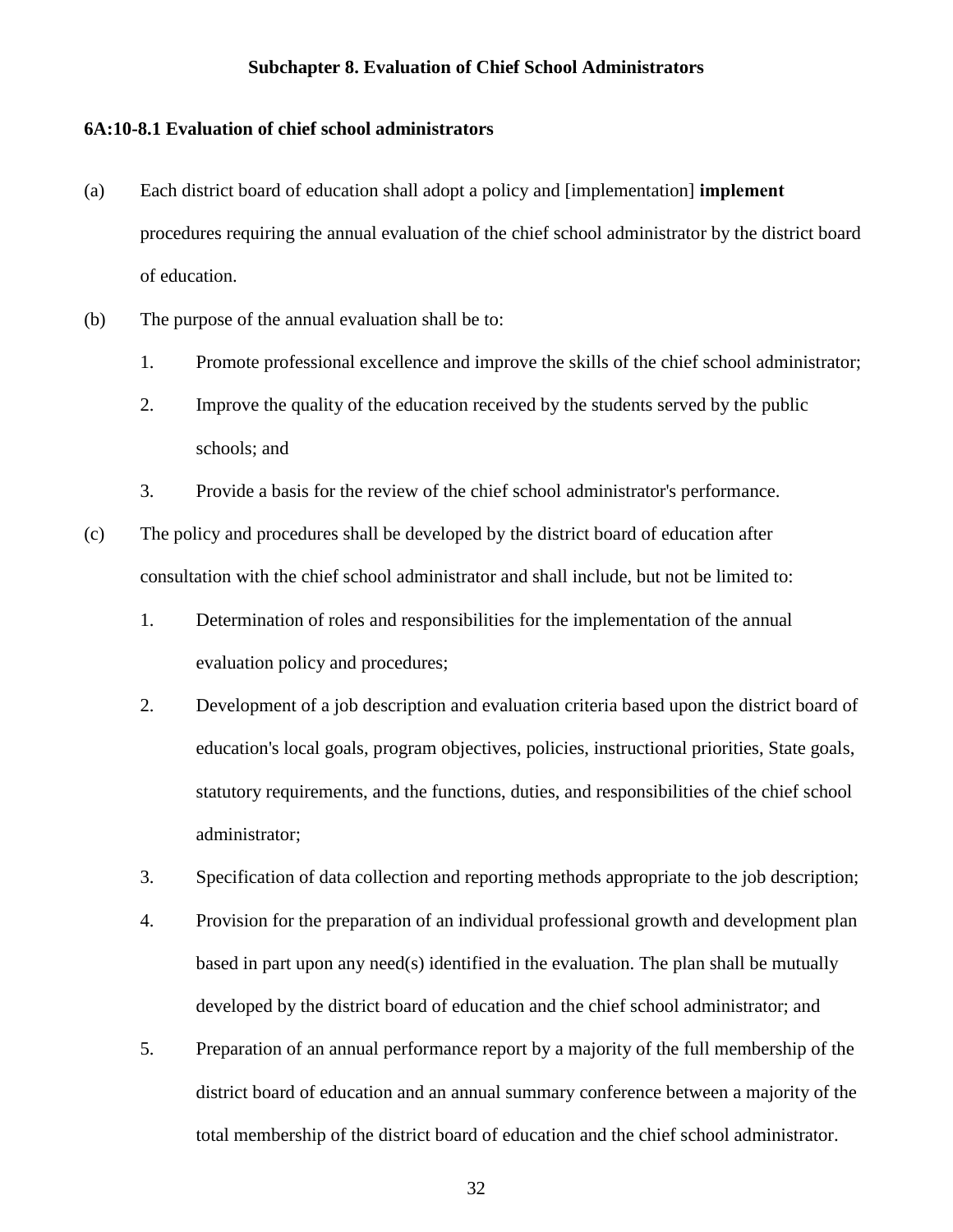- (d) The district board of education may hire a qualified consultant to assist or advise in the evaluation process; however, the evaluation itself shall be the responsibility of the district board of education.
- (e) The evaluation policy shall be distributed to the chief school administrator upon adoption by the district board of education. Amendments to the policy shall be distributed within 10 teaching staff member working days after adoption.
- (f) The annual summary conference between the district board of education, with a majority of its total membership present, and the chief school administrator shall be held before the annual performance report is filed. The conference shall be held in private, unless the chief school administrator requests that it be held in public. The conference shall include, but not be limited to, review of the following:
	- 1. Performance of the chief school administrator based upon the job description;
	- 2. Progress of the chief school administrator in achieving and/or implementing the school district's goals, program objectives, policies, instructional priorities, State goals, and statutory requirements; and
	- 3. Indicators of student progress and growth toward program objectives.
- (g) The annual performance report shall be prepared by July 1 by a majority of the district board of education's total membership and shall include, but not be limited to:
	- 1. Performance area(s) of strength;
	- 2. Performance area(s) needing improvement based upon the job description and evaluation criteria set forth in (c)2 above;
	- 3. Recommendations for professional growth and development;
	- 4. A summary of indicators of student progress and growth, and a statement of how the indicators relate to the effectiveness of the overall program and the chief school administrator's performance; and
	- 5. Provision for performance data not included in the report to be entered into the record by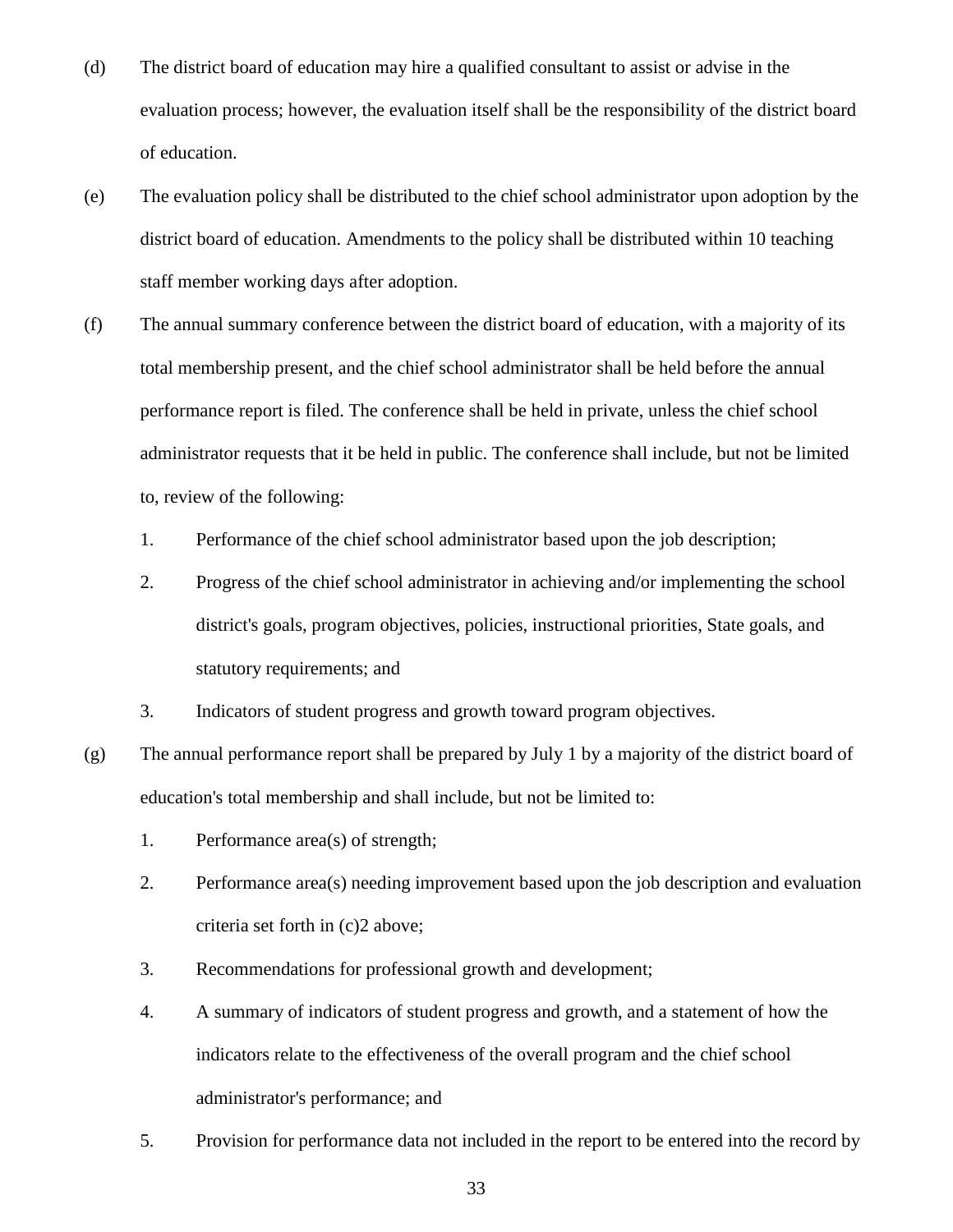the chief school administrator within 10 teaching staff member working days after the report's completion.

- (h) The provisions of this section are the minimum requirements for the evaluation of a chief school administrator.
- (i) The evaluation procedure for a nontenured chief school administrator shall be completed by July 1 each year.
- (j) Each newly appointed or elected district board of education member shall complete a New Jersey School Boards Association training program on the evaluation of the chief school administrator within six months of the commencement of his or her term of office pursuant to N.J.S.A. 18A:17-20.3.b.
- (k) Each district board of education shall add to a chief school administrator's personnel file all performance reports and supporting data, including, but not limited to, indicators of student progress and growth. The records shall be confidential and not be subject to public inspection or copying pursuant to the Open Public Records Act, N.J.S.A. 47:1A-1 et seq.

#### **Subchapter 9. Procedure for Nontenured Notice of Non-Reemployment**

## **6A:10-9.1 Procedure for appearance of nontenured teaching staff members before a district board of education upon receipt of a notice of non-reemployment**

- (a) Whenever a nontenured teaching staff member has requested in writing and has received a written statement of reasons for non-reemployment pursuant to N.J.S.A. 18A:27-3.2, he or she may request in writing an informal appearance before the district board of education. The written request shall be submitted to the district board of education within 10 calendar days of teaching staff member's receipt of the district board of education's statement of reasons.
- (b) The informal appearance shall be scheduled within 30 calendar days from the teaching staff member's receipt of the district board of education's statement of reasons.
- (c) Under the circumstances described in this section, a nontenured teaching staff member's